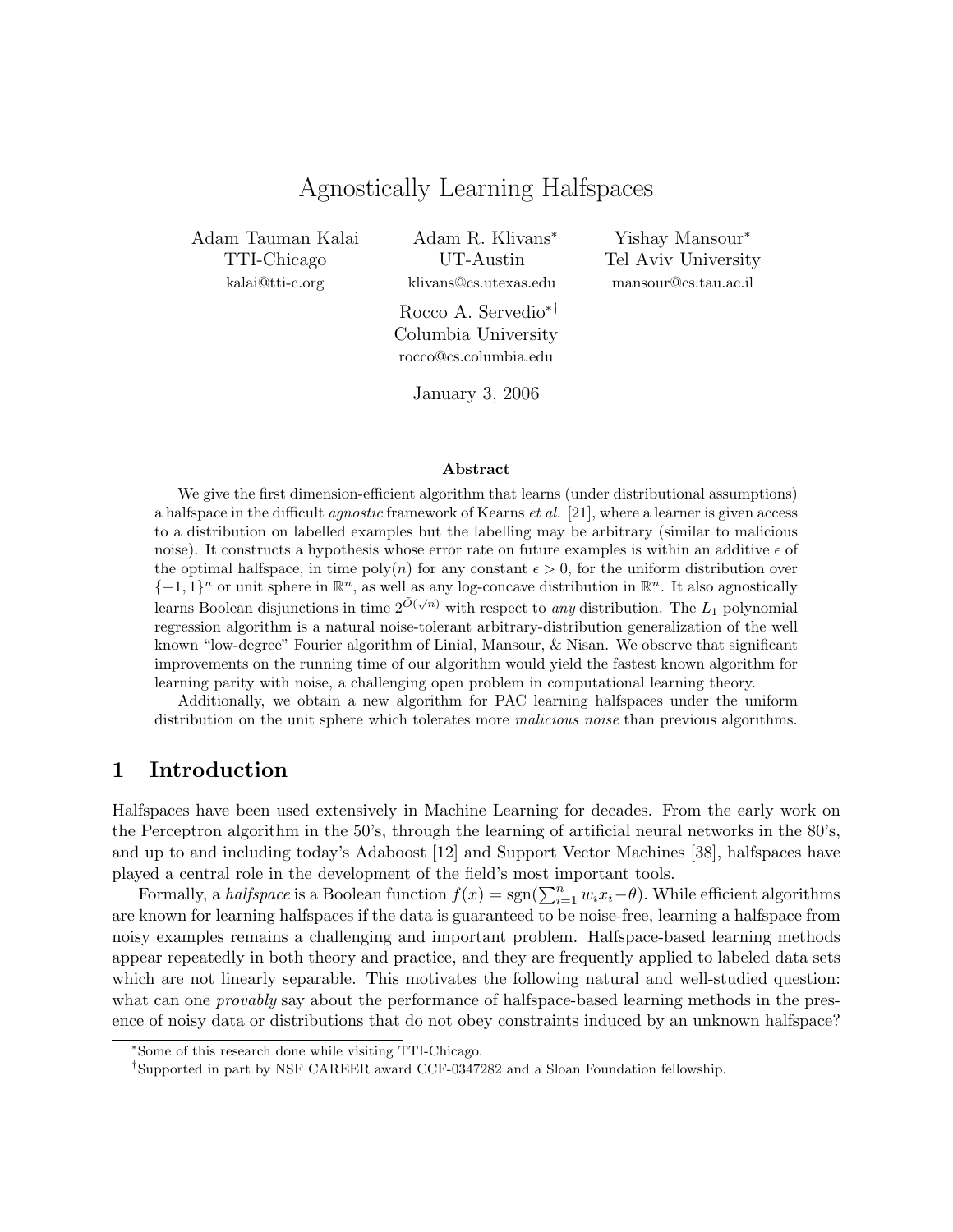Can we develop learning algorithms which tolerate data generated from a "noisy" halfspace and output a meaningful hypothesis?

### 1.1 Agnostic Learning.

The agnostic learning framework, introduced by Kearns et al. [21], is an elegant model for studying the phenomenon of learning from noisy data. In this model the learner receives labeled examples  $(x, y)$  drawn from a fixed distribution over example-label pairs, but (in contrast with Valiant's standard PAC learning model  $[36]$ ) the learner cannot assume that the labels y are generated by applying some target function  $f$  to the examples x. Of course, without any assumptions on the distribution it is impossible for the learner to always output a meaningful hypothesis. Kearns *et al.* instead require the learner to output a hypothesis whose accuracy with respect to future examples drawn from the distribution approximates that of the optimal concept from some fixed concept class of functions C, such as the class of all halfspaces  $f(x) = sgn(v \cdot x - \theta)$ . Given a concept class C and a distribution D over labeled examples  $(x, y)$ , we write  $\varphi(t) = \min_{f \in \mathcal{C}} \Pr_D[f(x) \neq y]$  to denote the error rate of the optimal (smallest error) concept from  $\mathcal C$  with respect to  $\mathcal D$ .

For intuition, one can view agnostic learning as a noisy learning problem in the following way: There is a distribution  $\mathcal D$  over examples x and the data is assumed to be labeled according to a function  $f \in \mathcal{C}$ , but an adversary is allowed to corrupt an  $\eta = \mathsf{opt}$  fraction of the labels given to the learning algorithm. The goal is find a hypothesis h with error  $Pr_{\mathcal{D}}[h(x) \neq y]$  as close as possible to  $\eta$ . (We note that such a noise scenario is far more challenging than the *random classification noise* model, in which an  $\eta$  fraction of labels are flipped independently at random and for which a range of effective noise-tolerant learning algorithms are known [19, 4].)

Unfortunately, only few positive results are known for agnostically learning expressive concept classes. Kearns et al. [21] gave an algorithm for agnostically learning piecewise linear functions, and Goldman *et al.* [14] showed how to agnostically learn certain classes of geometric patterns. Lee et al. [24] showed how to agnostically learn some very restricted classes of neural networks in time exponential in the fan-in. On the other hand, some strong negative results are known: in the case of proper learning (where the output hypothesis must belong to  $C$ ), agnostic learning is known to be NP-hard even for the concept class  $\mathcal C$  of disjunctions [21]. In fact, it is known [25] that agnostically learning disjunctions, even with no restrictions on the hypotheses used, is at least as hard as PAC learning DNF formulas, a longstanding open question in learning theory.

Thus, it is natural to consider, as we do in this paper, agnostic learning with respect to various restricted distributions  $\mathcal D$  for which the marginal distribution  $\mathcal D_X$  over the example space X satisfies some prescribed property. This corresponds to a learning scenario in which the *labels* are arbitrary but the distribution over examples is restricted.

### 1.2 Our Main Technique.

The following two observations are the starting point of our work:

- The "low-degree" Fourier learning algorithm of Linial *et al.* can be viewed as an algorithm for performing  $L_2$ -norm *polynomial regression* under the uniform distribution on  $\{-1,1\}^n$ . (See Section 2.2.)
- A simple analysis (Observation 3) shows that the low-degree algorithm has some attractive agnostic learning properties under the uniform distribution on  $\{-1,1\}^n$ . (See Section 2.3.)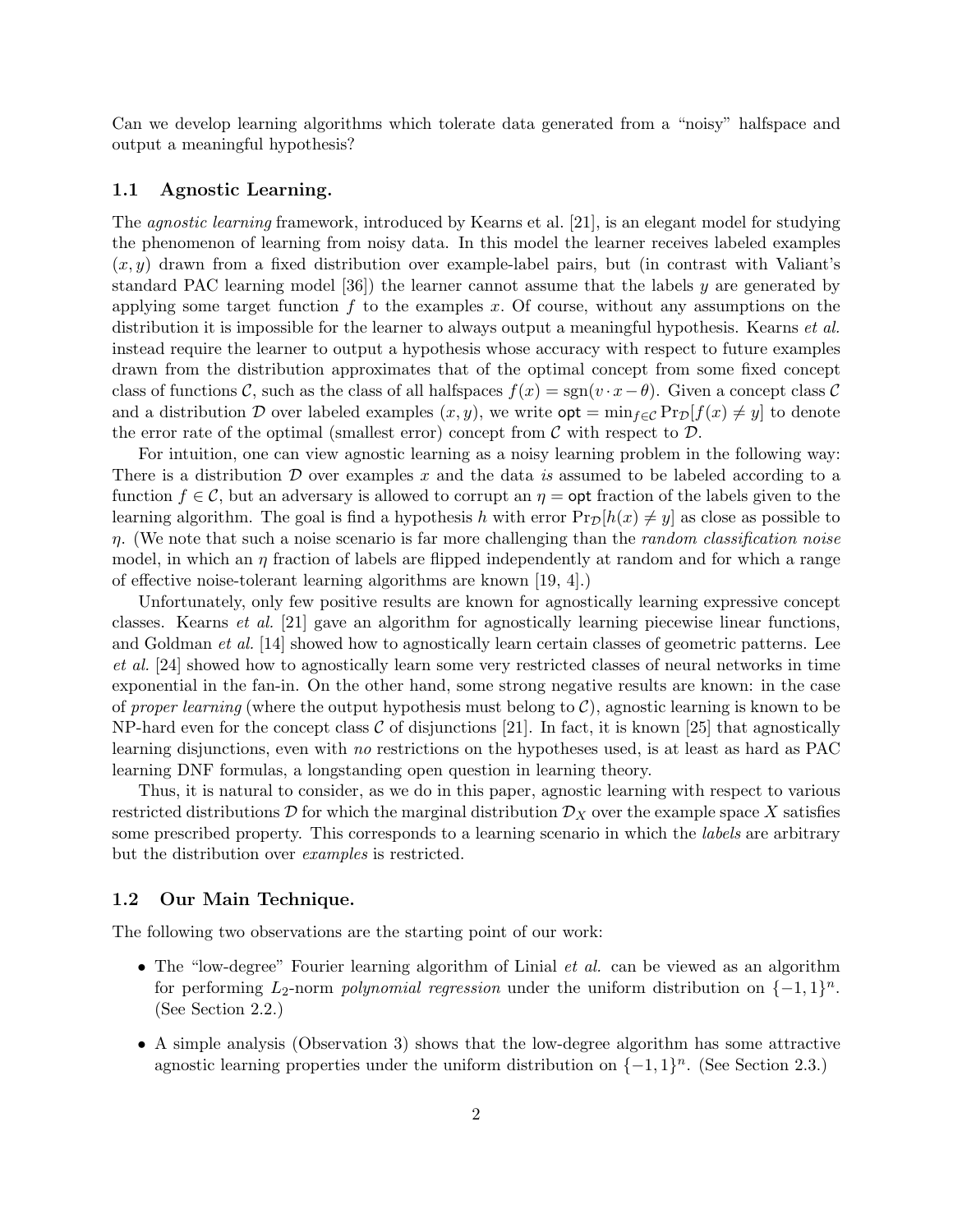The "low-degree" algorithm, however, will only achieve partial results for agnostic learning (the output hypothesis will be within a factor of 8 of optimal). As described in Section 3, the above two observations naturally motivate a new algorithm which can be viewed as an  $L_1$ -norm version of the low-degree algorithm; we call this simply the polynomial regression algorithm. (At this point it may be slightly mysterious why the  $L_1$  norm would be significantly better than the  $L_2$  norm; we discuss this point in Section 3.)

Roughly speaking our main result about the polynomial regression algorithm, Theorem 5, shows the following (see Section 3 for the detailed statement):

Given a concept class  $\mathcal C$  and a distribution  $\mathcal D$ , if concepts in  $\mathcal C$  can be approximated by low-degree polynomials in the  $L_2$ -norm relative to the marginal distribution  $\mathcal{D}_X$ , then the  $L_1$  polynomial regression algorithm is an efficient agnostic learning algorithm for  $\mathcal C$ with respect to  $\mathcal{D}$ .

A long line of research has focused on how well the truncated Fourier polynomial over the parity basis approximates concept classes with respect to the  $L_2$  norm; this has led to numerous algorithms for learning concepts with respect to the uniform distribution over the Boolean hypercube  $\{-1,1\}^n$ [26, 8, 16, 18, 22]. For learning with respect to the uniform distribution on the unit sphere, our analysis uses the Hermite polynomials [35], a family of orthogonal polynomials with a weighting scheme related to the density function of the Gaussian distribution. As such, these polynomials are well suited for approximating concepts with respect to the  $L_2$  norm over  $S^{n-1}$ . We believe this approach will find further applications in the future.

Additionally, we show that a slightly modified version of the wildly popular Support Vector Machine (SVM) algorithm [38], with a polynomial kernel, can achieve the same result<sup>1</sup>. Unfortunately, with the number of examples we require for our analysis, the SVM algorithm is no more efficient than our simple polynomial regression algorithm (the "Kernel trick" does not help). But it is interesting to give strong provable guarantees about the agnostic learning ability of an algorithm that is so popular in practice.

### 1.3 Our Main Results.

As described below, our main result about the polynomial regression algorithm can be applied to obtain many results for agnostic learning of halfspaces with respect to a number of different distributions, both discrete and continuous, some uniform and some nonuniform.

**Theorem 1** Let  $D$  be a distribution over  $\mathbb{R}^n \times \{-1,1\}$ . The  $L_1$  polynomial regression algorithm has the following properties: its runtime is polynomial in the number of examples it is given, and

- 1. If the marginal  $\mathcal{D}_X$  is (a) uniform on  $\{-1,1\}^n$  or (b) uniform on the unit sphere in  $\mathbb{R}^n$ , then with probability  $1-\delta$  the polynomial regression algorithm outputs a hypothesis with error  $\mathsf{opt} + \epsilon$  given  $\mathrm{poly}(n^{1/\epsilon^4}, \log \frac{1}{\delta})$  examples.
- 2. If the marginal  $\mathcal{D}_X$  is log-concave, then with probability  $1 \delta$  the polynomial regression algorithm outputs a hypothesis with error  $opt + \epsilon$  given  $poly(n^{d(\epsilon)}, \log \frac{1}{\delta})$  examples, where  $d: \mathbb{R}_+ \to \mathbb{Z}_+$  is a universal function independent of  $\mathcal{D}_X$  or n.

<sup>&</sup>lt;sup>1</sup>This was pointed out to us by Avrim Blum.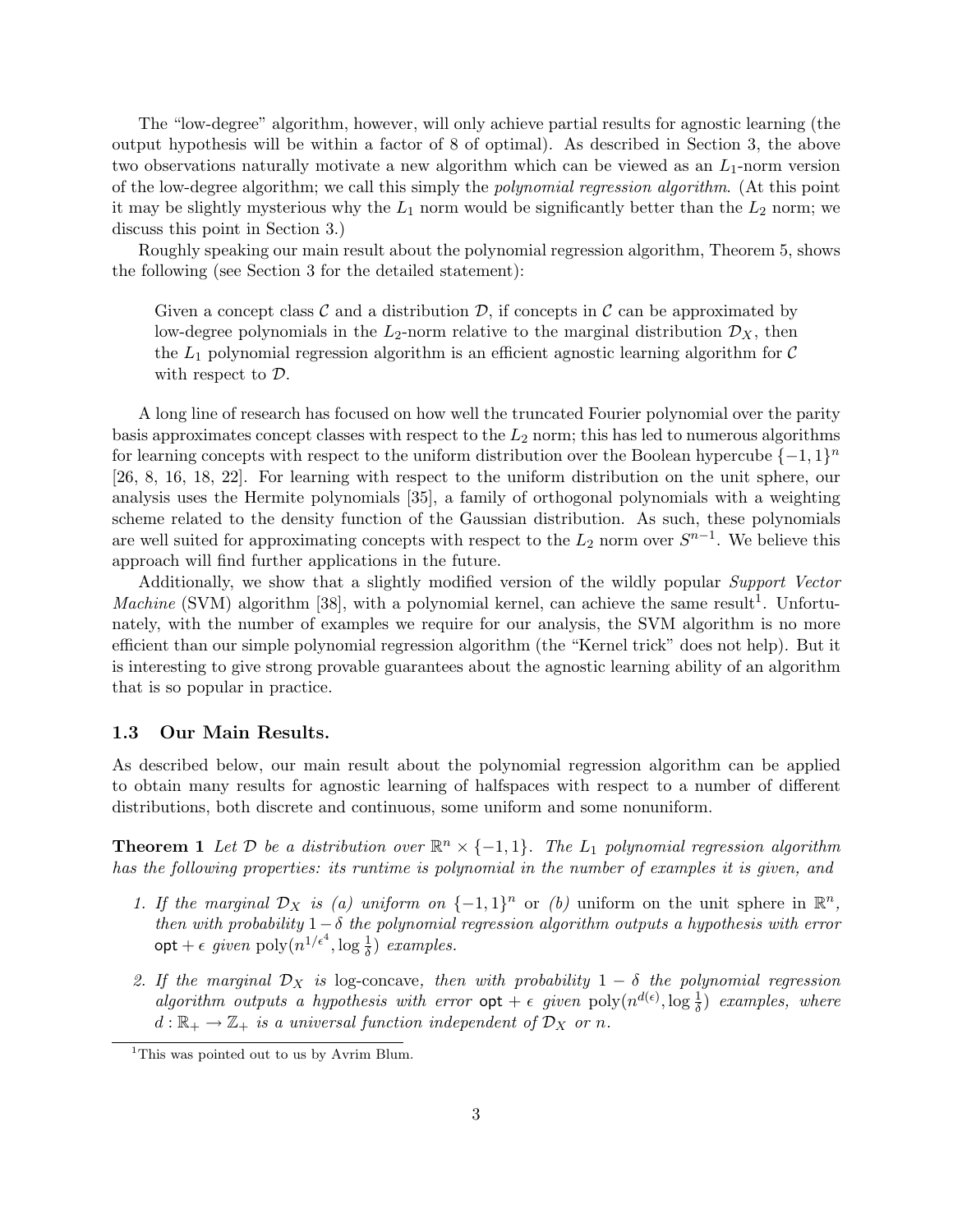Part  $1(a)$  follows from our analysis of the  $L_1$  polynomial regression algorithm combined with the Fourier bounds on halfspaces given by Klivans *et al.* [22]. Part  $1(b)$  follows from the same analysis of the algorithm combined with concentration bounds over the n-dimensional sphere. In proving such bounds, we use the Hermite polynomial basis in analogy with the Fourier basis used previously. (We note that learning halfspaces under the uniform distribution on  $S^{n-1}$  is a wellstudied problem, see e.g. [1, 2, 19, 27, 28].) As before, we show that a related algorithm gives a hypothesis with error  $O(\mathsf{opt} + \epsilon)$  in time  $n^{O(1/\epsilon^2)}$ .

In Section 4.2, we show that algorithms for agnostically learning halfspaces with respect to the uniform distribution on  $\{0,1\}^n$  can be used to solve the well-known problem of learning parity functions with respect to random classification noise [5]. This indicates that substantially improving the results of part (1) may be very difficult. For example, even an  $n^{O(1/\epsilon^{2-\beta})}$  time algorithm  $(\beta > 0)$ for agnostically learning halfspaces (with respect to the uniform distribution over the hypercube) would yield the fastest known algorithm for learning parity with noise.

As indicated by part (2) of Theorem 2, for any constant  $\epsilon$ , We can also achieve a polynomialtime algorithm for learning with respect to any log-concave distribution. Recall that any Gaussian distribution, exponential distribution, and uniform distribution over a convex set is log-concave.

We next consider a simpler class of halfspaces: disjunctions on  $n$  variables. The problem of agnostically learning an unknown disjunction (or learning noisy disjunctions) has long been a difficult problem in computational learning theory and was recently re-posed as a challenge by Avrim Blum in his FOCS 2003 tutorial [3]. By combining Theorem 5 with known constructions of low-degree polynomials that are good  $L_{\infty}$ -approximators of the OR function, we obtain a subexponential time algorithm for agnostically learning disjunctions with respect to any distribution (recall that since this problem is at least as hard as PAC-learning DNF, given the current state of the art we do not expect to achieve a polynomial-time algorithm):

**Theorem 2** Let D be a distribution on  $X \times Y$  where D is an arbitrary distribution over  $\{-1,1\}^n$ and  $Y = \{-1, 1\}$ . For the class of disjunctions, with probability  $1 - \delta$  the polynomial regression algorithm outputs a hypothesis with error  $\leq$   $\cot + \epsilon$  in time  $2^{\tilde{O}(\sqrt{n}\cdot \log(1/\epsilon))} \cdot \text{poly}(\log \frac{1}{\delta})$ .

### 1.4 Extensions and Other Applications.

We believe that the polynomial regression algorithm will have many extensions and applications; so far we have only explored a few of these which we now describe.

In Section 4.3 we show how our approach can be used to improve the algorithm due to Klivans et al. [22] for learning intersections of halfspaces with respect to the uniform distribution over the hypercube.

In Section 5 we give a detailed analysis of an algorithm which is essentially the same as the degree-1 version of the polynomial regression algorithm, for agnostic learning the concept class of origin-centered halfspaces sgn(v  $\cdot x$ ) over the uniform distribution on the sphere  $S^{n-1}$ . While our analysis from Section 3 only implies that this algorithm should achieve some fixed constant error  $\Theta(1)$  independent of opt, we are able to show that in fact we do much better if opt is small:

**Theorem 3** Let  $D$  be a distribution on  $X \times Y$ , where  $Y = \{-1, 1\}$  and the marginal  $D_X$  is uniform on the sphere  $S^{n-1}$  in  $\mathbb{R}^n$ . There is a simple algorithm for agnostically learning origin-centered halfspaces with respect to D which uses  $m = O(\frac{n^2}{c^2})$  $\frac{n^2}{\epsilon^2} \log \frac{n}{\delta}$  examples, runs in poly $(n, 1/\epsilon, \log \frac{1}{\delta})$  time, rangements a hypothesis with error  $O(\text{opt}\sqrt{\log{\frac{1}{\text{opt}}}+\epsilon})$ .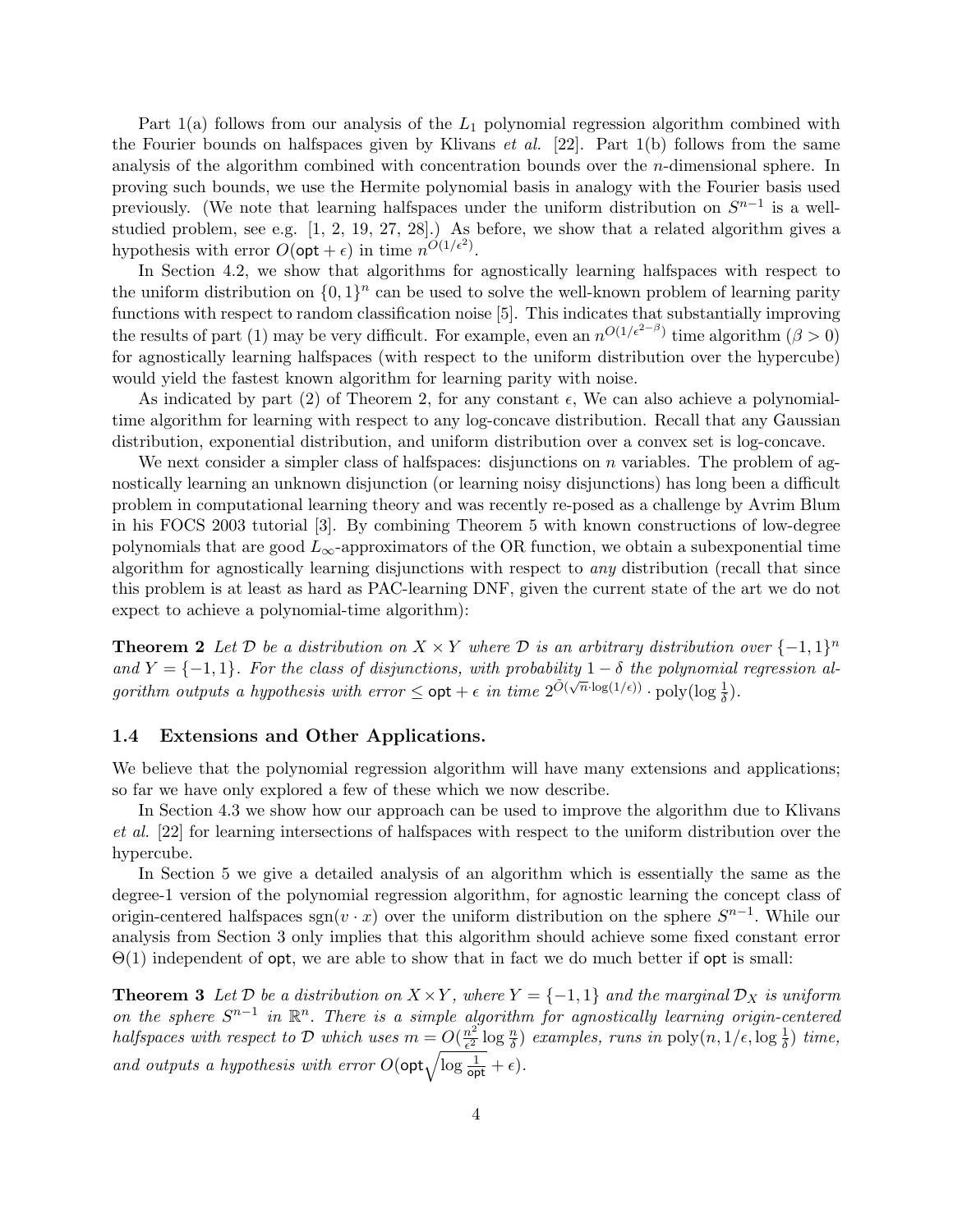This result thus trades off accuracy versus runtime compared with Theorem 1. We feel that Theorem 3 is intriguing since it suggests that a deeper analysis might yield improved runtime bounds for Theorem 1 as well.

In Section 6 we consider the problem of learning an unknown origin-centered halfspace under the uniform distribution on  $S^{n-1}$  in the presence of *malicious noise* (we give a precise definition of the malicious noise model in Section 6). Recall from Section 1.1 that we can view agnostic learning with respect to a particular marginal distribution  $\mathcal{D}_X$  as the problem of learning under  $\mathcal{D}_X$  in the presence of an adversary who may change the *labels* of an  $\eta$  fraction of the examples, without changing the actual distribution  $\mathcal{D}_X$  over examples. In contrast, in the model of learning under malicious noise with respect to  $\mathcal{D}_X$ , roughly speaking the adversary is allowed to change an  $\eta$  fraction of the labels *and examples* given to the learner. As described in Section 6 this is a very challenging noise model in which only limited positive results are known. We show that by combining the algorithm of Theorem 3 with a simple preprocessing step, we can achieve relatively high tolerance to malicious noise:

Theorem 4 There is a simple algorithm for learning origin-centered halfspaces under the uniform distribution on  $S^{n-1}$  to error  $\epsilon$  in the presence of malicious noise when the noise rate  $\eta$  is at most  $O(\frac{\epsilon}{\epsilon^{1/4}})$  $\frac{\epsilon}{n^{1/4} \log^{1/4}(n/\epsilon)}$ ). The algorithm runs in  $\text{poly}(n, 1/\epsilon, \log \frac{1}{\delta})$  time and uses  $m = O(\frac{n^2}{\epsilon^2})$  $\frac{n^2}{\epsilon^2}\log\frac{n}{\delta})$  many examples.

This is the highest known rate of malicious noise that can be tolerated in polynomial time for any nontrivial halfspace learning problem. The preprocessing step can be viewed as a somewhat counterintuitive form of outlier removal – instead of identifying and discarding examples that lie "too far" from the rest of the data set, we discard examples that lie too *close* to any other data point. The analysis of this approach relies on classical results from sphere packing.

## 2 Preliminaries

Let D be an arbitrary distribution on  $X \times \{-1,1\}$ , for some set X. Let C be a class of Boolean functions on X. Define the error of  $f : X \to \{-1,1\}$  and the optimal error of C to be

$$
\text{err}(f) = \Pr_{(x,y)\leftarrow \mathcal{D}}[f(x) \neq y], \quad \text{opt} = \min_{c \in \mathcal{C}} \text{err}(c),
$$

respectively. Roughly speaking, the goal in agnostic learning of a concept class  $\mathcal C$  is as follows: given access to examples drawn from distribution  $D$ , we wish to efficiently find a hypothesis with error not much larger than opt. More precisely, we say  $\mathcal C$  is agnostically learnable if there exists an algorithm which takes as input  $\delta$ ,  $\epsilon$ , and has access to an example oracle  $\mathsf{EX}(\mathcal{D})$  and outputs with probability greater than  $1 - \delta$  a *hypothesis*  $h : X \to \{-1,1\}$  such that  $\textsf{err}(h) \leq \textsf{opt} + \epsilon$ . We say  $\mathcal C$  is agnostically learnable in time t if its running time (including calls to the example oracle) is bounded by  $t(\epsilon, \delta, n)$ . If the above only holds for a distribution D whose margin is uniform over X, we say the algorithm agnostically learns C over the uniform distribution. See [21] for a detailed description of the agnostic learning framework.

A distribution is log-concave if its support is convex and it has a probability density function whose logarithm is a concave function from  $\mathbb{R}^n$  to  $\mathbb{R}$ .

In all our algorithms we assume that we are given m labeled examples  $\mathcal{Z} = (x^1, y^1), \ldots, (x^m, y^m)$ drawn independently from the distribution D over  $X \times \{-1,1\}$ . The sgn :  $\mathbb{R} \to \{-1,1\}$  function is defined by sgn(z) = 1 if  $z \ge 0$ , sgn(z) = -1 if  $z < 0$ .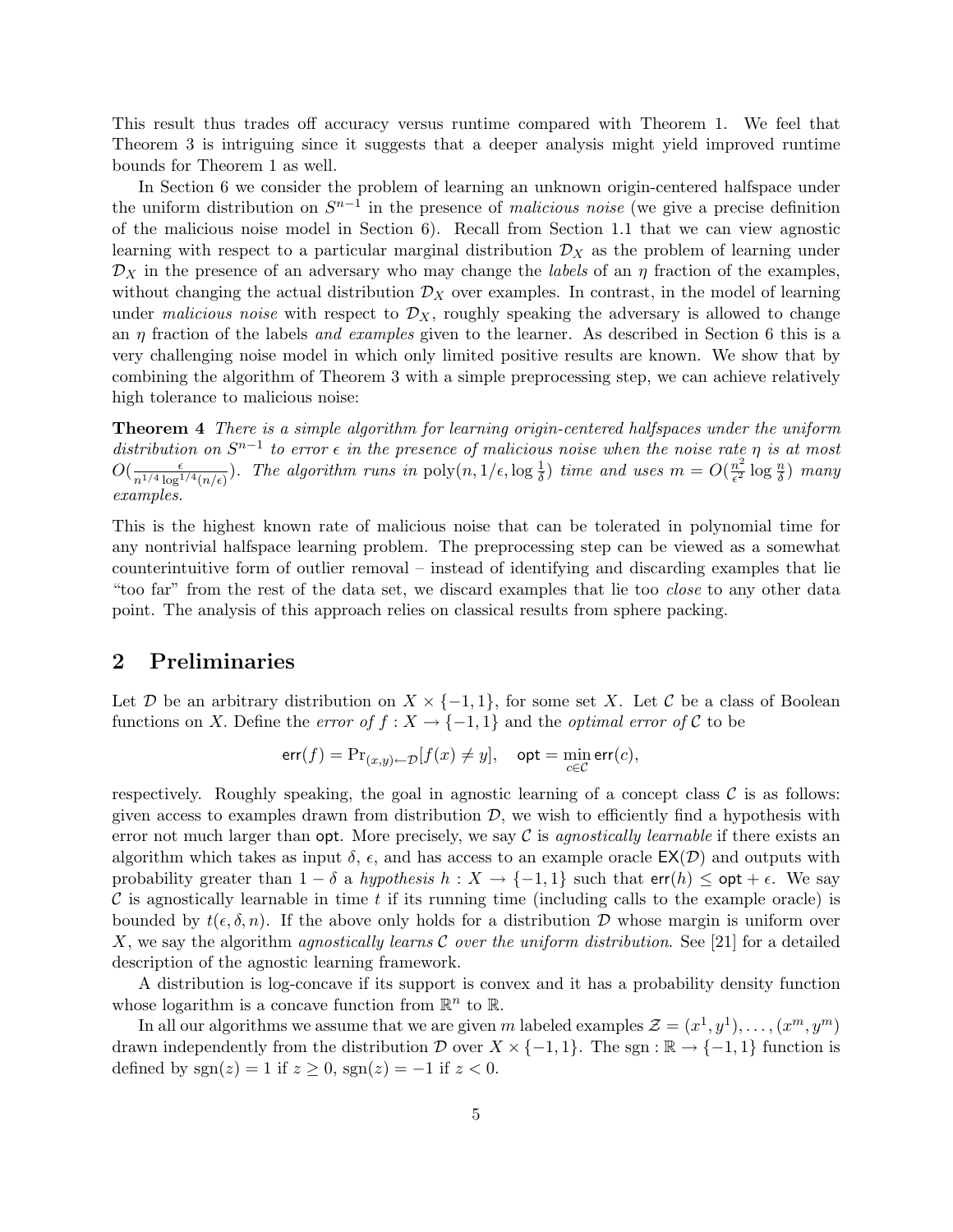### 2.1 Fourier preliminaries and the low-degree algorithm.

For  $S \subseteq [n]$  the parity function  $\chi_S : \{-1,1\}^n \to \{-1,1\}$  over the variables in S is simply the For  $S \subseteq [n]$  the parity function  $\chi_S : \{-1, 1\} \to \{-1, 1\}$  over the variables in S is simply the<br>multilinear monomial  $\chi_S(x) = \prod_{i \in S} x_i$ . The set of all  $2^n$  parity functions  $\{\chi_S\}_{S \subseteq [n]}$  forms an orthonormal basis for the vector space of real-valued functions on  $\{-1,1\}^n$ , with respect to the inner product  $(f, g) = \mathbf{E}[fg]$  (here and throughout Section 2.1 unless otherwise indicated all probabilities and expectations are with respect to the uniform distribution over  $\{-1,1\}^n$ ). Hence every realvalued function  $f: \{-1,1\}^n \to \mathbb{R}$  can be uniquely expressed as a linear combination

$$
f(x) = \sum_{S \subseteq [n]} \hat{f}(S) \chi_S(x). \tag{1}
$$

The coefficients  $\hat{f}(S) = \mathbf{E}[f\chi_S]$  of the Fourier polynomial (1) are called the Fourier coefficients of  $f$ ; collectively they constitute the Fourier spectrum of  $f$ . We recall Parseval's identity, which or f, conectively they constitute the *Pourter spectrum* of f. We recall *I arsetal s tuentity*, which states that for every real-valued function f we have  $\mathbf{E}[f(x)^2] = \sum_S \hat{f}(S)^2$ . For Boolean functions we thus have  $\sum_{S} \hat{f}(S)^2 = 1$ .

The "low-degree algorithm" for learning Boolean functions under the uniform distribution via their Fourier spectra was introduced by Linial et al. [26], and has proved to be a powerful tool in uniform distribution learning. The algorithm works by empirically estimating each coefficient  $\hat{f}(S) \approx \tilde{f}(S) := \frac{1}{m}$  $\frac{1}{\sqrt{m}}$  $\lim_{j=1}^{m} f(x^j) \chi_S(x^j)$  with  $|S| \leq d$  from the data, and constructing the degreed polynomial  $p(x) = \sum_{|S| \le d} \tilde{f}(S) \chi_S(x)$  as an approximation to f. (Note that the polynomial  $p(x)$  is real-valued rather than Boolean-valued. If a Boolean-valued classifier h is desired, it can be obtained by taking  $h(x) = \text{sgn}(p(x))$ , and using the simple fact  $\text{Pr}_{\mathcal{D}}[\text{sgn}(p(x)) \neq g(x)] \leq$  $\mathbf{E}_{\mathcal{D}}[(p(x)-f(x))^2]$  which holds for any polynomial p, any Boolean function  $f: \{-1,1\}^n \to \{-1,1\}$ , and any distribution  $\mathcal{D}$ .)

Let  $\alpha(\epsilon, n)$  be a function  $\alpha : (0, 1/2) \times N \to N$ . We say that concept class C has a Fourier concen-Let  $\alpha(\epsilon, n)$  be a function  $\alpha$ .  $(0, 1/2) \times \mathbb{N} \to \mathbb{N}$ , we say that concept class C has a *Fourier concentration bound* of  $\alpha(\epsilon, n)$  if, for all  $n \ge 1$ , all  $0 < \epsilon < \frac{1}{2}$ , and all  $f \in C_n$  we have  $\sum_{|S| \ge \alpha(\epsilon, n)} \$ The low-degree algorithm is useful because it efficiently constructs a high-accuracy approximator for functions that have good Fourier concentration bounds (we suppress the logarithmic dependence on the failure probability  $\delta$  to improve readability):

**Fact 1 ([26])** Let C be a concept-class with concentration bound  $\alpha(\epsilon/2, n)$ . Then for any  $f \in \mathcal{C}$ , given data labeled according to f and drawn from the uniform distribution on  $X = \{-1,1\}^n$ , the low-degree algorithm outputs, with probability  $1-\delta$ , a polynomial p such that  $\mathbf{E}[(p(x) - f(x))^2] \leq \epsilon$ and runs in time  $\text{poly}(n^{\alpha(n,\epsilon)}, \log \frac{1}{\delta}).$ 

The idea behind Fact 1 is simple: if the coefficients of p were precisely  $\hat{f}(S)$  instead of  $\tilde{f}(S)$ , then the The idea behind ract I is simple: if the coefficients of p were precisely  $f(S)$  instead of  $f(S)$ , then the Fourier concentration bound and Parseval's identity would give  $\sum_{|S| \ge \alpha(\epsilon/2,n)} = \mathbf{E}[(p(x)-f(x))^2] \le$  $\epsilon/2$ . The extra  $\epsilon/2$  is incurred because of approximation error in the estimates  $f(S)$ .

### 2.2 The low-degree algorithm and  $L_2$  polynomial regression.

The main observation of this section is that the low-degree Fourier algorithm of [26] can be viewed as a special case of least-squares polynomial regression over uniform distributions on the n-dimensional cube.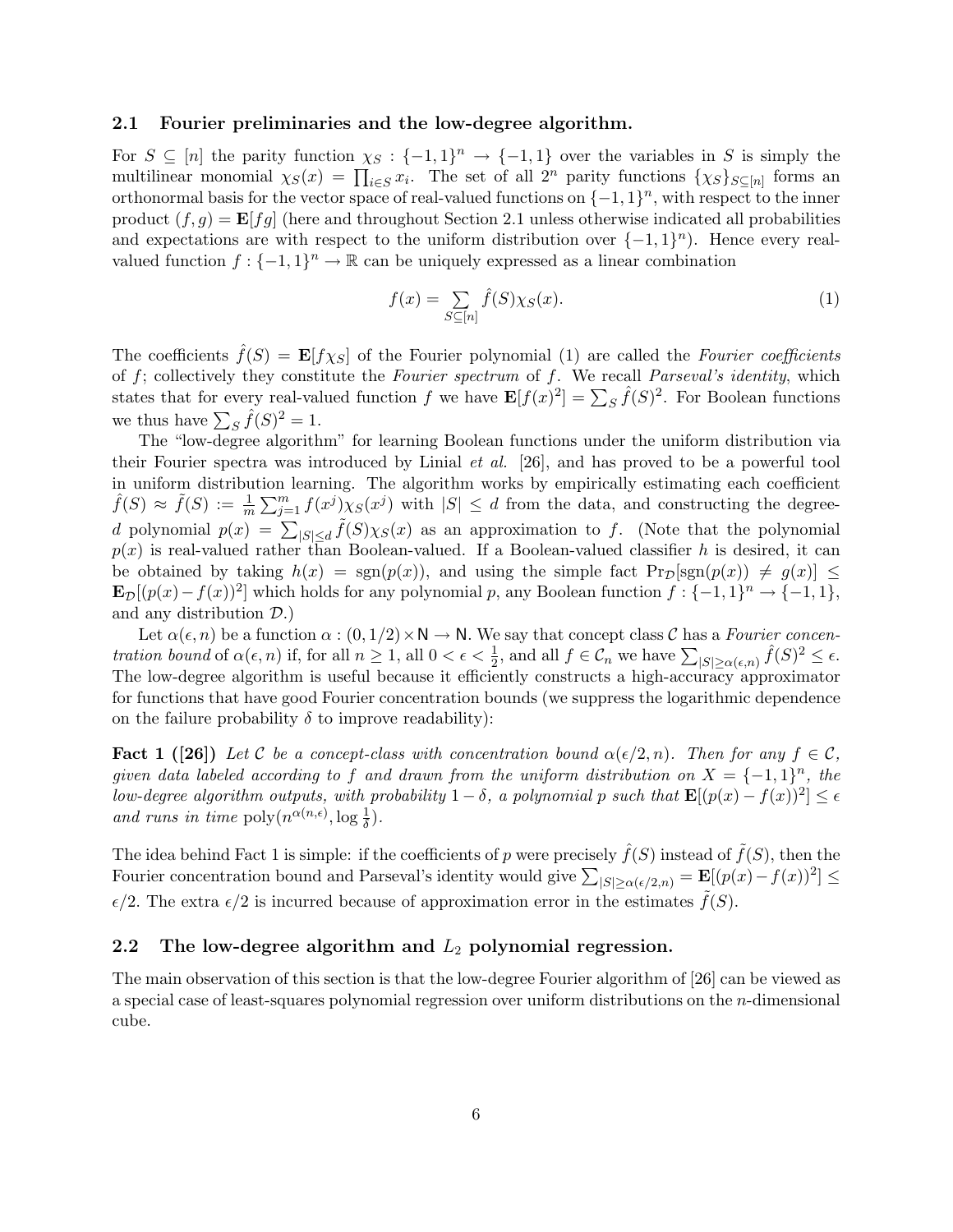Let D be a distribution over  $X \times \{-1,1\}$ . In least-squares  $(L_2\text{-norm})$  polynomial regression, one attempt to minimize the following:

$$
\min_{\deg(p)\le d} \mathbf{E}_{\mathcal{D}}\left[ (p(x)-y)^2 \right] \approx \min_{\deg(p)\le d} \frac{1}{m} \sum_{j=1}^m \left( p(x^j) - y^j \right)^2. \tag{2}
$$

Ideally, one would like to minimize the LHS, i.e. find the best degree  $d$  polynomial  $L_2$  approximation to y over D. To do this (approximately) given a data set, we minimize the right-hand side. In to y over  $\nu$ . To do this (approximately) given a data set, we imminize the right-hand s<br>particular, we write a polynomial as a sum over all degree  $\leq d$  monomials,  $p(x) = \sum_b p_b \prod_{i=1}^n$  $\sum_{i=1}^{n} (x_i)^{b_i}$ particular, we write a polynomial as<br>where the sum is over  $\{b \in \mathbb{Z}^n | \sum_{i=1}^n a_i$  $i=1 \atop i=1$   $b_i \leq d$ ,  $\forall i \, b_i \geq 0$ . In turn, this can be viewed as a standard where the sum is over  $\{v \in \mathbb{Z} \mid \sum_{i=1}^{n} v_i \leq u, v_i v_i \leq 0\}$ . In turn, this can be viewed as a station linear regression problem if we expand example  $x^j$  into a vector with a coordinate  $\prod_{i=1}^{n} (x_i^j)$  $\binom{j}{i}^{b_i}$ , for each of the  $\leq n^{d+1}$  different b's. Least-squares linear regression, in turn, can be solved by a single matrix inversion; and thus in general we can approximate the RHS of (2) in  $n^{O(d)}$  time.

Now let us consider  $L_2$  polynomial regression in the uniform distribution scenario where  $X =$  $\{-1,1\}^n$ ,  $y = f(x)$  for some function  $f: X \to \{-1,1\}$ , and we have a uniform distribution  $\mathcal{U}_X$  over  $x \in \{-1,1\}^n$ . Since  $x^2 = 1$  for  $x \in \{-1,1\}$ , we may consider only degree-d multilinear polynomials,  $i.e.$  sums of monomials  $\chi_S(x) = \prod_{i \in S} x_i$  with  $S \subseteq [n], |S| \le d$ . Using Parseval's identity, it is not difficult to show that best degree d polynomial is exactly

$$
\underset{\deg(p)\leq d}{\arg\min} \mathbf{E}_{\mathcal{U}_X} \left[ \left( p(x) - f(x) \right)^2 \right] = \sum_{S \subseteq [n]:|S| \leq d} \hat{f}(S) \chi_S(x),
$$

where  $\hat{f}(S) = \mathbf{E}_{\mathcal{U}_X}[f(x)\chi_S(x)]$ . Thus in this uniform case, one can simply estimate each coefficient  $\hat{f}(S) \approx \frac{1}{\pi}$  $\overline{m}$  $\frac{1}{\sqrt{m}}$  $_{j=1}^{m} f(x^{j}) \chi_{S}(x^{j})$  rather than solving the general least-squares regression problem; and this is precisely what the low-degree algorithm does.

In the *nonuniform* case, it is natural to consider running general  $L_2$  polynomial regression rather than the low-degree algorithm. We do something similar to this in Section 3, but first we consider the agnostic learning properties of the low-degree algorithm in the next subsection.

#### 2.3 Using the low-degree algorithm as an agnostic learner.

Kearns et al. prove the following statement about agnostic learning with the low-degree algorithm:

**Fact 2** ([21], Corollary 1) Let C be a concept class with concentration bound  $\alpha(\epsilon, n)$ . Then the low-degree algorithm agnostically learns  $\cal C$  under the uniform distribution to error  $\frac{1}{2}-(\frac{1}{2}-$ opt $)^2+\epsilon=$  $\frac{1}{4}$  + opt(1 – opt) +  $\epsilon$  with probability 1 –  $\delta$  and in time poly $(n^{\alpha(\epsilon/2,n)}, \log \frac{1}{\delta}).$ 

This was termed a "weak agnostic learner" in [21] because as long as opt is bounded away from 1/2, this resulting hypothesis has error bounded from  $1/2$ . We now show that the low-degree algorithm is in fact a "strong agnostic learner," in that if opt is small it can in fact achieve very low error:

**Observation 3** Let C be a concept class with concentration bound  $\alpha(\epsilon, n)$ . Then the low-degree algorithm agnostically learns C under the uniform distribution to error  $8$ opt +  $\epsilon$  in time  $n^{O(\alpha(\epsilon/2,n))}$ .

**Proof:** Let  $f \in C$  be an optimal function, i.e.  $Pr[y \neq f(x)] =$  opt. As described above, the low-degree algorithm (approximately) finds the best degree-d approximation  $p(x)$  to the data y, i.e.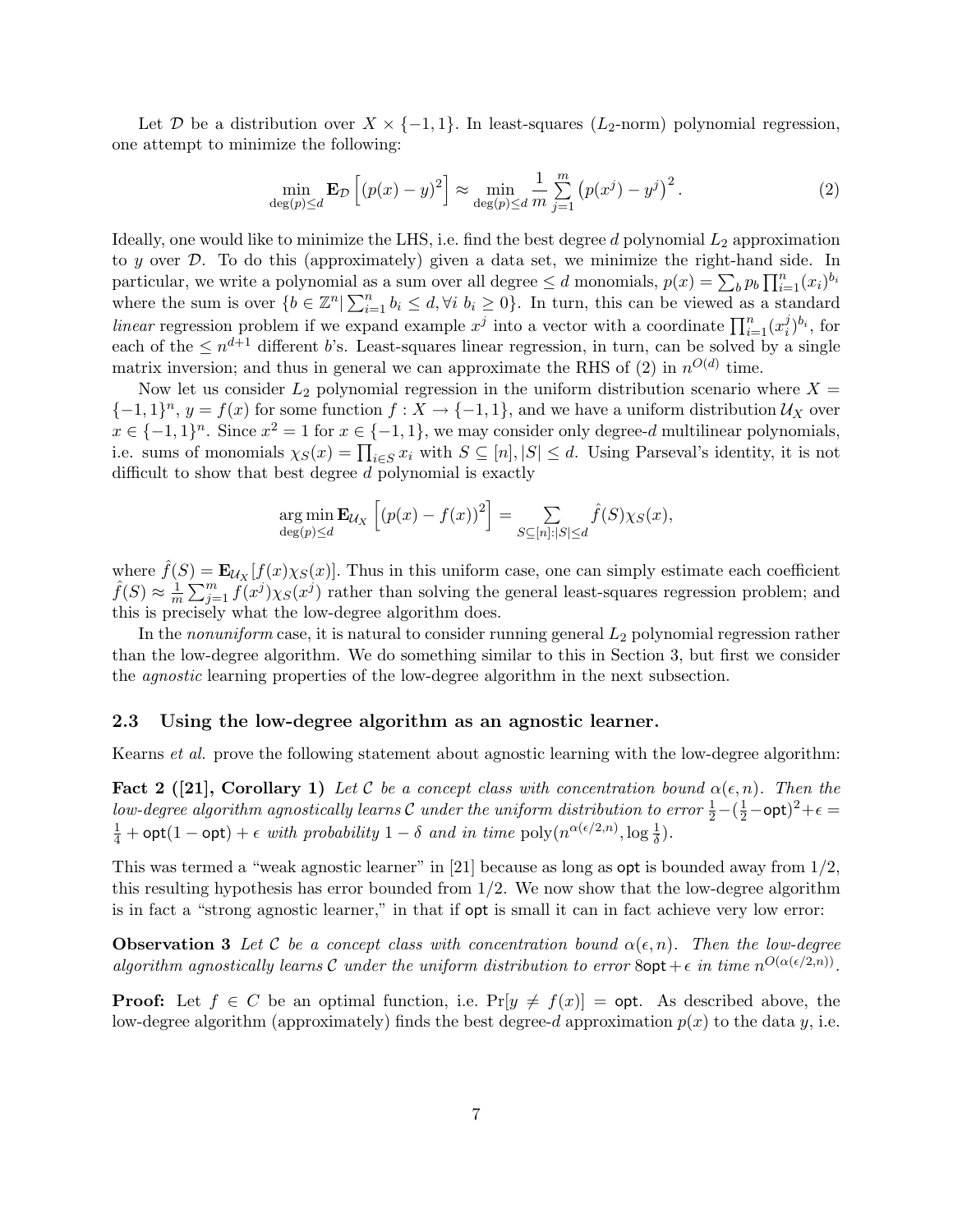$\min_{\deg(p)\leq d} \mathbf{E}[(p(x)-y)^2]$ , and the same term represents the mean squared error of p. This can be  $\min_{\deg(p) \leq d}$   $\mathbf{E}[(p(x) - y)^2]$ , and the same term represents the incomplexity  $(a - c)^2 \leq 2$  (  $(a - b)^2 + (b - c)^2$ for  $a, b, c \in \mathbb{R}$ .

$$
\min_{\deg p \le d} \mathbf{E}[(y - p(x))^2] \le \mathbf{E}\left[\left(y - \sum_{|S| < d} \hat{f}(S)\chi_S(x)\right)^2\right] \\
\le 2\mathbf{E}\left[(y - f(x))^2 + \left(f(x) - \sum_{|S| < d} \hat{f}(S)\chi_S(x)\right)^2\right] \\
= 2\left(4\Pr[y \ne f(x)] + \sum_{|S| \ge d} \hat{f}(S)^2\right)
$$

The first term is 8opt and the second is at most  $\epsilon/2$  for  $d = \alpha(n, \epsilon/2)$ , where an additional  $\epsilon/2$  is due to the sampling. Outputting  $h(x) = \text{sgn}(p(x))$  gives error at most  $8$ opt +  $\epsilon$  because  $\text{Pr}[\text{sgn}(p(x)) \neq 0]$  $y \le \mathbf{E}[(p(x) - y)^2].$ п

Another way to state this is that if f and  $\tilde{f}$  are two functions and f has a Fourier concentration bound of  $\alpha(\epsilon, n)$ , then  $\tilde{f}$  satisfies the concentration bound  $\sum_{|S| \geq \alpha(n,\epsilon)} \hat{f}(S)^2 \leq 8 \Pr[f(x) \neq \tilde{f}(x)] + 2\epsilon$ .

## $3$  L<sub>1</sub> polynomial regression

Given the setup in the previous sections, it is natural to expect that we will now show that the general L<sup>2</sup> polynomial regression algorithm has agnostic learning properties similar to those established for the low-degree algorithm in Observation 3. However, such an approach only yields error bounds of the form  $O(\mathsf{opt}+\epsilon)$ , and for agnostic learning our real goal is a bound of the form  $\mathsf{opt}+\epsilon$ . To achieve this, we will instead use  $L_1$ -norm, rather than  $L_2$ -norm.

Analogous to  $(2)$ , in  $L_1$ -norm polynomial regression we attempt to minimize:

$$
\min_{\deg(p)\le d} \mathbf{E}_{\mathcal{D}}\left[|p(x) - y|\right] \approx \min_{\deg(p)\le d} \frac{1}{m} \sum_{j=1}^m \left|p(x^j) - y^j\right|.
$$
\n(3)

To solve the RHS minimization problem, again each example is expanded into a vector of length  $\leq n^{d+1}$  and an algorithm for  $L_1$  linear regression is applied.  $L_1$  linear regression is a well-studied problem, and the minimizing polynomial p for the RHS of (3) can be obtained in  $poly(n^d)$  time using linear programming (see Appendix A for an elaboration on this point). For our purposes we will be satisfied with an approximate minimum, and hence one can use a variety of techniques for approximately solving linear programs efficiently.

How do  $L_1$  and  $L_2$  polynomial regression compare? In the noiseless case, both (2) and (3) approach 0 at related rates as d increases. However, in the noisy/agnostic case, flipping the sign of  $y = \pm 1$  changes  $(p(x) - y)^2$  by  $4p(x)$  which can potentially be very large; in contrast, flipping y's sign can only change  $|p(x) - y|$  by 2. On the other hand, it is often easier to bound the  $L_1$  error in terms of the mathematically convenient  $L_2$  error. Thus while our polynomial regression algorithm works only with the  $L_1$  norm, the performance bound and analysis depends on the  $L_2$  norm.

### 3.1 The algorithm and proof of correctness.

We now give the polynomial regression algorithm and establish conditions under which it is an agnostic learner achieving error  $\text{opt}+\epsilon$ . The algorithm takes as input m examples,  $\mathcal{Z} = (x^1, y^1) \dots (x^m, y^m)$ and a degree d.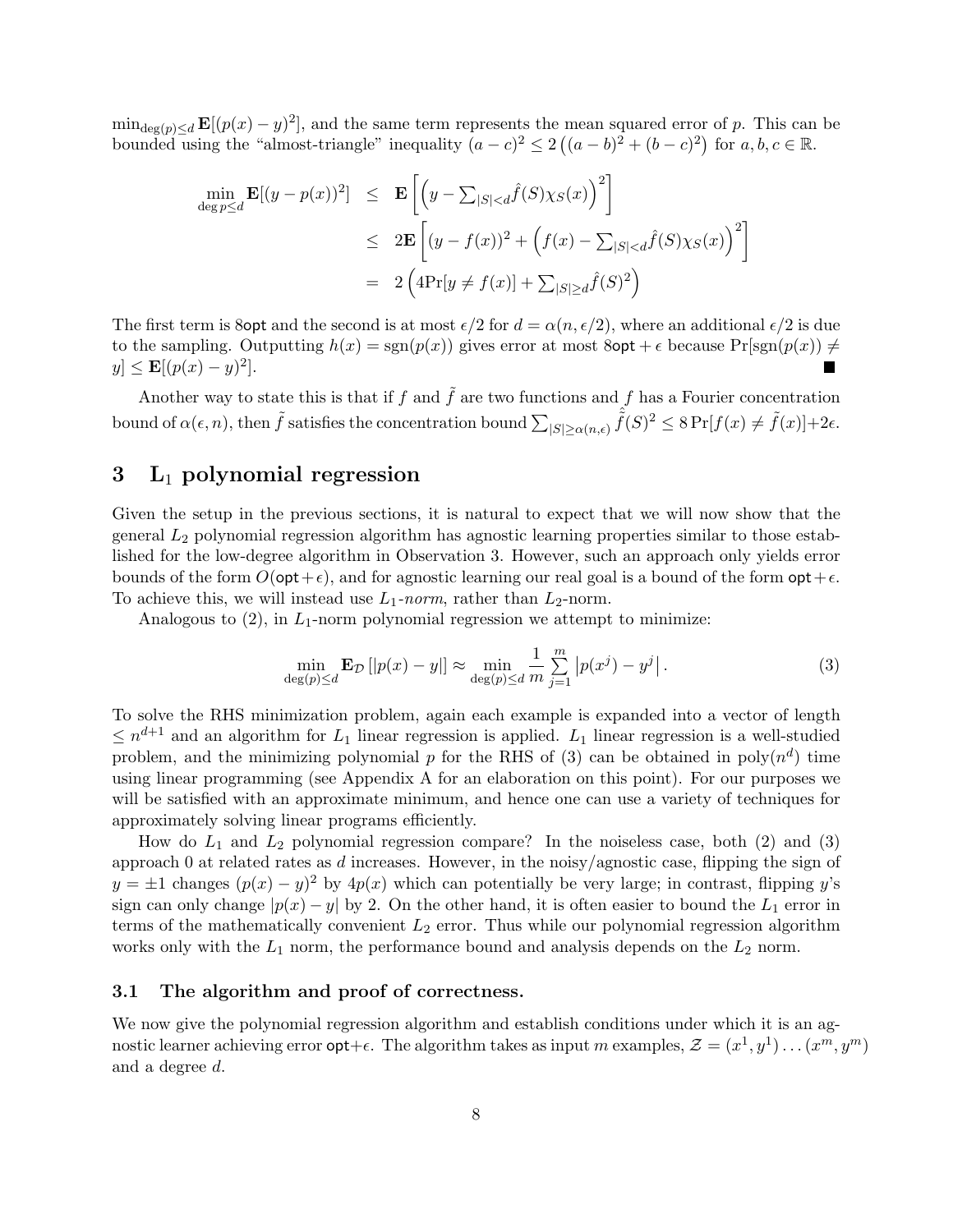## The  $L_1$  polynomial regression algorithm $(\mathcal{Z} = (x^1, y^1) \dots (x^m, y^m), d)$ :

- 1. Find polynomial p of degree  $\leq d$  to minimize  $\frac{1}{m}$  $\sum_m$  $\sum_{j=1}^{m} |p(x^j) - y^j|$ . (This can be done by expanding examples to include all monomials of degree  $\leq d$  and then performing  $L_1$  linear regression, as described earlier.)
- 2. Output  $h(x) = \text{sgn}(p(x) t)$  where  $t \in [-1, 1]$  is chosen so as to minimize the error of the hypothesis on Z.

**Theorem 5** Suppose  $\min_{\deg(p)\leq d} E_{\mathcal{D}_X}[(p(x)-c(x))^2] \leq \epsilon^2$  for some degree d, some distribution  $\mathcal{D}_Y$ over  $X \times \{-1,1\}$  with marginal  $\mathcal{D}_X$ , and any c in the concept class C. Then, for h output by the degree-d  $L_1$  polynomial regression algorithm with  $m = poly(n^d/\epsilon)$  examples,  $\mathbf{E}_{\mathcal{Z}}[\textsf{err}(h)] \leq \textsf{opt} + \epsilon$ .

If we repeat the same algorithm  $r = O(\log(1/\delta)/\epsilon)$  times with fresh examples each, and let h be the hypothesis with lowest error on an independent test set of size  $O(\log(1/\delta)/\epsilon^2)$ , then with probability  $1 - \delta$ , err $(h) <$  opt  $+ \epsilon$ .

**Remark 4** Note that using Theorem 5, a Fourier concentration bound of  $\alpha(n, \epsilon)$  immediately implies that the  $L_1$  regression algorithm achieves error  $\mathsf{opt} + \epsilon$  in time  $n^{O(\alpha(n,\epsilon^2))}$  for distributions  $\mathcal D$ with marginal  $\mathcal{D}_X$  that is uniform on  $\{-1,1\}^n$ . As we will see in the next section, Theorem 5 can be applied to other distributions as well.

**Proof of Theorem 5:** Suppose the algorithm chooses polynomial  $p$  and threshold  $t$ . First, we claim that the empirical error of h on Z is at most one half the  $L_1$  error of p:

$$
\frac{1}{m} \sum_{j=1}^{m} \mathcal{I}(h(x^j) \neq y^j) \le \frac{1}{2m} \sum_{j=1}^{m} |y^j - p(x^j)|.
$$
\n(4)

To see this, note that  $h(x^j) \neq y^j$  if and only if the threshold  $t \in [-1,1]$  lies in between the numbers  $p(x^j)$  and  $y^j$ , i.e., if they are on the same side of t then  $sgn(p(x^j) - t) = sgn(y^j - t) = y^j$ . Hence, even if we chose a *uniformly random*  $t \in [-1, 1]$ , for any j, the chance of t splitting these numbers is at most  $|y^j - p(x^j)|/2$  because the width of  $[-1, 1]$  is 2 and the separation between the numbers is  $|y^j - p(x^j)|$ . Thus, (4) holds in expectation for random  $t \in [-1, 1]$ . Since the algorithm chooses t to maximize the LHS of (4), it holds with certainty. (This reduction is a general procedure for converting an  $L_1$  bound on error to a classification error and a similar randomized threshold idea was used by Blum *et al.* for the low-degree algorithm  $[6]$ .)

Let c be an optimal classifier in C, and let  $p^*$  be a polynomial with  $\mathbf{E}_{\mathcal{D}}[(c(x)-p^*(x))^2] \leq \epsilon^2$ . By the fact that  $E[|Z|] \leq \sqrt{E[Z^2]}$  for any random variable Z, we have  $\mathbf{E}_{\mathcal{D}}[[c(x) - p^*(x)]] \leq \epsilon$ . By the algorithm's choice of  $p$ , we have,

$$
\frac{1}{m}\sum_{j=1}^{m}|y^{j}-p(x^{j})|\leq \frac{1}{m}\sum_{j=1}^{m}|y^{j}-p^{*}(x^{j})|\leq \frac{1}{m}\sum_{j=1}^{m}|y^{j}-c(x^{j})|+|c(x^{j})-p^{*}(x^{j})|.
$$

The expectation of the RHS is  $\leq 2$  opt +  $\epsilon$ . Taking expectations and combining with (4) gives,

$$
\mathbf{E}_{\mathcal{Z}}\left[\frac{1}{m}\sum_{j=1}^{m}\mathrm{I}(h(x^{j})\neq y^{j})\right]\leq \mathsf{opt}+\frac{\epsilon}{2}.
$$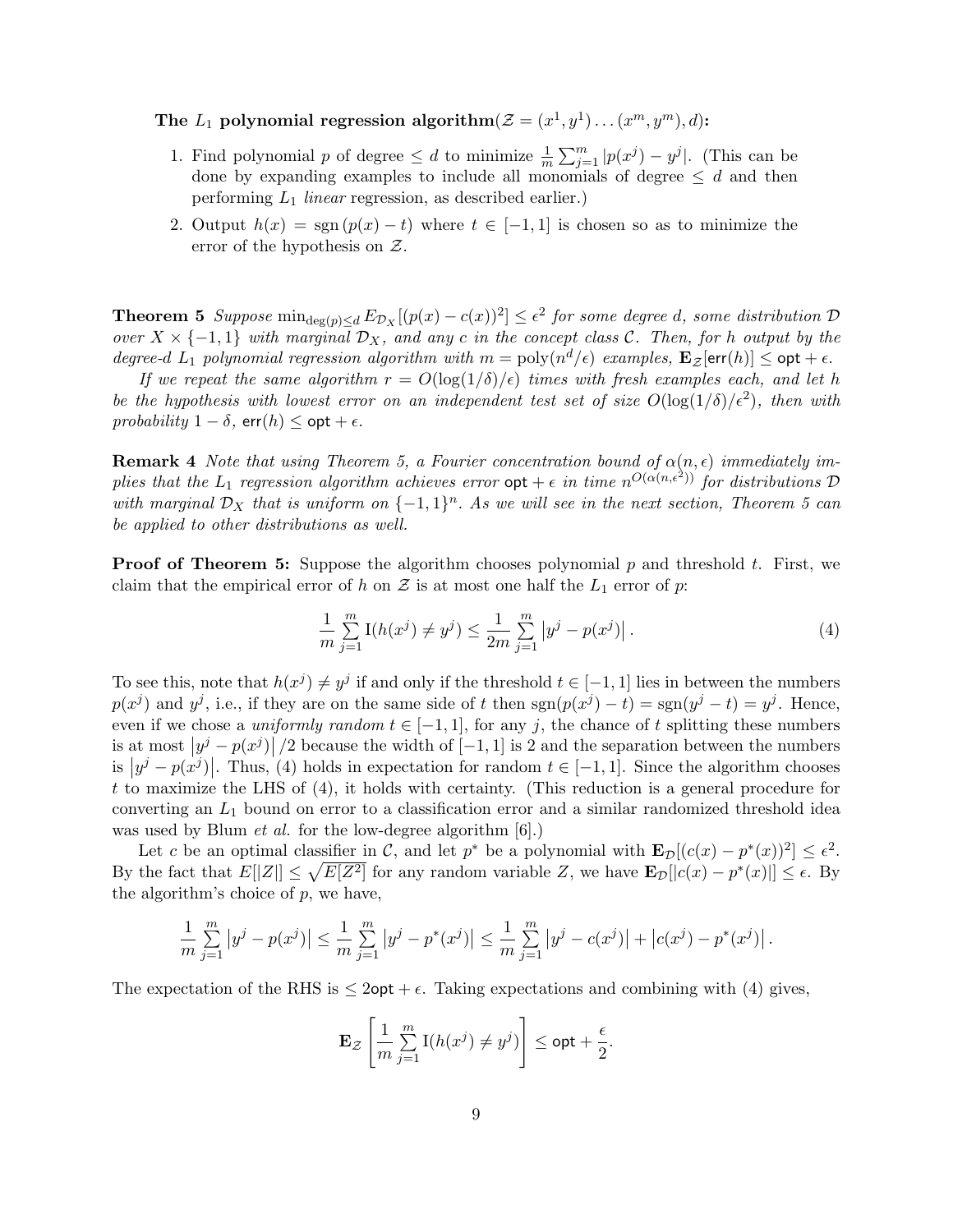By VC theory, for  $m = \text{poly}(n^d/\epsilon)$  examples, the empirical error  $\frac{1}{m}$  $\sum_m$  $_{j=1}^m$  I( $h(x^j) \neq y^j$ ) above and generalization error  $err(h)$  will be differ by at most an expected  $\epsilon/4$ . Hence, the first part of the Theorem is implied by,

$$
\mathbf{E}_{\mathcal{Z}}\left[\text{err}(h)\right] \le \text{opt} + (3/4)\epsilon.
$$

The second part of the theorem is a relatively standard reduction from expected error to highprobability guarantees. In particular, by Markov's inequality, on any single repetition,

$$
\Pr_{\mathcal{Z}}\left[\textsf{err}(h) \geq \textsf{opt} + (7/8)\epsilon\right] \leq \frac{\textsf{opt} + (3/4)\epsilon}{\textsf{opt} + (7/8)\epsilon} \leq 1 - \frac{\epsilon}{16}.
$$

Hence, after  $r = O(\log(1/\delta)/\epsilon)$  repetitions of the algorithm, with probability  $1 - \delta/2$ , one of them will have  $err(h) \leq opt + (7/8)\epsilon$ . In this case, using an independent set of size  $O(\log(1/\delta)/\epsilon^2)$ , with probability at most  $\delta/2$ , we will choose one with error  $>$  opt +  $\epsilon$ .

As noted at the very beginning of this section, an analogous  $L_2$  algorithm could be defined to minimize  $\frac{1}{m}$  $\frac{1}{\sqrt{m}}$  $\sum_{j=1}^{m} (p(x^j) - y^j)^2$  rather than  $\frac{1}{m}$ лг, а $\frac{m}{\sqrt{m}}$  $\sum_{j=1}^{m} |p(x^{j}) - y^{j}|$ . Error guarantees of the form  $O(\mathsf{opt} + \epsilon)$  can be shown for this  $L_2$  algorithm, following the same argument but again using the "almost-triangle" inequality.

### 3.2 Relationship to SVMs

As pointed out by Avrim Blum, our algorithm is very similar to an SVM with a polynomial kernel and can be made even more similar. The standard Support Vector Machine with a degree- $d$ polynomial kernel solves the following minimization problem:

$$
\min_{\deg(p)\le d}(1-\lambda)\frac{1}{m}\sum_{i=1}^m L(y^i, z) + \lambda(\text{regularization term}),
$$

where  $L(y^i, z) = \max\{0, 1 - y^i z\}$ . It does this using an algorithmic trick that requires time only poly $(m, n, d)$ . In theory, this could be substantially faster than our  $n^{O(d)}$  algorithm. However, for our analysis, we require  $m = n^{O(d)}$  samples, in which case the SVM algorithm is no faster.

Step 1 of our algorithm could be replaced by the above minimization problem, with  $\lambda = 0$ , and the analysis would hold almost exactly as is. Intuitively, this is because, for  $|y| = 1$ ,  $L(y, z) = |y-z|$ unless  $yz > 1$ . However, if  $yz > 1$ , thresholding z with  $t \in [-1, 1]$  will certainly give us the correct prediction of this y. More technically, we have that, for  $|y|=1$ ,  $L(y, z) \le |y-z|$ , yet we still have that  $Pr_{t \in [-1,1]}[y \neq \text{sgn}(z-t)] \leq \frac{1}{2}$  $\frac{1}{2}L(y, z)$  (we now have  $L(y, z)$  where we had  $|y - z|$ ).

Hence one can use a standard SVM package to implement our algorithm, setting the regularization parameter to 0. The only nonstandard part would be choosing an optimal threshold  $t$  rather than using standard SVM choice of  $t = 0$ .

# 4 Agnostic learning halfspaces and disjunctions via polynomial regression

In this section we show how to apply Theorem 5 to prove Theorems 1 and 2.

As noted in Remark 4, Theorem 5 implies that any concept class with a Fourier concentration bound is in fact agnostically learnable to error  $opt + \epsilon$  under the uniform distribution on  $\{-1, 1\}^n$ . In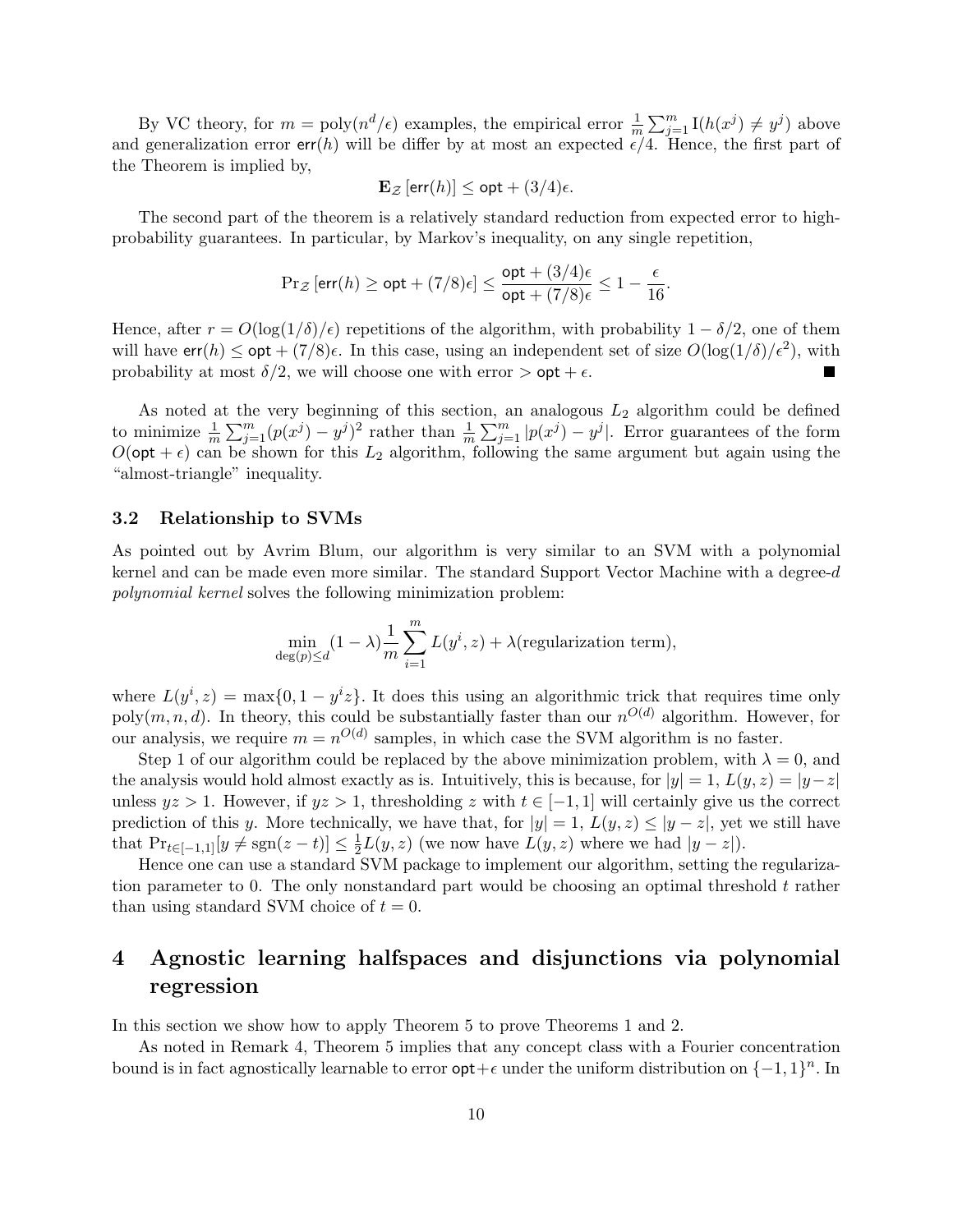particular, Theorem 1 1(a) follows immediately from the Fourier concentration bound for halfspaces of [22]:

**Fact 5** [22] The concept class C of all halfspaces over  $\{-1,1\}^n$  has a Fourier concentration bound of  $\alpha(\epsilon, n) = 441/\epsilon^2$ .

For the uniform distribution on  $S^{n-1}$  and any log-concave distribution, we can prove the existence of a good low-degree polynomial as follows. Suppose we had a good degree-d univariate approximation to the sign function  $p_d(x) \approx \text{sgn}(x)$ , and say we have an *n*-dimensional halfspace  $sgn(v \cdot x - \theta)$ . Then,  $sgn(v \cdot x - \theta) \approx p_d(v \cdot x - \theta)$ . Moreover, this latter quantity is now a degree-d multivariate polynomial. The sense in which we measure approximations will be distributional, the  $L_2$  error of our multivariate polynomial over the distribution D. Hence, we need a polynomial  $p_d$ that well-approximates the sign function on the marginal distribution in the direction  $v$ , i.e., the distribution over projections onto the vector v.

For the uniform distribution on a sphere, the projection onto a single coordinate is distributed very close to Gaussian distribution. For a log-concave distribution, its projection is distributed log-concavely. In both of these cases, it so happens that the necessary degree to get approximation error  $\epsilon$  boils down to a one-dimensional problem! For the sphere, we can upper-bound the degree necessary as a function of  $\epsilon$  using the following for the normal distribution  $N(0, \frac{1}{\sqrt{2\pi}})$  $\frac{1}{2}$ ) with density  $e^{-x^2}/\sqrt{\pi}$ 

**Theorem 6** For any  $d > 0$  and any  $\theta \in \mathbb{R}$ , there is a degree-d univariate polynomial  $p_{d,\theta}$  such that

$$
\int_{-\infty}^{\infty} (p_{d,\theta}(x) - \text{sgn}(x-\theta))^2 \frac{e^{-x^2}}{\sqrt{\pi}} dx = O\left(\frac{1}{\sqrt{d}}\right).
$$
 (5)

We note that the  $n^{O(1/\epsilon^2)}$ -time,  $O(\text{opt} + \epsilon)$ -error analogues of Theorem 1, part 1, mentioned in Section 1.3 follows from Fact 5 and Theorem 6 using the  $L_2$ -norm analogue of the polynomial regression algorithm mentioned at the end of Section 3. The improved time bound comes from the fact that we no longer need to invoke  $\mathbf{E}[[Z]] \leq \sqrt{\mathbf{E}[Z^2]}$  to bound the square loss, since we are minimizing the square loss directly rather than the absolute loss.

**Proof of Theorem 6:** We assume without loss of generality that  $\theta \geq 0$ ; an entirely similar **Proof of Theorem 6:** We assume without loss of generality that  $\theta \geq 0$ ; an entirely similar proof works for  $\theta < 0$ . First, suppose that  $\theta > \sqrt{d}$ . Then we claim that the constant polynomial  $p(x) = -1$  will be a sufficiently good approximation of sgn( $x - \theta$ ). In particular, it will have error,

$$
\int_{\theta}^{\infty} \frac{4e^{-x^2}}{\sqrt{\pi}} dx \le \int_{\sqrt{d}}^{\infty} \frac{4e^{-x}}{\sqrt{\pi}} dx = \frac{4e^{-\sqrt{d}}}{\sqrt{\pi}} \le \frac{4}{\sqrt{\pi d}}.
$$

So the case that  $\theta > \sqrt{d}$  is easy, and for the remainder we assume that  $\theta \in [0,$ √  $d$ .

We use the Hermite Polynomials  $H_d$ ,  $d = 0, 1, \ldots, (H_d$  is a degree-d univariate polynomial) which are a set of orthogonal polynomials given the weighting  $e^{-x^2}\pi^{-1/2}$ . In particular,

$$
\int_{-\infty}^{\infty} H_{d_1}(x) H_{d_2}(x) \frac{e^{-x^2}}{\sqrt{\pi}} dx = \begin{cases} 0 & \text{if } d_1 \neq d_2 \\ 2^{d_1} d_1! & \text{if } d_1 = d_2 \end{cases}
$$

Hence these polynomials form an orthogonal basis of polynomials with respect to the inner product  $\langle p, q \rangle = \int_{0}^{\infty}$  $\int_{-\infty}^{\infty} p(x)q(x)e^{-x^2}\pi^{-1/2}dx$ . The functions  $\bar{H}_d(x) = H_d(x)/\sqrt{2^d d!}$  are an orthonormal basis.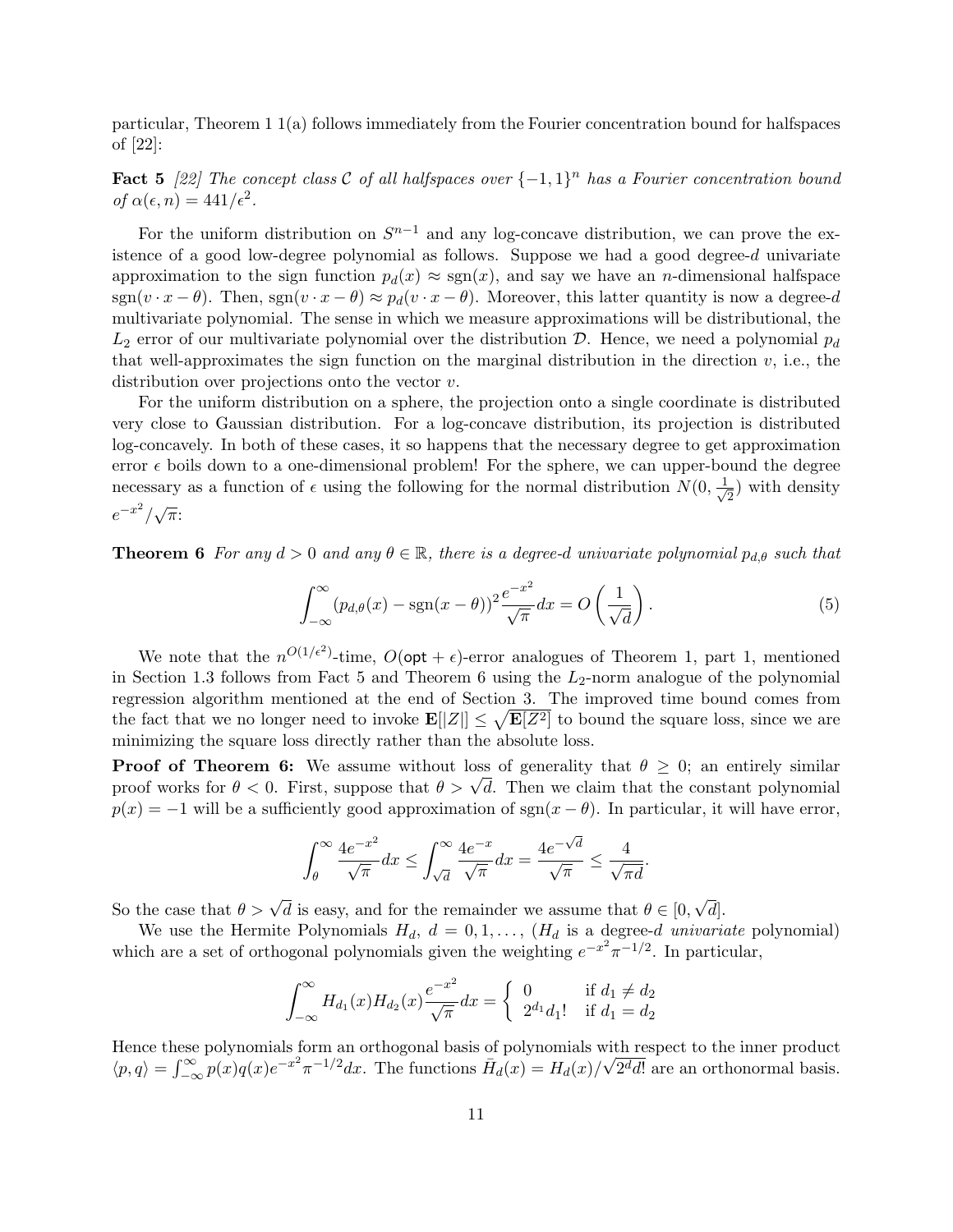Now, the best degree d approximation to the function  $sgn(x - \theta)$ , in the sense of (5), for any d, Now, the best degree a approximation to the function sgn(x – c<br>can be written as  $\sum_{i=0}^{d} c_i \overline{H}_i(x)$ . The  $c_i \in \mathbb{R}$  that minimize (5) are,

$$
c_i = \int_{-\infty}^{\infty} \operatorname{sgn}(x - \theta) \overline{H}_i(x) \frac{e^{-x^2}}{\sqrt{\pi}} dx
$$
  
\n
$$
= \int_{\theta}^{\infty} \overline{H}_i(x) \frac{e^{-x^2}}{\sqrt{\pi}} dx - \int_{-\infty}^{\theta} \overline{H}_i(x) \frac{e^{-x^2}}{\sqrt{\pi}} dx
$$
  
\n
$$
= 2 \int_{\theta}^{\infty} \overline{H}_i(x) \frac{e^{-x^2}}{\sqrt{\pi}} dx \quad \text{(for } i \ge 1)
$$
 (6)

The last step follows from the fact that  $\int_{-\infty}^{\infty} \bar{H}_i(x) \frac{e^{-x^2}}{\sqrt{\pi}} dx = 0$  for  $i \ge 1$  by orthogonality of  $\bar{H}_i$  with  $\bar{H}_0$ . Next, to calculate our error, we use Parseval's identity,

$$
\int_{-\infty}^{\infty} \left( \sum_{i=0}^{d} c_i \overline{H}_i(x) - \text{sgn}(x - \theta) \right)^2 \frac{e^{-x^2}}{\sqrt{\pi}} dx = 1 - \sum_{i=0}^{d} c_i^2 = \sum_{i=d+1}^{\infty} c_i^2.
$$

The above holds because  $\int_{-\infty}^{\infty}$  $\frac{e^{-x^2}}{\sqrt{\pi}} = 1$  and hence  $\sum_{i=0}^{\infty} c_i^2 = 1$  (sgn(x)  $\in L^2(\mathbb{R}, e^{-x^2})$  and polynomials are dense in this set). It thus suffices for us to bound  $\sum_{i=d+1}^{\infty} c_i^2$ .

It is now easy to calculate each coefficient  $c_i$  using standard properties of the Hermite Polynomials. It is well known [35] that the Hermite polynomials can be defined by:

$$
H_i(x)e^{-x^2} = (-1)^i \frac{d^n}{dx^n} e^{-x^2}, \text{ which implies } \frac{d}{dx} H_i(x)e^{-x^2} = -H_{i+1}(x)e^{-x^2}.
$$

In turn, this and (6) imply that for  $i \geq 1$ ,

$$
c_{i} = \frac{2}{\sqrt{\pi 2^{i} i!}} \int_{\theta}^{\infty} H_{i}(x) e^{-x^{2}} dx
$$
  
= 
$$
\frac{2}{\sqrt{\pi 2^{i} i!}} \left( -H_{i-1}(x) e^{-x^{2}} \right) \Big|_{\theta}^{\infty}
$$
  
= 
$$
\frac{2}{\sqrt{\pi 2^{i} i!}} H_{i-1}(\theta) e^{-\theta^{2}}.
$$
 (7)

We must show that  $\sum_{i=d+1}^{\infty} c_i^2 = O(1)$ √  $d$ ). To do this, it suffices to show that for each i we have  $c_i^2 = O(i^{-3/2})$ . From (7) we have, for  $i \geq 1$ ,

$$
c_i^2 = \frac{4}{\pi 2^i i!} (H_{i-1}(\theta))^2 e^{-2\theta^2}.
$$
\n(8)

Now, conveniently Theorem 1.i of [7] states that, for all  $i \geq \theta^2$ ,

$$
\frac{1}{2^i i!} H_i(\theta)^2 e^{-\theta^2} \le \frac{C}{\sqrt{i}}
$$

where C is some absolute constant. Since we have  $\theta \leq$ √ d by assumption, we have that for  $i \geq d+1$ ,  $c_i^2 \leq \frac{4C}{2\pi i \sqrt{i-1}}$ , which is of the desired form  $O(i^{-3/2})$ , and Theorem 6 is proved.

With Theorem 6 in hand it is not difficult to to establish Theorem 1 Part 1(b), which we restate below: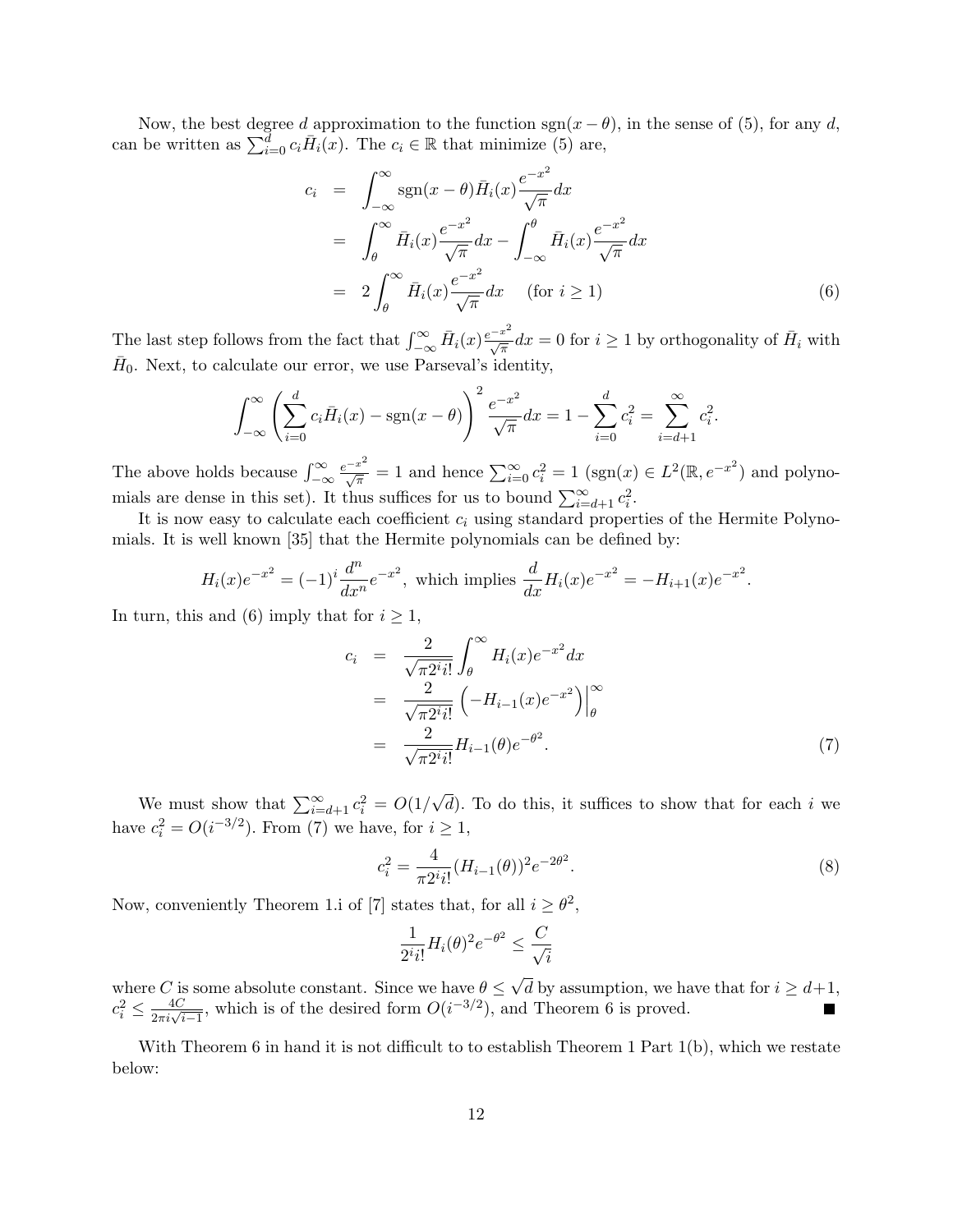Let D be a distribution over  $\mathbb{R}^n \times \{-1,1\}$ , with  $\mathcal{D}_X$  uniform over  $S^{n-1}$ . With probability  $1 - \delta$ , the  $L_1$  polynomial regression outputs a hypothesis with error  $\mathsf{opt} + \epsilon$  given  $\text{poly}(n^{1/\epsilon^4}, \log \frac{1}{\delta})$  examples.

**Proof:** Let  $f(x) = sgn(v \cdot x - \tau)$  be any halfspace over the unit ball  $S^{n-1}$ , where without loss of generality we may assume  $||v|| = 1$  (and thus  $|\tau| \leq 1$ ). Let U denote the uniform distribution over  $S^{n-1}$ . It suffices to establish the existence of a degree-d polynomial  $P(x)$ , with  $d = O(1/\epsilon^4)$ , which satisfies the condition  $\mathbf{E}_{x \in \mathcal{U}}[(P(x) - f(x))^2] \leq \epsilon^2$ ; given such a polynomial we apply Theorem 5 and Theorem  $\frac{1 \text{ Part } 1(b)}{2}$  immediately follows.

Let  $\theta = \sqrt{\frac{n-3}{2}}$  $\frac{-3}{2}\tau$  and let  $P(x) = p_{d,\theta}(\sqrt{\frac{n-3}{2}})$  $\frac{-3}{2}v \cdot x$ ). For  $d = O(1/\epsilon^4)$ , we show that the polynomial  $P(x) = p_{d,\theta} \left(\sqrt{\frac{n-3}{2}}\right)$  $\frac{-3}{2}(v \cdot x)$ ´ satisfies  $\mathbf{E}_{\mathcal{U}}[(P(x) - f(x))^2] \leq \epsilon^2$ .

We have (justifications are given below):

$$
\mathbf{E}_{x \in \mathcal{U}}[(P(x) - f(x))^2] = \mathbf{E}_{x \in \mathcal{U}} \left[ \left( p_{d,\theta} \left( \sqrt{\frac{n-3}{2}} (v \cdot x) \right) - \text{sgn} \left( \sqrt{\frac{n-3}{2}} (v \cdot x) - \theta \right) \right)^2 \right]
$$
  
\n
$$
= \frac{A_{n-2}}{A_{n-1}} \int_{-1}^1 (1 - z^2)^{(n-3)/2} \left( p_{d,\theta} \left( \sqrt{\frac{n-3}{2}} z \right) - \text{sgn} \left( \sqrt{\frac{n-3}{2}} z - \theta \right) \right)^2 dz(9)
$$
  
\n
$$
\leq \frac{A_{n-2}}{A_{n-1}} \int_{-\infty}^{\infty} e^{-z^2 (n-3)/2} \left( p_{d,\theta} \left( \sqrt{\frac{n-3}{2}} z \right) - \text{sgn} \left( \sqrt{\frac{n-3}{2}} z - \theta \right) \right)^2 dz(10)
$$
  
\n
$$
A_{n-2} \int_{-\infty}^{\infty} e^{-y^2} (v \cdot (x) - \text{sgn}(y - \theta))^2 dy \tag{11}
$$

$$
= \frac{A_{n-2}}{A_{n-1}} \int_{-\infty}^{\infty} e^{-y^2} (p_{d,\theta}(y) - \text{sgn}(y-\theta))^2 \frac{dy}{\sqrt{(n-3)/2}}
$$
(11)

$$
\leq \epsilon^2 \tag{12}
$$

where (9) follows from Fact 10 on the pdf of the uniform distribution over  $S^{n-1}$ ; (10) follows from  $1 - z \le \exp(-z)$  and the fact that the integrand is nonnegative; (11) follows from a change of variable  $y = \sqrt{\frac{n-3}{2}}$  $\frac{2}{2}$  · z; and (12) follows from  $\frac{A_{n-2}}{A_{n-1}} = \Theta(\sqrt{n})$ , Theorem 6, and our choice of  $d = O(1/\epsilon^4)$ . This concludes the proof of Theorem 1 Part 1(b).

Since we have proven Theorem 1 Part  $1(a)$  in Section 4, we are now ready to move on to the log-concave part. The first thing to notice is that, just as the normal distribution served as a prototypical distribution for all spheres, there is a log-concave distribution that is not much smaller than any other:

**Lemma 6** Let v be the distribution on R with density  $d\nu(x) = e^{-|x|/16}/32$ . Let  $\mu$  be any log-concave distribution on  $\mathbb R$  with mean 0 and variance 1. Then, for all  $x \in \mathbb R$ ,  $d\mu(x) \leq (32e) d\nu(x)$ .

In the above, we necessarily chose a distribution  $\nu$  that did not have variance 1.

**Proof:** To prove this lemma, we will use the properties of log-concave functions given by Lovasz and Vempala [29]. Specifically, for any log-concave density  $d\mu$  with mean 0 and variance 1,  $\forall x \, d\mu(x) \leq 1$ , and  $d\mu(0) \geq 1/8$ . From the latter fact, we next argue that  $d\mu(x) \leq e^{-|x|/16}$  for  $|x| > 16$ . It suffices to show this for  $x > 16$  by symmetry. Suppose not, i.e., suppose  $\exists r > 16$   $d\mu(r) \geq e^{-r/16}$ . Then log-concavity implies that  $d\mu(x) \ge (1/8)^{1-x/r} (e^{-r/16})^{x/r}$  for  $x \in [0, r]$ . In turn, this means,

$$
\int_0^{16} d\mu(x) \ge \int_0^{16} \frac{1}{8} e^{-x/16} dx > 1,
$$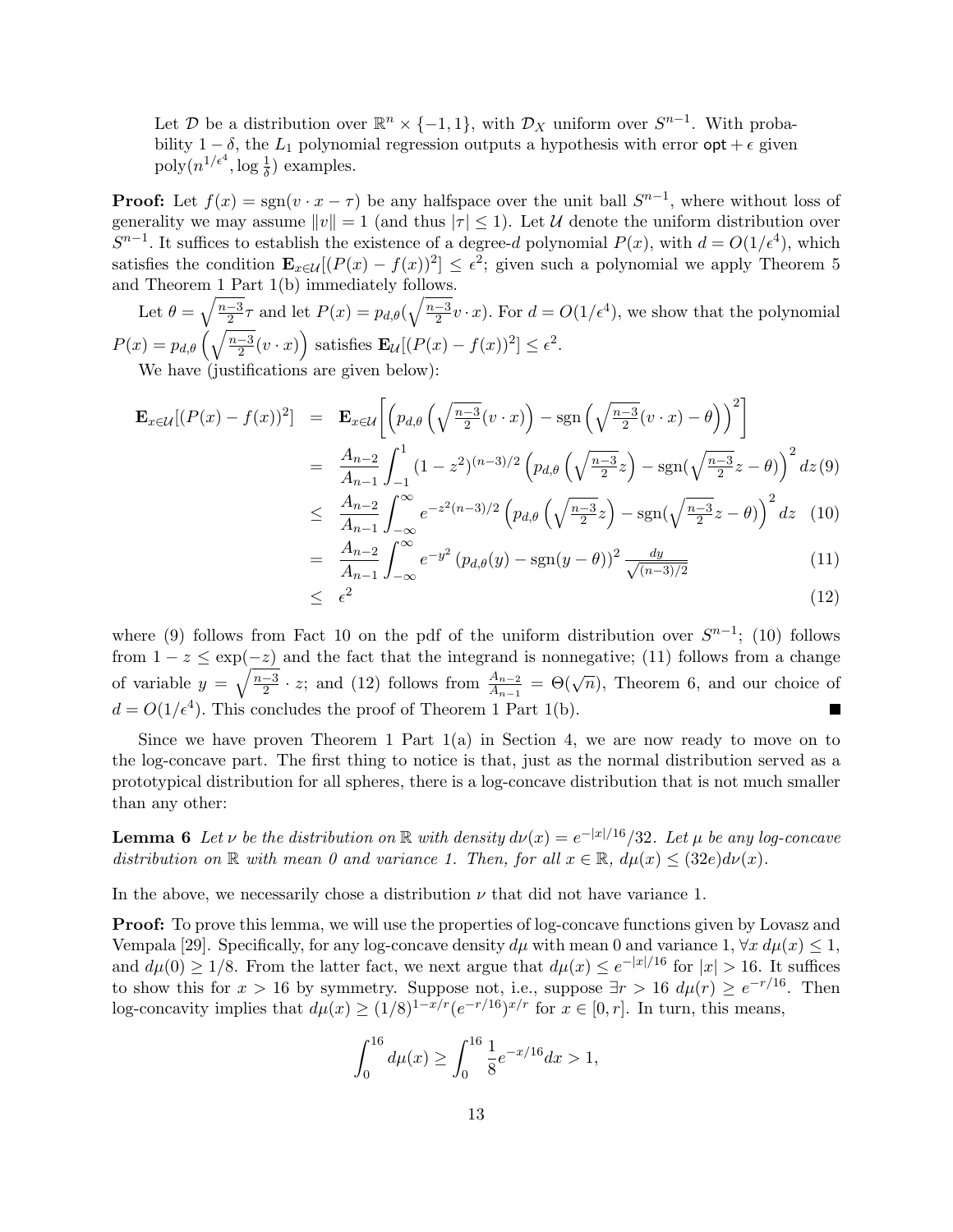which is a contradiction. Hence,  $d\mu(x) \leq e^{-|x|/16} = 32d\nu(x)$  for  $|x| > 16$ . (These bounds are far from tight.) Also, for  $|x| < 16$ ,  $d\mu(x) \leq 1 \leq (32e)d\nu(x)$ .

This lemma will enable us to transfer a bound on the error of a *fixed* log-concave function such as  $e^{-2|x|}$  to all log-concave functions.

**Lemma 7** There exists a fixed function  $d : \mathbb{R} \to \mathbb{R}$ , such that, for any log-concave distribution  $\mu$ , and any  $\theta \in \mathbb{R}$ , there exists a degree- $d(\epsilon)$  polynomial p, such that

$$
\int_{-\infty}^{\infty} (p(x) - \operatorname{sgn}(x - \theta))^2 d\mu(x) \le \epsilon.
$$

**Proof:** It suffices to show it for any log-concave distribution  $\mu$  with mean 0 and variance 1. This is because we can always apply an affine transformation to  $x, x \rightarrow ax + b$  which puts it in such standard position and maintains the properties of the lemma (for a suitably transformed polynomial p and  $\theta$ ). Thus, we assume that  $\mu$  has mean 0 and variance 1.

Next, we claim it suffices to show the lemma for the log-concave density  $d\nu(x) = e^{-|x|/16}/32$ , which has mean 0 but variance  $> 1$ . To see this, suppose it holds for  $d\nu$  and p, and we have some mean 0 variance 1 log-concave density  $d\mu$ . Then by Lemma 6,

$$
\int_{-\infty}^{\infty} (p(x) - \operatorname{sgn}(x - \theta))^2 d\mu(x) \le 32e \int_{-\infty}^{\infty} (p(x) - \operatorname{sgn}(x - \theta))^2 d\nu(x) \le 32e\epsilon.
$$

Hence it would hold for mean-0 variance-1  $d\mu$  with function  $d': \mathbb{R} \to \mathbb{R}$  where  $d'(\epsilon) = d(\epsilon/(32e))$ . By a similar stretching argument, it suffices to show it for  $d\nu(x) = e^{-2|x|}$ .

Next, again WLOG, it suffices to show it for  $|\theta| < \log 1/\epsilon$ . For if  $|\theta| > 2 \log 1/\epsilon$ , then the constant polynomial  $p(x) = -\text{sgn}(\theta)$  has error less than  $\epsilon$  under  $d\nu(x) = e^{-2|x|}$ . Continuing on the seemingly endless chain of WLOGs, we next that it suffices to show it for  $\theta = 0$ . Suppose it holds for  $d\nu(x) = e^{-2|x|}$ , a particular p and  $\epsilon$ , and sgn(x). That is,

$$
\int_{-\infty}^{\infty} (p(x) - \text{sgn}(x))^2 d\nu(x) \le \epsilon \tag{13}
$$

Then consider the function sgn( $x - \theta$ ) and the density  $d\rho(x) = e^{-2|x-\theta|/\log(1/\epsilon)}/\log(1/\epsilon)$ . For this density, by (13) and change of variable  $z = \log(1/\epsilon)(x - \theta)$ ,

$$
\int_{-\infty}^{\infty} (p(z) - \text{sgn}(z))^2 d\nu(z) = \int_{-\infty}^{\infty} (p(\log(1/\epsilon)(x - \theta)) - \text{sgn}(x - \theta))^2 d\rho(x) \le \epsilon \tag{14}
$$

Now, observe that as long as  $log(1/\epsilon) > 1$ ,  $(\epsilon \leq 1/e)$ 

$$
\frac{d\nu(x)}{d\rho(x)} = \log(1/\epsilon)e^{2(\frac{|x-\theta|}{\log(1/\epsilon)}-|x|)} \le \log(1/\epsilon)e^{2(\frac{|x-\theta|-|x|}{\log(1/\epsilon)})} \le \log(1/\epsilon)e^{2\frac{|\theta|}{\log(1/\epsilon)}} \le \log(1/\epsilon)e^2.
$$

By this and (14),

$$
\int_{-\infty}^{\infty} (p(\log(1/\epsilon)(x-\theta)) - \operatorname{sgn}(x-\theta))^2 d\mu(x) \le e^2 \epsilon \log(1/\epsilon).
$$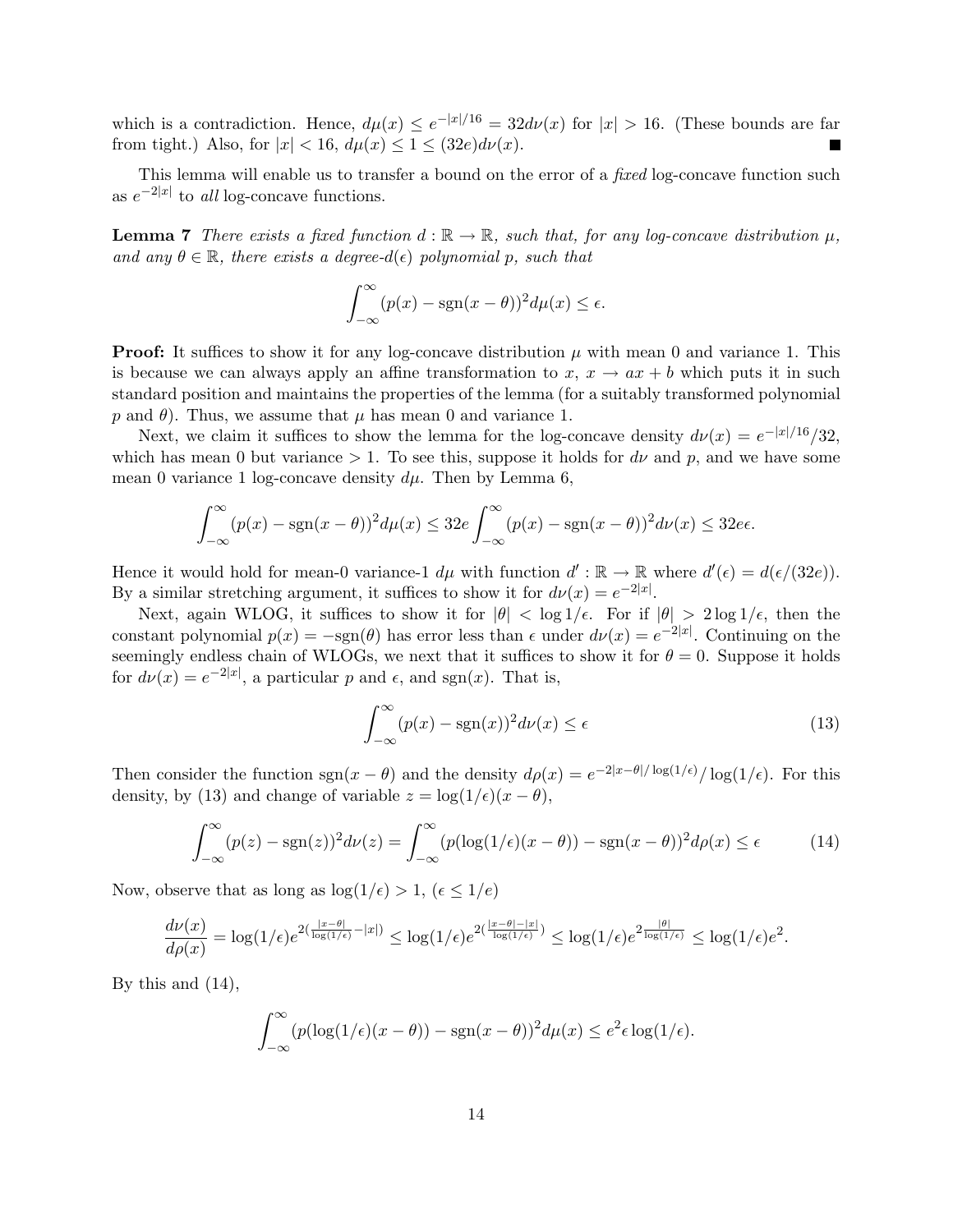Hence a bound of  $\epsilon$  on the error of p for sgn(x) implies a bound of  $e^2 \epsilon \log(1/\epsilon)$  on the error of  $p(\log(1/\epsilon)(x-\theta))$ . So, it suffices to show we can achieve such a bound for sgn(x),  $d\nu(x) = e^{-2|x|}$ , and arbitrarily small  $\epsilon$ .

At this point we have a single function  $sgn(x)$ , a single density  $e^{-2|x|}$ , and we must establish that for any  $\epsilon$  there is some  $d = d(\epsilon)$  for which there is a degree-d polynomial p for which (13) holds. that for any  $\epsilon$  there is some  $a = a(\epsilon)$  for which there is a degree- $a$  polynomial  $p$  for which (13) holds.<br>But sgn(x)  $\in L^2(\mathbb{R}, e^{-2|x|})$  because  $\int_{-\infty}^{\infty}$  sgn(x)<sup>2</sup> $e^{-2|x|}dx = 1 < \infty$  and it is known that polynomial are dense in  $L^2(\mathbb{R}, e^{-2|x|})$  [35].

### 4.1 Agnostically Learning Disjunctions under Any Distribution.

We can use the polynomial regression algorithm to learn disjunctions agnostically with respect to any distribution in subexponential time. We make use of the existence of low-degree polynomials which strongly approximate the OR function in the  $L_{\infty}$  norm:

**Theorem 7** [33, 31, 22] Let  $f(x_1, \ldots, x_n)$  compute the OR function on some subset of (possibly **Theorem T** [33, 31, 22] Let  $f(x_1,...,x_n)$  compute the OR function on some subset of (possibily negated) input variables. Then there exists a polynomial p of degree  $O(\sqrt{n}\log(1/\epsilon))$  such that for all  $x \in \{-1,1\}^n$ , we have  $|f(x) - p(x)| \leq \epsilon$ .

For  $\epsilon = \Theta(1)$  this fact appears in [33, 31]; an easy extension to arbitrary  $\epsilon$  is given in [22]. Theorem 2 follows immediately from Theorems 7 and Theorem 5, since for any distribution  $\mathcal D$  the  $L_{\infty}$  bound given by Theorem 7 clearly implies the bound on expectation required by Theorem 5.

We note that low-degree  $L_{\infty}$ -approximators are know for richer concept classes than just disjunctions. For example, results of O'Donnell and Servedio [32] show that any Boolean function  $f: \{-1,1\}^n \rightarrow \{-1,1\}$  computed by a Boolean formula of linear size and constant depth is  $\epsilon$ -approximated in the  $L_{\infty}$  norm by a polynomial of degree  $\tilde{O}(\sqrt{n})$  · poly log  $\frac{1}{\epsilon}$ . By combining Theorem 5 with such existence results, one can immediately obtain arbitrary-distribution agnostic learning results analogous to Theorem 2 for those concept classes as well.

### 4.2 Hardness results for agnostically learning halfspaces over the hypercube

In this section we show that the challenging "learning noisy parity" problem reduces to the problem of agnostically learning halfspaces with respect to the uniform distribution over the hypercube. Recall that a vector  $c \in \{0,1\}^n$  induces a parity function  $c : \{0,1\}^n \to \{0,1\}$  as follows:  $c(x) =$  $c \cdot x \mod 2$  (the indices of c equal to 1 are the relevant variables). The noisy parity learning problem is the problem of PAC learning an unknown parity function with respect to the uniform distribution on  $\{0,1\}^n$  where the *label* of each example is flipped (independently) with probability  $\eta$ . The fastest known learning algorithm for this well-known problem is due to Blum et al. [5] and runs in time  $2^{O(n/\log n)}$ .

An algorithm for agnostically learning halfspaces can be easily transformed into an algorithm for learning parity with noise:

**Theorem 8** Let A be an algorithm for agnostically learning halfspaces to accuracy  $\phi$  opt +  $\epsilon$  with respect to the uniform distribution over  $\{0,1\}^n$  running in time  $t = t(1/\epsilon,n)$ . Then there exists an algorithm B for learning parity with noise which runs in time  $\text{poly}(n, t)$ .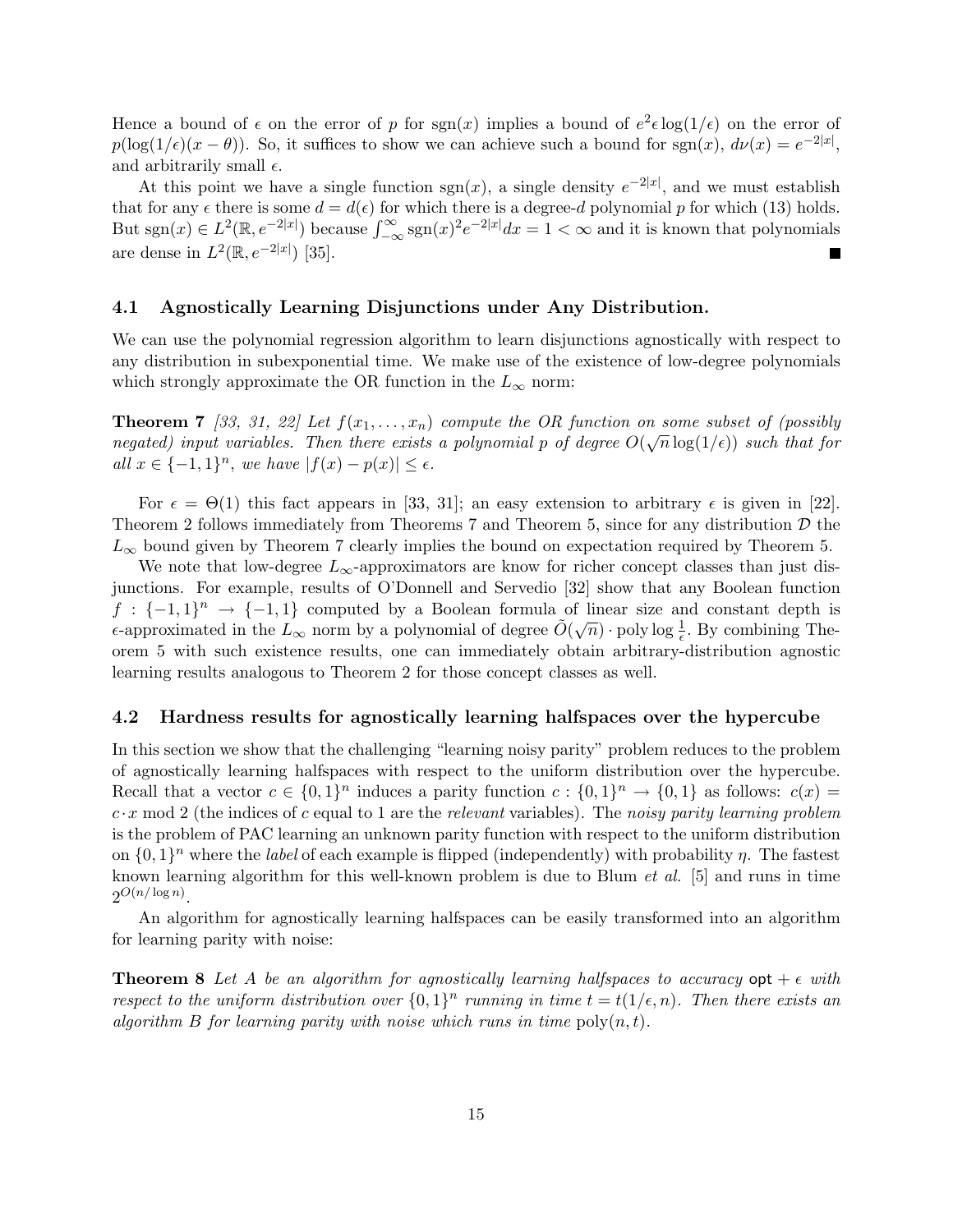**Proof:** Assume that the unknown parity function c has k relevant variables (and for simplicity assume k is even). Note that for a set S of k variables, the majority function on S (equal to 1 if  $\lfloor k/2 \rfloor + 1$  or more of the variables in S are set to 1) agrees with the parity function on all variables in S for a  $1/2 + 1/\sqrt{k}$  fraction of inputs of  $\{0, 1\}^n$ . This is because the majority function equals parity for all inputs of hamming weight equal to  $k/2$  and agrees with parity on half of all other inputs.

Now choose a random example (labeled by c) and flip its label with probability  $\eta$ . The probability that the majority function on S correctly labels the example equals  $\eta + (1 - 2\eta)(1/2 - 1/\sqrt{k}) =$  $1/2 - (1 - 2\eta)/\sqrt{k}$ . That is, the *error rate* of the majority function on S with respect to noisy examples is bounded away from  $1/2$  by  $(1-2\eta)/\sqrt{k}$ .

We can now use an algorithm for agnostically learning halfspaces to identify the relevant variables of the unknown parity function c. To determine if the variable  $x_i$  is relevant, set  $\epsilon = (1/2)(1-2\eta)/\sqrt{k}$  and take a number of random examples as specified by the agnostic learner. Feed the examples to the agnostic learner *with the ith bit removed from every example*. If  $x_i$  is a relevant variable, then the labels will be totally uncorrelated with the examples (now of length  $n-1$ ), and the agnostic learner will not produce a hypothesis with error rate bounded away from  $1/2$ . If  $x_i$ is irrelevant, then the majority function on the relevant variables has error rate bounded away from 1/2, and the agnostic learner will output a hypothesis with error less than  $1/2 - (1/2)(1-2\eta)/\sqrt{k}$ .  $\blacksquare$ 

If the error rate  $\eta$  is  $\Theta(1)$  and the agnostic learning algorthm runs in time  $n^{O(1/\epsilon^{2-\beta})}$ , then the above algorithm will learn a noisy parity in time  $2^{O(n^{\gamma})}$  for some  $0 < \gamma < 1$ .

### 4.3 An application to learning intersections of halfspaces

Learning an intersection of halfspaces is a challenging and well-studied problem even in the noisefree setting. Klivans et al. [22] showed that the standard low-degree algorithm can learn the intersection of k halfspaces with respect to the uniform distribution on  $\{-1,1\}^n$  to error  $\epsilon$  in time  $n^{O(k^2/\epsilon^2)}$ , provided that  $\epsilon < 1/k^2$ . Note that because of the requirement on  $\epsilon$ , the algorithm always takes time at least  $n^{\Omega(k^6)}$  even if the desired final error is  $\epsilon = \Theta(1)$  independent of k.

We can use the idea of learning halfspaces agnostically to obtain the following runtime bound which is better than [22] for  $\epsilon > \frac{1}{k}$ :

**Theorem 9** Let  $f = h_1 \wedge \ldots \wedge h_k$  be an intersection of k halfspaces over  $\{-1,1\}^n$ . Then f is learnable with respect to the uniform distribution over  $\{-1,1\}^n$  in time  $n^{O(k^4/\epsilon^2)}$  for any  $\epsilon > 0$ .

We note that a comparable bound can be proved via techniques from recent work due to Jackson et al. [18] which does not involve agnostic learning. The presentation here, however, is more straightforward and shows how agnostic learning can have applications even in the non-noisy framework.

The approach that establishes Theorem 9 is similar to Jackson's Harmonic Sieve [17]: we apply a boosting algorithm, using the polynomial regression algorithm at each stage to identify a low-degree polynomial which, after thresholding, has advantage at least  $\Omega(1/k)$  on the target function.

We begin with the following easy fact which follows directly from the "discriminator lemma"  $|15|$ :

**Fact 8** Let  $f = h_1 \wedge \ldots \wedge h_k$  be an intersection of k halfspaces. Then for any distribution D on  $\{0,1\}^n$  either there exists an  $h_i$  such that  $|E_{\mathcal{D}}[fh_i]| \geq 1/k$  or we have  $|E_{\mathcal{D}}[f]| \geq 1/k$ .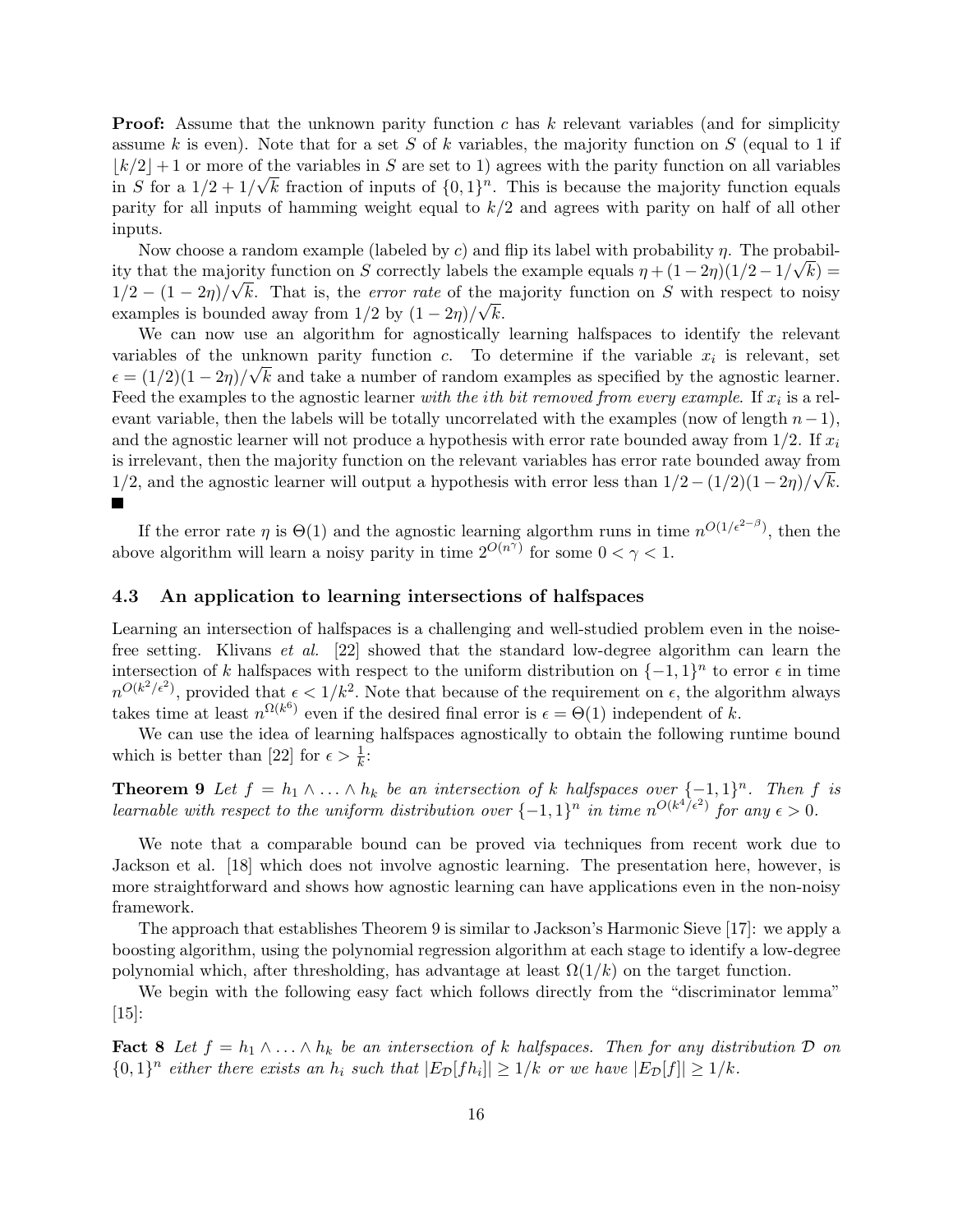Hence for any distribution D there exists a single halfspace which has accuracy at least  $1/2+1/2k$ with respect to f and  $\mathcal{D}$ . We will be concerned only with distributions that are c-bounded (c will be chosen later), i.e. distributions D such that  $D(x) \leq c/2^n$  for all x. Fix such a c-bounded distribution  $\mathcal D$  and let  $h_{\mathcal D}$  denote the halfspace obtained from Fact 8. Applying Fact 5 it is not difficult to see that for any halfspace (and in particular  $h<sub>D</sub>$ ) and sufficiently large constant a,

$$
\sum_{|S| \ge a \cdot k^4 c^2} \hat{h_D}(S)^2 \le c/16k^2.
$$

By setting  $g =$  $\overline{ }$  $S_{|S|\leq a\cdot k^4c^2} \hat{h_D}(S)\chi_S(x)$ , we have  $E_{\mathcal{D}}[|g-h_D|] \leq 1/4k$  for any c-bounded distribution D.

We now show that the polynomial regression algorithm can be used as a weak learning algorithm for  $f$ :

**Lemma 9** There exists an algorithm A such that for any c-bounded distribution D and  $0 < \delta <$ 1, if A is given access to examples drawn from  $D$  labeled according to f, then A runs in time  $poly(n^{k^4c^2},1/\delta)$  and with probability at least  $1-\delta$ , A outputs a hypothesis h such that  $Pr_{\mathcal{D}}[f(x)]$  $|h(x)| \geq 1/2 + 1/8k$ .

**Proof:** Let  $\ell = ak^4c^2$  for a sufficiently large constant a. Apply the polynomial regression algorithm **Proof:** Let  $\ell = a\kappa^T c^2$  for a sufficiently large constant a. Apply the polynomial regression algorithm<br>from Section 3 to obtain a hypothesis  $g^* = sgn\left(\sum_{|S| \leq \ell} w_{S} \chi_{S}(x) - t\right)$ . For  $\xi > 0$ , we claim that  $g^*$ has error less than  $1/2 - 1/4k + \xi$  as long as  $m \geq \text{poly}(n^{\ell}, 1/\xi^2, \log(1/\delta))$  as in Theorem 5. To see this note that

$$
E_{\mathcal{D}}[|f(x) - g^*|] \le E_{\mathcal{D}}[|f(x) - h_{\mathcal{D}}(x)|] + E_{\mathcal{D}}[|h_{\mathcal{D}}(x) - g^*|]
$$

and recall that the first term on the right hand side is at most  $1/2 - 1/2k$ . For the second term, recall that  $\min_w E_{\mathcal{D}}[|h_{\mathcal{D}}(x) - \sum_{|S| \leq \ell} w_S \chi_S|] \leq 1/4k$ . But  $g^*$  is an approximation to the truncated Fourier polynomial for  $h_{\mathcal{D}}(x)$  and as in the proof of Theorem 5, for our choice of m,  $E_{\mathcal{D}}[h_{\mathcal{D}}(x) - g^*(x)] \leq \min_w E_{\mathcal{D}}[h_{\mathcal{D}}(x) - \sum_{|S| \leq \ell} w_S \chi_S] + \xi$  with probability greater than  $1 - \delta$ . Hence with probability  $1-\delta$  we have  $E_{\mathcal{D}}[|f(x)-g^*(x)|] \leq 1/2 - 1/4k + \xi$ . Taking  $\xi = 1/(8k)$  gives the lemma. П

At this point we will need to recall the definition of a boosting algorithm, see e.g. [13]. Roughly speaking, a boosting algorithm iteratively applies a weak learning algorithm as a subroutine in order to construct a highly accurate final hypothesis. At each iteration, the boosting algorithm generates a distribution  $\mathcal D$  and runs the weak learner to obtain a hypothesis which has accuracy  $1/2 + \gamma$  with respect to D. After  $t = \text{poly}(1/\gamma, 1/\epsilon)$  iterations, the boosting algorithm outputs a hypothesis with accuracy greater than  $1 - \epsilon$ . The following fact from [23] is sufficient for our purposes:

**Theorem 10** There is a boosting algorithm which runs in  $t = O(1/\epsilon^2 \gamma^2)$  iterations and at each stage generates an  $O(1/\epsilon)$ -bounded distribution  $\mathcal{D}$ .

By combining this boosting algorithm with the weak learning algorithm from Lemma 9 we obtain Theorem 9:

**Proof of Theorem 9:** Run the boosting algorithm to learn  $f$  using the weak learner from Lemma 9 as a subroutine. The boosting algorithm requires at most  $O(1/\epsilon^2 k^2)$  iterations since the distributions are all  $O(1/\epsilon)$  bounded and the weak learner outputs a hypothesis with accuracy  $1/2+\Omega(1/k)$ .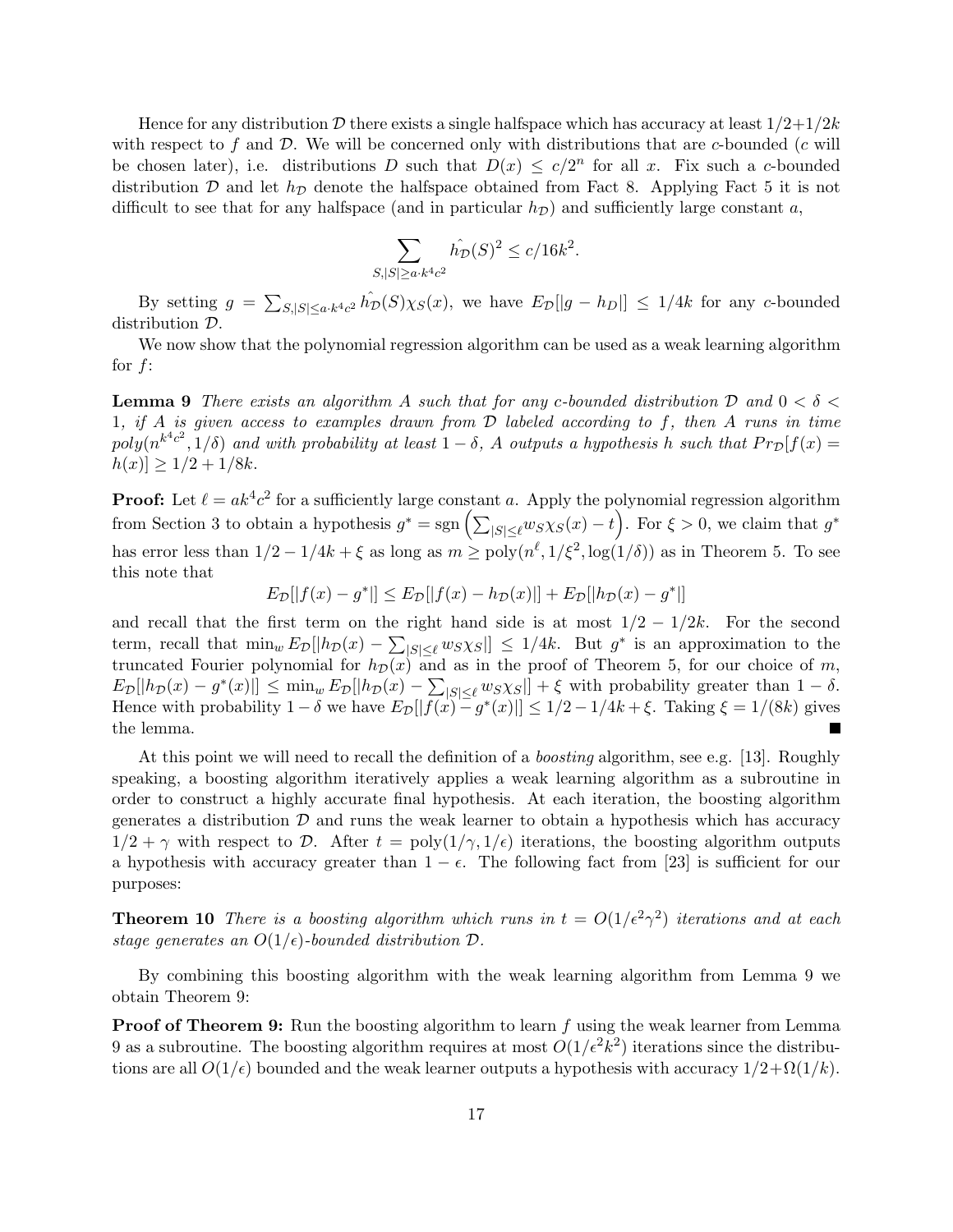The running time of the weak learning algorithm is at most  $n^{O(k^4/\epsilon^2)}$  since each distribution is  $c = O(1/\epsilon)$  bounded.

## 5 Learning halfspaces over the sphere with the degree-1 version of the polynomial regression algorithm

Let us return to the case, where the marginal distribution  $\mathcal{D}_X$  is uniform over  $S^{n-1}$ , and now consider the homogeneous  $d = 1$  version of the polynomial regression algorithm. In this case, we would like to find the vector  $w \in \mathbb{R}^n$  that minimizes  $\mathbf{E}_{\mathcal{D}_X}[(w \cdot x - y)^2]$ . By differentiating with respect to  $w_i$  and using the fact that  $\mathbf{E}[x_i] = \mathbf{E}[x_i x_j] = 0$  for  $i \neq j$  and  $\mathbf{E}[x_i^2] = \frac{1}{n}$ , we see that the minimum is achieved at  $w_i = \frac{1}{n} E[x_i y_i].$ 

This is essentially the same as the simple Average algorithm which was proposed by Servedio in [34] for learning origin-centered halfspaces under uniform in the presence of random misclassification noise. The Average algorithm draws examples until it has a sample of  $m$  positively labeled examples  $x^1, \ldots, x^m$ , and then it returns the hypothesis  $h(x) = \text{sgn}(\overline{v} \cdot x)$  where  $\overline{v} = \frac{1}{m}$  $\overline{m}$  $\sum_{k=1}^{\infty}$  $_{i=1}^m x^i$  is the vector average of the positive examples. The intuition for this algorithm is simple: if there were no noise then the average of the positive examples should (in the limit) point exactly in the direction of the target normal vector.

A straightforward application of the bounds from Section 3 and Section 4 implies only that the degree-1 polynomial regression algorithm should achieve some fixed constant accuracy  $\Theta(1)$  independent of opt for agnostic learning halfspaces under the uniform distribution on  $S^{n-1}$ . However, a more detailed analysis shows that the simple Average algorithm does surprisingly well, in fact a more detailed analysis shows that the simple **Average** algorithm does surprisingly well, in fact<br>obtaining a hypothesis with error rate  $O(\text{opt}\sqrt{\log(1/\text{opt})}) + \epsilon$ ; this is Theorem 3. We give useful preliminaries in Section 5.1 and prove Theorem 3 in Section 5.2.

### 5.1 Learning Halfspaces on the Unit Sphere: Preliminaries

We write  $S^{n-1}$  to denote the *n*-dimensional Euclidean sphere  $S^{n-1} = \{x \in \mathbb{R}^n : \sum_{i=1}^n a_i\}$  $_{i=1}^{n} x_i^2 = 1$ . Given two nonzero vectors  $u, v \in \mathbb{R}^n$  we write  $\alpha(u, v)$  to denote arccos $(\frac{uv}{||u|| \cdot ||v||})$ , the angle between u and v. If the target halfspace is  $sgn(u \cdot x)$  and  $sgn(v \cdot x)$  is a hypothesis halfspace, then it is easy to see that we have  $Pr_{x \in \mathcal{U}}[sgn(u \cdot x) \neq sgn(v \cdot x)] = \alpha(u, v)/\pi$ .

We write  $A_{n-1}$  to denote the surface area of  $S^{n-1}$ . It is well known (see e.g. [1]) that  $A_{n-2}/A_{n-1} =$  $\Theta(n^{1/2})$ . The following fact (see e.g. [1]) is useful:

**Fact 10** For any unit vector  $v \in \mathbb{R}^n$  and any  $-1 \le \alpha < \beta \le 1$ , we have

$$
\Pr_{x \in \mathcal{U}}[\alpha \le v \cdot x \le \beta] = \frac{A_{n-2}}{A_{n-1}} \cdot \int_{\alpha}^{\beta} (1 - z^2)^{(n-3)/2} dz.
$$

The following straightforward result lets us deal easily with sample error:

Fact 11 Let D be any distribution over  $S^{n-1}$ . Let v denote the expected location  ${\bf E}_{x\in\mathcal{D}}[x]$  of a random draw from D, and suppose that  $||v|| \geq \xi$ . Then if  $\overline{v} = \frac{1}{m}$  $\overline{m}$  $\mathbb{R}^m$  $\sum_{i=1}^{m} x^i$  is a sample estimate of  $\mathbf{E}_{x \in \mathcal{D}}[x]$  where each  $x^i$  is drawn independently from  $\mathcal{D}$  and  $m = O(\frac{n}{\epsilon^2})$  $\frac{n}{\epsilon^2 \xi^2} \log \frac{n}{\delta}$ , we have that  $\Pr_{x \in \mathcal{U}}[sgn(\overline{v} \cdot x) \neq sgn(v \cdot x)] \leq \epsilon$  with probability at least  $1 - \delta$ .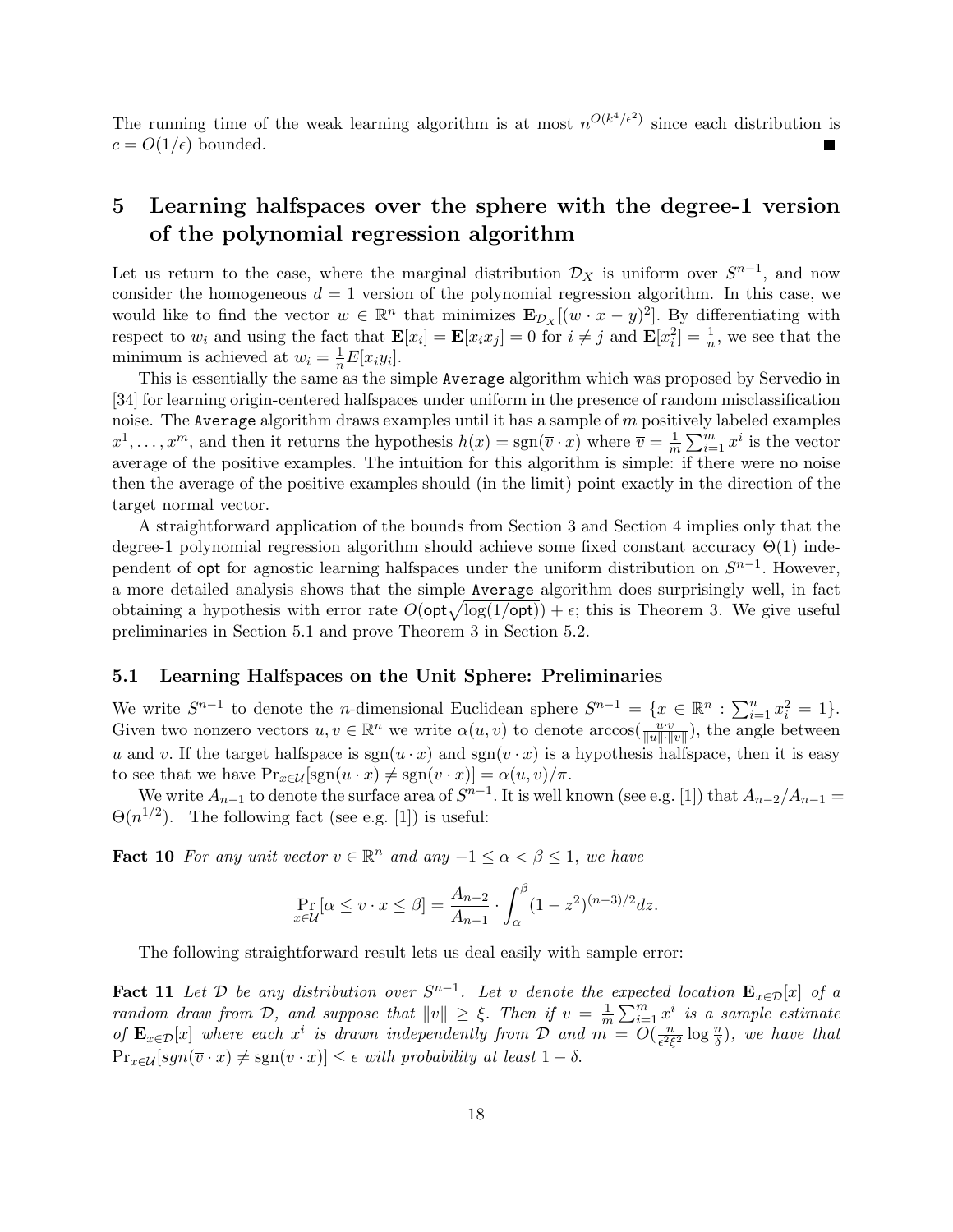**Proof:** We define an orthonormal basis for  $\mathbb{R}^n$  by letting vector  $u^1$  denote  $\frac{v}{\|v\|}$  and letting  $u^2, \ldots, u^n$ be an arbitrary orthonormal completion. Given a vector  $z \in \mathbb{R}^n$ , we may write  $z_1$  for  $z \cdot u^1$  and  $z_2,\ldots,z_n$  for  $z \cdot u^2,\ldots,z \cdot u^n$  respectively. We have  $\mathbf{E}_{x \in \mathcal{D}}[x_1] = \xi$  so standard additive Chernoff bounds imply that taking  $m = O(\frac{1}{62})$  $\frac{1}{\xi^2} \log \frac{1}{\delta}$  many draws will result in  $|\overline{v}_1 - \xi| \leq \frac{\xi}{2}$  with probability at least  $1-\frac{\delta}{2}$  $\frac{\delta}{2}$ . For  $i = 2, \ldots, n$  we have  $\mathbf{E}_{x \in \mathcal{D}}[x_i] = 0$ ; again standard additive Chernoff bounds imply that taking  $m = O(\frac{n}{\epsilon^2 \epsilon})$  $\frac{n}{\epsilon^2 \xi^2} \log \frac{n}{\delta}$  many draws will result in  $|\overline{v}_i| \leq \frac{\epsilon \xi}{2\sqrt{n}}$  for each i with probability at least  $1-\frac{\delta}{2}$  $\frac{\delta}{2}$ . Thus, with overall probability at least  $1 - \delta$  we have

$$
\alpha(\overline{v}, v) = \arctan\left(\frac{\sqrt{\overline{v}_2^2 + \dots + \overline{v}_n^2}}{\overline{v}_1}\right) \le \arctan(\epsilon) \le \epsilon
$$

and thus  $\Pr_{x \in \mathcal{U}}[sgn(\overline{v} \cdot x) \neq sgn(v \cdot x)] \leq \alpha(\overline{v}, v)/\pi < \epsilon/\pi < \epsilon$ .

### 5.2 Proof of Theorem 3

We have that D is a distribution over  $X \times \{-1,1\}$  whose marginal is the uniform distribution U on  $S^{n-1}$ . Without loss of generality we may suppose that the optimal origin-centered halfspace is  $f(x) = sgn(x_1)$ , i.e. the normal vector to the separating hyperplane is  $e_1 = (1, 0, \ldots, 0)$ . We write S<sup>+</sup> to denote the "positive hemisphere"  $\{x \in S^{n-1} : x_1 \ge 0\}$  and write S<sup>-</sup> to denote  $S^{n-1} \setminus S^+$ . We may also suppose without loss of generality that the optimal halfspace's error rate opt is such We may also suppose without loss of generality that the optimal halfspace's error rate opt is such that  $O(\text{opt}\sqrt{\log \frac{1}{\text{opt}}})$  is less than  $\frac{1}{4}$ , i.e. opt is less than some fixed absolute constant that we do not specify here.

Let  $p: S^{n-1} \to [0,1]$  be the function

$$
p(z) = \Pr_{(x,y)\in\mathcal{D}}[y \neq f(z) \mid x = z]
$$
\n(15)

so intuitively  $p(z)$  is the probability of getting a "noisy label" y on instance z. (We assume the joint distribution D on  $X \times Y$  is sufficiently "nice" in terms of measurability, etc. so that p is welldefined as specified above.) Let  $v$  denote the true vector average of all positively labeled examples generated by  $D$ , i.e.

$$
v = \int_{x \in S^+} x(1 - p(x))\mathcal{U}(x) + \int_{x \in S^-} x p(x)\mathcal{U}(x).
$$

If the number m of examples used by Average went to infinity, the vector average  $\bar{v}$  that Average computes would converge to v. We prove Theorem 3 by first establishing bounds on  $v$ , and then using Fact 11 (in Appendix 5.1) to deal with sample error.

Let u denote the vector average of all points in  $S^+$ . It is clear from symmetry that  $u =$  $(u_1, 0, \ldots, 0)$  for some  $u_1 > 0$ ; in fact we have

**Claim 12** 
$$
u_1 = 2 \cdot \frac{A_{n-2}}{A_{n-1}} \cdot \int_0^1 z(1-z^2)^{(n-3)/2} dz = \Theta(\frac{1}{\sqrt{n}}).
$$

**Proof:** The first equality follows immediately from Fact 10 (the factor of 2 is present because  $u$ **is the vector average of half the points of**  $S^{n-1}$ **).** For the second equality, since  $\frac{A_{n-2}}{A_{n-1}} = \Theta(\sqrt{n})$ we need to show that  $\int_0^1 z(1-z^2)^{(n-3)/2} dz$  is  $\Theta(1/n)$ . For each  $z \in [1/\sqrt{n}, 2/\sqrt{n}]$  the value of the integrand  $z(1-z^2)^{(n-3)/2}$  is at least  $(1/\sqrt{n})(1-\frac{4}{n})$  $\frac{4}{n}$ ,  $(n-3)/2 = \Theta(1/\sqrt{n})$ , so this implies that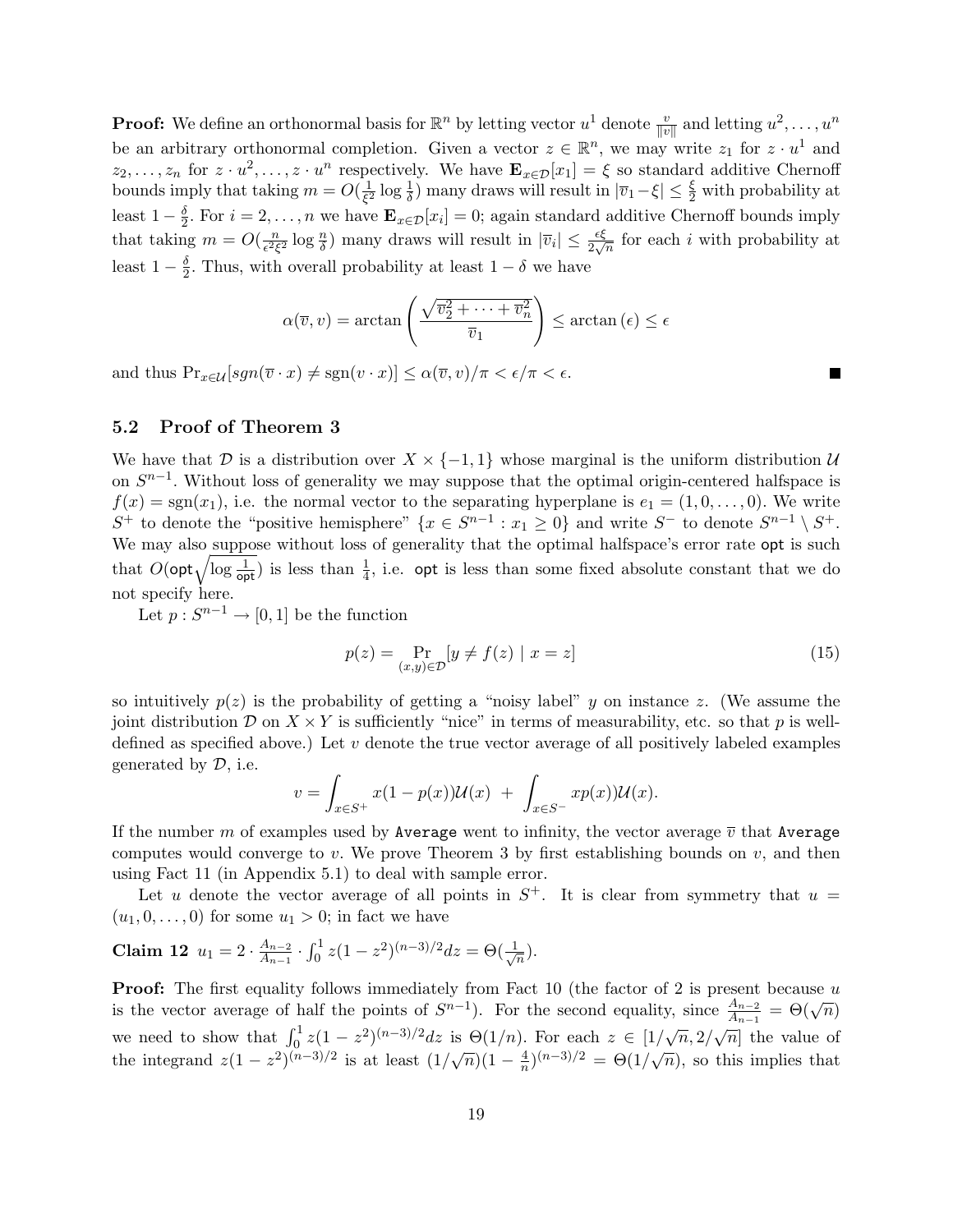the whole integral is  $\Omega(1/n)$ . The integrand is clearly at most  $1/\sqrt{n}$  for all  $z \in [0, 1/\sqrt{n}]$ , so we have  $\int_0^{2/\sqrt{n}}$  $\int_0^{2/\sqrt{n}} z(1-z^2)^{(n-3)/2} dz = \Theta(1/n)$ ; to finish the proof we need only show that  $\int_{2/\sqrt{n}}^{1/\sqrt{n}} z(1-z^2)^{(n-3)/2} dz$  $(z^2)^{(n-3)/2}dz = O(1/n)$ . We can piecewise approximate this integral (in increments of  $1/\sqrt{n}$ ) as

$$
\int_{2/\sqrt{n}}^{1} z(1-z^2)^{(n-3)/2} dz \approx \sum_{j=2}^{\sqrt{n}} \frac{j}{\sqrt{n}} e^{-j^2/2} \cdot \frac{1}{\sqrt{n}} = \frac{1}{n} \sum_{j=2}^{\sqrt{n}} j e^{-j^2/2} < \frac{1}{n} \sum_{j=2}^{\infty} j e^{-j^2/2} = O(1/n)
$$

and this gives the claim.

If there were no noise then then the vector average v would equal  $u$ ; since there is noise we must add in a contribution from true negative examples that are falsely labeled as positive, and subtract off a contribution from true positive examples that are falsely labeled as negative.

Let  $opt_$  and  $opt_+$  be defined as

$$
\mathsf{opt}_- = \int_{x \in S^-} p(x) \mathcal{U}(x) \quad \text{and} \quad \mathsf{opt}_+ = \int_{x \in S^+} p(x) \mathcal{U}(x),
$$

so opt\_ is the overall probability of receiving an example that is truly negative but falsely labeled as positive, and vice versa for  $opt_+$ . Clearly  $opt = opt_+ + opt_+$ . Let  $u^-$  and  $u^+$  be the vectors

$$
u^{-} = \frac{\int_{x \in S^{-}} x p(x) \mathcal{U}(x)}{\text{opt}_{-}} \quad \text{and} \quad u^{+} = \frac{\int_{x \in S^{+}} x p(x) \mathcal{U}(x)}{\text{opt}_{+}}
$$

so  $u^{-}$  ( $u^{+}$  respectively) is the vector average of all the false positive (false negative respectively) examples generated by  $p$ . Then the vector average  $v$  of all positively labeled examples is

$$
v=\frac{u/2+\mathsf{opt}\_u--\mathsf{opt}\_u^+}{1/2+\mathsf{opt}\_-\mathsf{opt}\_+}=C_1\cdot v'
$$

where  $v' = u/2 + \mathsf{opt}_-u^- - \mathsf{opt}_+u^+$  and  $\frac{4}{3} \le C_1 = \frac{1}{1/2 + \mathsf{opt}}$  $\frac{1}{1/2+\mathsf{opt}_{-}-\mathsf{opt}_{+}} \leq 4$ ; the bounds on  $C_1$  hold since by assumption we have  $opt \leq \frac{1}{4}$  $\frac{1}{4}$ . So v' is a constant multiple of v, and it suffices to analyze v'.

We have  $v' = (v'_1, \ldots, v'_n)$ , where  $v'_1$  is the component parallel to  $e_1$ . In the rest of this subsection we will establish the following bounds on  $v'$ :

**Theorem 11** (i) The component of v' that is parallel to the target vector  $e_1$  is  $v'_1 \geq u_1(\frac{1}{2} -$ **Theorem II** (*i*) The component of v that is parallel to the target vector  $e_1$  is  $v_1 \ge u_1(\overline{z} - O(\text{opt}\sqrt{\log \frac{1}{\text{opt}}})) > \frac{u_1}{4}$ . (*ii*) The component of v' that is orthogonal to  $e_1$ , namely  $v'_\perp = v' - v'_1e_1 =$  $(0, v'_2, \ldots, v'_n)$ , satisfies  $||v'_\perp|| = O(\text{opt}\sqrt{\log \frac{1}{\text{opt}}})u_1$ .

Given Theorem 11, the error rate of the hypothesis  $sgn(v \cdot x)$  under U is

$$
\Pr[\mathrm{sgn}(v' \cdot x) \neq \mathrm{sgn}(x_1)] = \frac{\arctan\left(\frac{||v'_\perp||}{v'_1}\right)}{\pi} \leq \frac{\arctan(O(\mathrm{opt}\sqrt{\log \frac{1}{\mathrm{opt}}}))}{\pi} = O(\mathrm{opt}\sqrt{\log \frac{1}{\mathrm{opt}}}).
$$

By Fact 11 the sample average vector  $\overline{v}$  has  $Pr_{x \in \mathcal{U}}[sgn(\overline{v} \cdot x) \neq sgn(v \cdot x)] \leq \epsilon$  with probability at least  $1 - \delta$ , and we obtain Theorem 3.

Now we prove Theorem 11. Note that if  $opt_{-}u^{-} - opt_{+}u^{+}$  is the zero vector then the theorem clearly holds, so we henceforth assume that  $\mathsf{opt}\_u^- - \mathsf{opt}\_u^+$  is not the zero vector.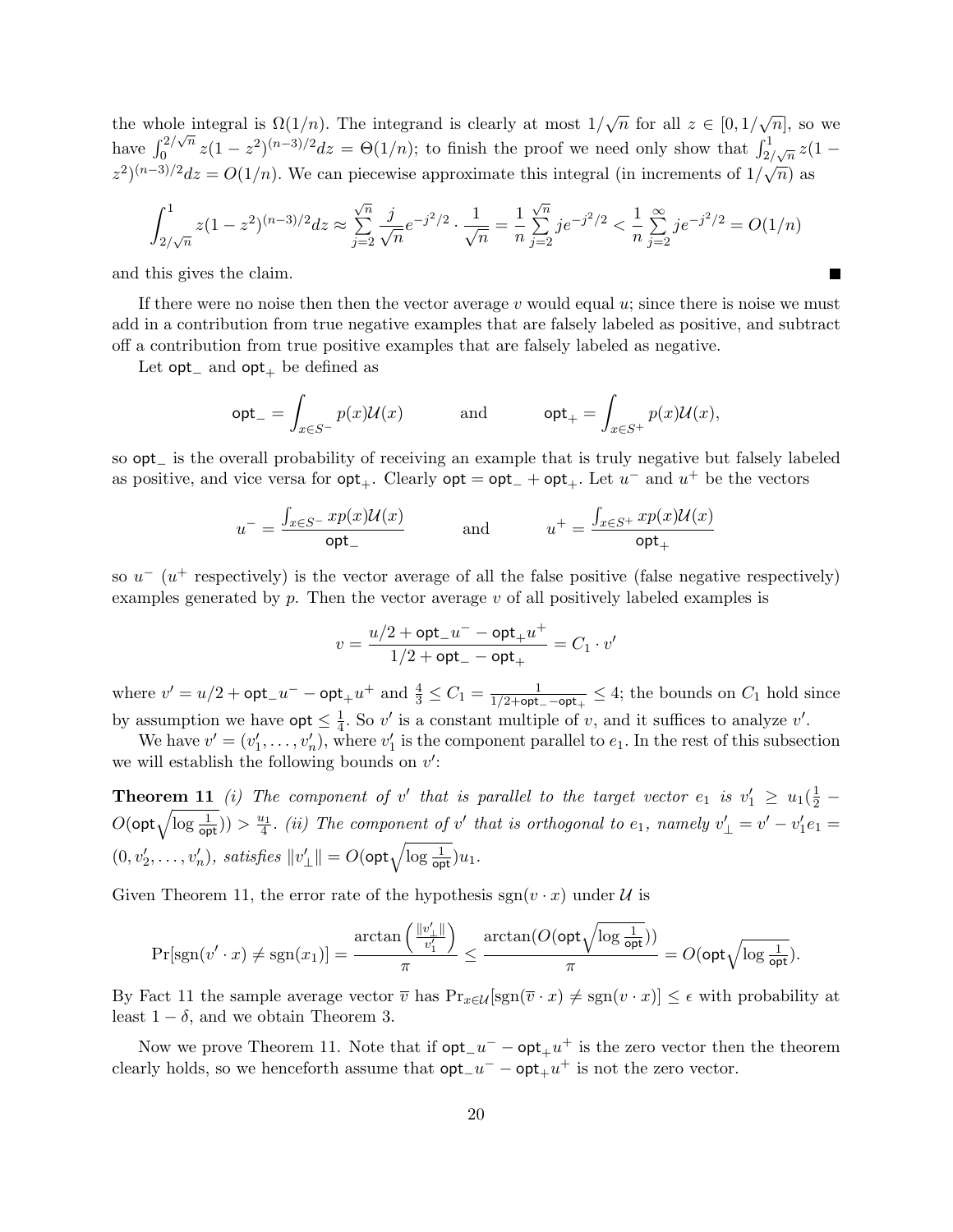Fix any unit vector  $w \in S^{n-1}$ . Suppose that p is such that the vector  $\mathsf{opt}_-u^- - \mathsf{opt}_+u^+$  points in the direction of w, i.e.  $w = \frac{\text{opt}_u u^+ - \text{opt}_u u^+}{\text{post}_u u^+ - \text{opt}_u u^+}$  $\frac{\mathsf{opt\_u^--opt_+u^+}}{\|\mathsf{opt\_u^--opt_+u^+}\|}$ ; let  $\tau > 0$  denote  $\|\mathsf{opt\_u^--opt_+u^+}\|$ , so  $v' = u/2 + \tau w$ . To establish Theorem 11, it suffices to show that the desired bounds hold for any function  $p$  which satisfies (15) and is such that: (a) the vector  $\mathsf{opt}_-u^- - \mathsf{opt}_+u^+$  points in the direction of w, and (b) the magnitude of  $\tau = ||\textsf{opt}_-u^- - \textsf{opt}_+u^+||$  is as large as possible. (Since  $u/2$  contributes zero to  $v'_\perp$ , we have that  $||v_\perp||$  scales with  $\tau$  and thus condition (ii) only becomes harder to satisfy as  $\tau$  increases. If  $w_1 > 0$  then condition (i) holds for any  $\tau > 0$ , and if  $w_1 < 0$  then the larger  $\tau$  is the more difficult it is to satisfy condition (i).) We let  $\tau_{\text{max}}$  denote this maximum possible value of  $\tau$ ; if we can show It is to satisfy condition (1).) We let  $\tau_{\text{max}}$  denote this maximum possible value of  $\tau$ ; if we can show that  $|\tau_{\text{max}}| = O(\text{opt}\sqrt{\log \frac{1}{\text{opt}}})u_1$ , then since  $v'_1 = \frac{u_1}{2} + \tau w_1$  and  $v'_\perp = \tau(0, w_2, w_3, \dots, w_n)$ , thi Theorem 11.

We upper bound  $\tau_{\text{max}}$  by considering an even more relaxed scenario. Let w be any unit vector in  $S^{n-1}$ . Let A be any subset of  $S^{n-1}$  and let B be any subset of  $S^{n-1} \setminus A$  such that  $\mathsf{opt}_A$  +  $\mathsf{opt}_B = \mathsf{opt}, \text{ where } \mathsf{opt}_A =$ R  $\int_{x \in A} p(x) \mathcal{U}(x)$  and  $\mathsf{opt}_B =$ R  $\sum_{x\in B} p(x)U(x)$ . Let  $u^A = \frac{\int_{x\in A} xp(x)U(x)}{\rho pt_A}$ = opt, where  $\det_A = \int_{x \in A} p(x) \mathcal{U}(x)$  and  $\det_B = \int_{x \in B} p(x) \mathcal{U}(x)$ . Let  $u^A = \frac{J_{x \in A} \mu(x) \mu(x)}{\det_A}$  and  $u^B = \frac{\int_{x \in B} x p(x) \mathcal{U}(x)}{\text{opt}}$  $\frac{xp(x)\mathcal{U}(x)}{\text{opt}_B}$ . Let  $p: S^{n-1} \to [0,1]$  be any function such that (i) equation (15) holds, and (ii) the vector  $\mathsf{opt}_A u^A - \mathsf{opt}_B u^B$  points in the direction of w. If we can upper bound the magnitude of  $\mathsf{opt}_A u^A - \mathsf{opt}_B u^B,$  then this gives an upper bound on  $\tau_\text{max}$ . (This is a more relaxed scenario because we are not requiring that  $A \subseteq S^-$  and  $B \subseteq S^+$ .) But now a simple convexity argument shows that  $\|\textsf{opt}_A u^A - \textsf{opt}_B u^B\|$  is maximized by taking A to be  $\{x \in S^{n-1} : x \cdot w \geq y\}$  where y is chosen  $\lim_{x \to a} \sup_{x \in A} u(x) = \frac{\partial u}{\partial x}$ ; taking B to be  $-A$ ; and taking  $p(x)$  to be 1 on  $x \in (A \cup B)$  and 0 on  $x \notin (A \cup B)$  (note that this gives  $\mathsf{opt}_A = \mathsf{opt}_B = \frac{\mathsf{opt}}{2}$  $\frac{\text{pt}}{2}$ ). Let  $\tau_{MAX}$  be the value of  $\|\textsf{opt}_A u^A - \textsf{opt}_B u^B\|$ that results from taking  $A, B, \textsf{opt}_A, \textsf{opt}_B$  and p as described in the previous sentence; we will show that results from taking  $A, B$ ,  $\mathsf{opt}_A$ ,  $\mathsf{opt}_B$  and p as described that  $\tau_{MAX} = O(\mathsf{opt}\sqrt{\log \frac{1}{\mathsf{opt}}})u_1$  and thus prove Theorem 11.

It is clear that  $\mathsf{opt}_A u^A = -\mathsf{opt}_B u^B$ , so it suffices to bound  $\|\mathsf{opt}_A u^A\| = \frac{\tau_{MAX}}{2}$ . Let  $y \in [0,1]$  be the value specified above, so

$$
\frac{\text{opt}}{2} = \Pr_{x \in \mathcal{U}}[x \cdot w \ge y] = \frac{A_{n-2}}{A_{n-1}} \cdot \int_{y}^{1} (1 - z^2)^{(n-3)/2} dz.
$$
 (16)

We have

$$
\mathsf{opt}_A u^A = \int_{x \in A} x p(x) \mathcal{U}(x) = \left( \frac{A_{n-2}}{A_{n-1}} \cdot \int_y^1 z (1-z^2)^{(n-3)/2} dz \right) w,
$$

so it remains to show that  $\gamma = O(\text{opt}\sqrt{\log \frac{1}{\text{opt}}})$  where  $\gamma > 0$  is such that

$$
\frac{A_{n-2}}{A_{n-1}} \cdot \int_{y}^{1} z(1-z^2)^{(n-3)/2} dz = \gamma u_1 \tag{17}
$$

where  $\gamma$  satisfies (16). We do this in the following two claims.

**Claim 13** Let  $\ell$  be such that  $y = \frac{\ell}{\ell}$  $\frac{1}{\overline{n}}$ . Then  $e^{-\ell^2/2} = \Theta(\text{opt})$ .

**Proof:** We have  $\int_{y}^{1} (1 - z^2)^{(n-3)/2} dz = \frac{\text{opt}}{2A_{n-2}}$  $\frac{\mathsf{opt}}{2A_{n-2}/A_{n-1}} = \Theta(\frac{\mathsf{opt}}{\sqrt{n}}).$  Write  $y = \frac{\ell}{\sqrt{n}}$  $\frac{1}{n}$ . Piecewise approximating the integral in increments of  $1/\sqrt{n}$  we have √

$$
\int_{y}^{1} (1 - z^2)^{(n-3)/2} dz \approx \sum_{j=\ell}^{\sqrt{n}} e^{-j^2/2} \cdot \frac{1}{\sqrt{n}} = \Theta(e^{-\ell^2/2}) \cdot \frac{1}{\sqrt{n}}.
$$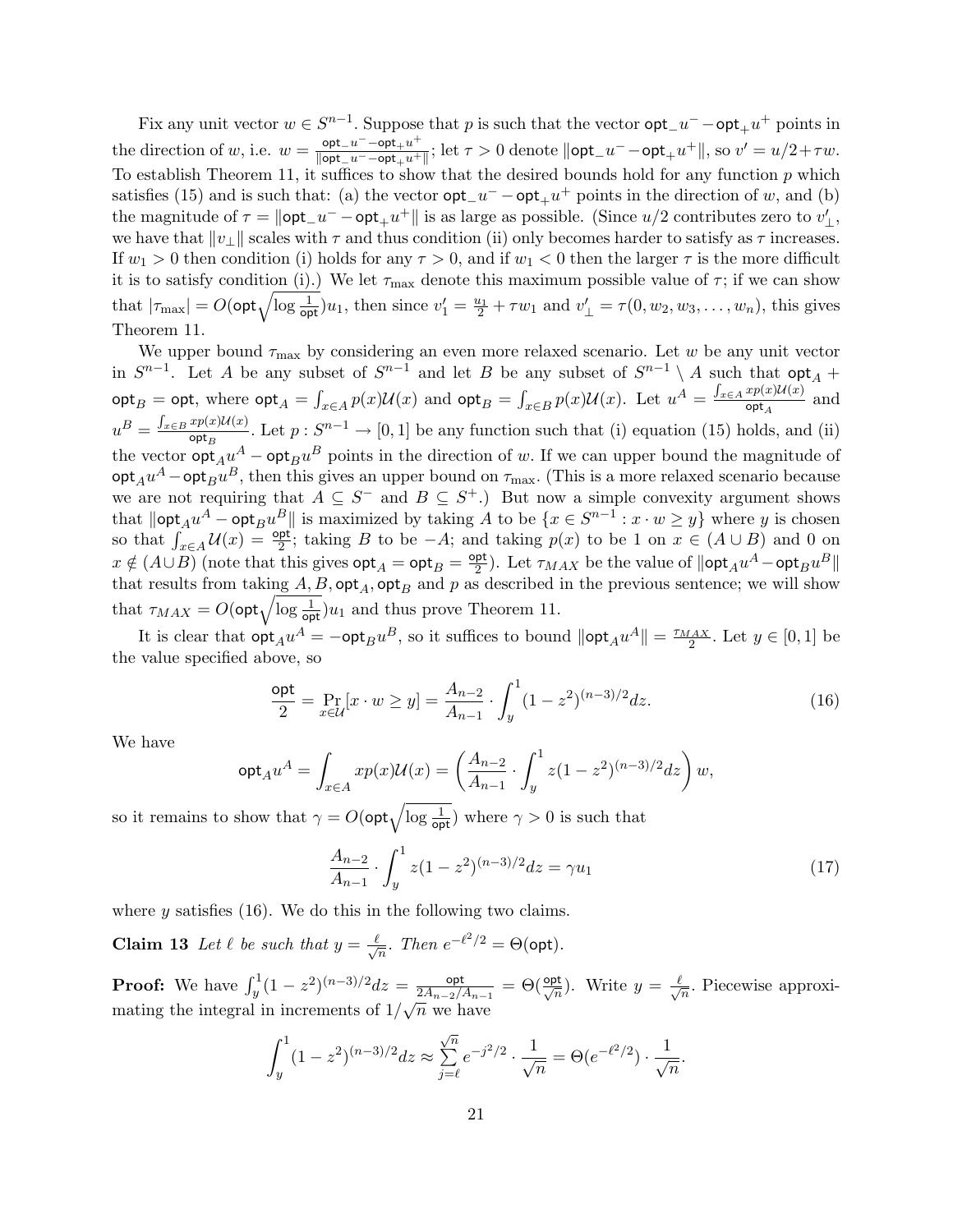Since this equals  $\Theta(\frac{\text{opt}}{\sqrt{n}})$ , we have that  $e^{-\ell^2/2} = \Theta(\text{opt})$ , which gives the claim. (Note that we have  $\ell = \Theta(\sqrt{\log \frac{1}{\mathsf{opt}}}) \gg 1$ , which is compatible with approximatingS the integral with a sum as done above.)

**Claim 14** We have  $\gamma = \Theta(\mathsf{opt}\sqrt{\log(1/\mathsf{opt})}).$ 

**Proof:** From Claim 12 we have  $u_1 = \Theta(\frac{1}{\sqrt{n}})$  $(\frac{1}{n})$ . Since  $\frac{A_{n-2}}{A_{n-1}} = \Theta(\sqrt{n})$ , by Equation (17) we have that  $\gamma = \Theta(n \cdot \int_u^1$  $y^{1/2}$   $z(1-z^2)^{(n-3)/2}$ dz). Since  $y = \ell/\sqrt{n}$  where  $\ell = \Theta(\sqrt{\log(1/\text{opt})})$  (and more precisely  $e^{-\ell^2/2} = \Theta(\text{opt})$  by Claim 13, again a piecewise approximation with pieces of length  $1/\sqrt{n}$  gives us  $\overline{r}$ 1 √

$$
\int_{y}^{1} z(1-z^{2})^{(n-3)/2} dz \approx \sum_{j=\ell}^{\sqrt{n}} \frac{j}{\sqrt{n}} \cdot e^{-j^{2}/2} \cdot \frac{1}{\sqrt{n}} < \frac{1}{n} \sum_{j=\ell}^{\infty} j e^{-j^{2}/2} = \Theta(\frac{\ell e^{-\ell^{2}/2}}{n})
$$

п

and thus  $\gamma = \Theta(\mathsf{opt}\sqrt{\log 1/\mathsf{opt}})$  as desired.

### 6 Learning halfspaces in the presence of malicious noise

We now consider the problem of PAC learning an unknown origin-centered halfspace, under the uniform distribution on  $S^{n-1}$ , in the demanding malicious noise model introduced by Valiant [37] and subsequently studied by Kearns and Li [20] and many others.

We first define the malicious noise model. Given a target function  $f$  and a distribution  $D$  over X, a malicious example oracle with noise rate  $\eta$  is an oracle  $\mathsf{EX}_{\eta}(f, \mathcal{D})$  that behaves as follows. Each time it is called, with probability  $1 - \eta$  the oracle returns a noiseless example  $(x, f(x))$  where x is drawn from  $\mathcal{D}$ , and with probability  $\eta$  it returns a pair  $(x, y)$  about which nothing can be assumed; in particular such a "malicious" example may be chosen by a computationally unbounded adversary which has complete knowledge of  $f, D$ , and the state of the learning algorithm when the oracle is invoked. We say that an algorithm learns to error  $\epsilon$  in the presence of malicious noise at rate  $\eta$ under the uniform distribution if it satisfies the following condition: given access to  $EX_n(f, \mathcal{U})$  with probability  $1 - \delta$  the algorithm outputs a hypothesis h such that  $Pr_{x \in \mathcal{U}}[h(x) \neq f(x)] \leq \epsilon$ .

Few positive results are known for learning in the presence of malicious noise. Improving on [37, 20] Decatur [10] gave an algorithm to learn disjunctions under any distribution that tolerates a noise rate of  $O(\frac{\epsilon}{n})$  $\frac{\epsilon}{n} \ln \frac{1}{\epsilon}$ . More recently, Mansour and Parnas studied the problem of learning disjunctions under product distributions in an "oblivious" variant of the malicious noise model [30], giving an algorithm that can tolerate a noise rate of  $O(\epsilon^{5/3}/n^{2/3})$ . We note that the Perceptron giving an algorithm that can tolerate a holder rate of  $O(\epsilon^2/n^2)$ . We note that the Terceptron algorithm can be shown to tolerate malicious noise at rate  $O(\epsilon/\sqrt{n})$  when learning an origin-centered halfspace under the uniform distribution  $\mathcal U$  on  $S^{n-1}$ .

It is not difficult to show that the simple Average algorithm can also tolerate malicious noise at rate  $O(\epsilon/\sqrt{n})$ :

**Theorem 12** For any  $\epsilon > 0$ , algorithm Average (with  $m = O(\frac{n^2}{\epsilon^2})$  $\frac{n^2}{\epsilon^2} \cdot \log \frac{n}{\delta})$ ) learns the class of origin-centered halfspaces to error  $\epsilon$  in the presence of malicious noise at rate  $\eta = O(\frac{\epsilon}{\sqrt{n}})$  under the uniform distribution.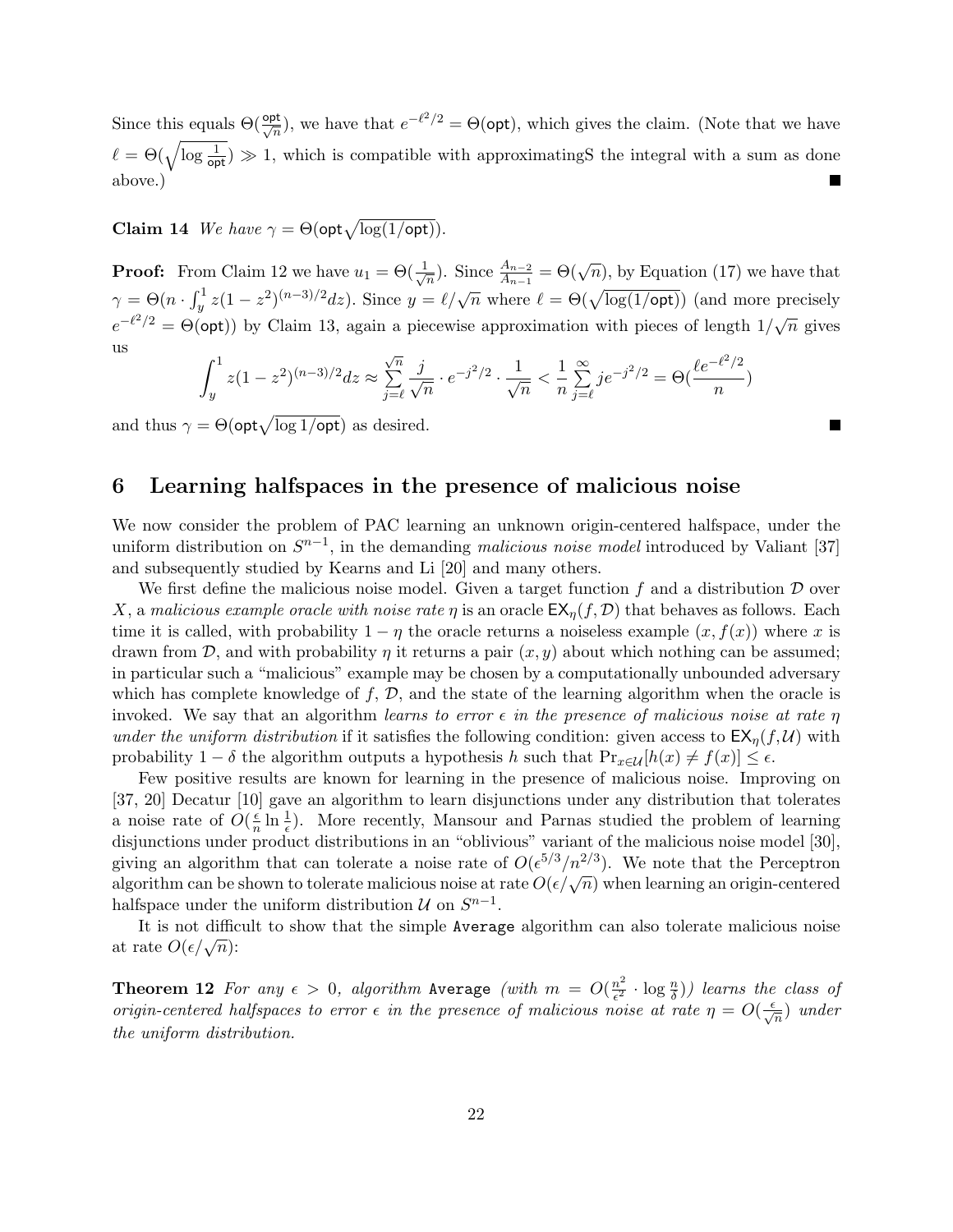**Proof:** If there were no noise the true average vector (average of all positive examples) would be  $(u_1, 0, \ldots, 0)$  where by Claim 12 we have  $u_1 = \Theta(1/\sqrt{n})$ . By Chernoff bounds, we may assume that (*u*<sub>1</sub>, 0,..., 0) where by Claim 12 we have  $u_1 = \Theta(1/\sqrt{n})$ . By Chernon bounds, we hay assume that the true frequency  $\eta'$  of noisy examples in the sample is at most  $2\eta = O(\epsilon/\sqrt{n})$ . Let v denote the average of the noiseless vectors in the sample; Chernoff bounds are easily seen to imply that we have  $v_1 = \Theta(1/\sqrt{n})$  and  $|v_i| \leq \frac{\epsilon}{n}$  for each  $i = 2, \ldots, n$ . Let z denote the average location of the malicious examples in the sample; since even malicious example must lie on  $S^{n-1}$  (for otherwise we could trivially identify and discard them), it must be the case that  $||z|| \leq 1$ . From this it is easy to see that the average  $\overline{v}$  of the entire sample must satisfy  $\overline{v}_1 = \Theta(1/\sqrt{n}) - \epsilon/\sqrt{n} =$ this it is easy to see that the average v of the entire sample must satisfy  $v_1 = \Theta(1/\sqrt{n}) - \epsilon/\sqrt{n} =$ <br> $\Theta(1/\sqrt{n})$  and  $\sqrt{v_2^2 + \cdots + v_n^2} = O(\epsilon/\sqrt{n})$ . We thus have  $\Pr_{x \in \mathcal{U}}[\text{sgn}(\overline{v} \cdot x) \neq \text{sgn}(x_1)] = \alpha(\overline{v}, e_1)/\pi =$  $\arctan(\frac{O(\epsilon/\sqrt{n})}{\Theta(1/\sqrt{n})})$  $\frac{O(\epsilon/\sqrt{n})}{\Theta(1/\sqrt{n})}$ )/ $\pi \leq \epsilon$ .

As the main result of this section, in Section 6.1 we show that by combining the Average algorithm with a simple preprocessing step to eliminate some noisy examples, we can handle a higher malicious noise rate of  $O(\frac{\epsilon}{\sqrt{n}})$  $\frac{\epsilon}{(n \log n)^{1/4}}$ ; this is Theorem 4. This algorithm, which we call TestClose, is the following:

- 1. Draw examples from  $\mathsf{EX}_{\eta}(f,\mathcal{U})$  until  $m=O(\frac{n^2}{\epsilon^2})$  $\frac{n^2}{\epsilon^2} \log \frac{n}{\delta}$ ) positively labeled examples have been received; let  $S = \{x^1, \ldots, x^m\}$  denote this set of examples.
- 2. Let  $\rho =$  $\overline{C}$  $\frac{C}{n}$  log  $\frac{m}{\delta}$ , where C is a fixed constant (specified later in Section 6.1). If any pair of examples  $x^i$ ,  $x^j$  with  $i \neq j$  has  $||x^i - x^j|| < \sqrt{2 - \rho}$ , remove both  $x^i$  and  $x^j$  from S. (We say that such a pair of examples is too close.) Repeat this until no two examples in S are too close to each other. Let  $S'$  denote this "reduced" set of examples.
- 3. Now run Average on S' to obtain a vector  $\overline{v}$ , and return the hypothesis  $h(x) = \text{sgn}(\overline{v} \cdot x)$ .

The idea behind this algorithm is simple. If there were no noise, then all examples received by the algorithm would be independent uniform random draws from the positive half of  $S^{n-1}$ , and it is not difficult to show that with high probability no two examples would be too close to each other. Roughly speaking, the adversary controlling the noise would like to cause  $\bar{v}$  to point as far away from the true target vector as possible; in order to do this his best strategy (if we were simply running the Average algorithm on the original data set  $S$  without discarding any points) would be to have all noisy examples be located at some single particular point  $x^* \in S^{n-1}$ . However, our "closeness" test rules out this adversary strategy, since it would certainly identify all these collocated points as being noisy and discard them. Thus intuitively, in order to fool our closeness test, the adversary is constrained to place his noisy examples relatively far apart on  $S^{n-1}$  so that they will not be identified and discarded. But this means that the noisy examples cannot have a very large effect on the average vector  $\overline{v}$ , since intuitively placing the noisy examples far apart on  $S^{n-1}$  causes their vector average to have small magnitude and thus to affect the overall average  $\overline{v}$  by only a small amount. The actual analysis in the proof of Theorem 4 uses bounds from the theory of sphere packing in  $\mathbb{R}^n$  to make these intuitive arguments precise.

### 6.1 Proof of Theorem 4

 $\mathcal{L}$ 

Let  $S_{bad} \subseteq S$  denote the set of "bad" examples in S that were chosen by the adversary, and let  $S_{good}$ be  $S \setminus S_{bad}$ , the set of "good" noiseless examples. Let  $S'_{bad}$   $(S'_{good}$ , respectively) denote  $S_{bad} \cap S'$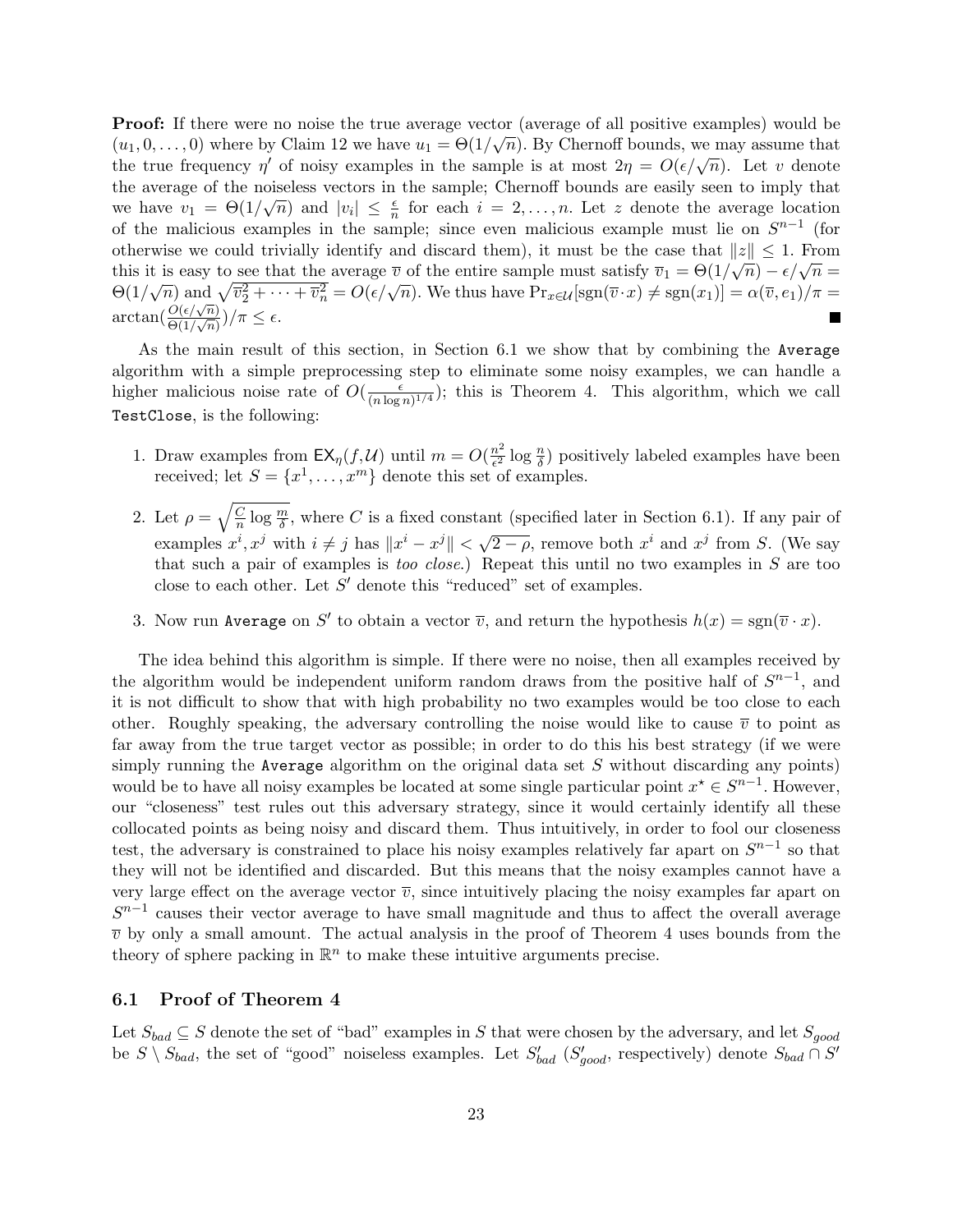$(S_{good} \cap S'$ , respectively), i.e. the set of bad (good, respectively) examples that survive the closeness test in Step 2.

Let us write  $v'_{good}$  to denote the vector average of all points in  $S'_{good}$  and  $v'_{bad}$  to denote the vector average of all points in  $S'_{bad}$ . If we let  $\eta'$  denote  $\frac{|S'_{bad}|}{|S'|}$ , then we have that the overall vector average  $\overline{v}$  of all examples in S' is  $(1 - \eta')v'_{good} + \eta'v'_{bad}$ .

We first show that our closeness test does not cause us to discard any good examples:

**Lemma 15** With probability at least  $1-\frac{\delta}{4}$  $\frac{\delta}{4}$  we have  $S'_{good} = S_{good}$ .

**Proof:** Let x' be any fixed point on  $S^{n-1}$ . We will show that a uniform example drawn from U lies **FTOOI:** Let x be any fixed point on  $\beta$  with show that a uniform example drawn from  $\alpha$  less within distance  $\sqrt{2-\rho}$  of x' with probability at most  $\frac{\delta}{4m^2}$ . Since there are at most m examples in  $S_{good}$ , this implies that for any individual example  $x^i \in S$ , the probability that  $x^i$  lies too close to any example in  $S_{good}$  is at most  $\frac{\delta}{2m}$ ; taking a union bound gives the lemma.

Without loss of generality we may take  $x' = (1, 0, \ldots, 0)$ . It is easy to see that for any  $y = (1, 0, \ldots, 0)$  $(y_1,\ldots,y_n) \in S^{n-1}$ , we have  $||y-x'|| = \sqrt{2-2y_1}$  and thus  $||y-x'|| < \sqrt{2-\rho}$  if and only if  $y > \rho/2$ . But by Fact 10, we have that if y is drawn from U, then

$$
\Pr_{y \in \mathcal{U}}[y > \rho/2] = \frac{A_{n-2}}{A_{n-1}} \cdot \int_{\rho/2}^{1} (1 - z^2)^{(n-3)/2} dz.
$$
 (18)

It is easy to verify from the definition of  $\rho$  that for a suitable absolute constant C, the integrand  $(1-z^2)^{(n-3)/2}$  is at most  $(1-(\rho/2)^2)^{(n-3)/2} \leq \frac{\delta}{4m^3}$  over the interval  $[\rho/2,1]$ , and thus (since  $A_{n-2}/A_{n-1} = \Theta(\sqrt{n}) < m$  we have that (18) is at most  $\frac{\delta}{4m^2}$  as required. п

The true noise rate is  $\eta$ , and the previous lemma implies that with probability  $1 - \frac{\delta}{4}$  we do not throw away any good examples from S. Using Chernoff bounds, it is easy to show that with overall probability at least  $1 - \frac{\delta}{2}$  we have  $\eta' < 2\eta$ .

Let  $v_{good}$  denote  $\frac{1}{|S_{good}|}\sum_{x \in S_{good}} x$ , the average location of the vectors in  $S_{good}$ . We have that the expected value of  $v_{good}$  is  $(u_1, 0, \ldots, 0)$  where  $u_1 = \Theta(\frac{1}{\sqrt{n}})$  $\frac{1}{n}$ ) is as defined in Claim 12. For  $m=O(\frac{n^2}{c^2})$  $\frac{n^2}{\epsilon^2} \log \frac{n}{\delta}$ , as in the proof of Fact 11, Chernoff bounds imply that with probability at least  $1-\frac{\delta}{4}$  we have that  $(v_{good})_1 = \Theta(\frac{1}{\sqrt{2}})$  $\frac{1}{n}$ ) while  $(v_{good})_i = O(\frac{\epsilon}{n})$  $\frac{\epsilon}{n}$ ) for each  $i = 2, ..., n$ . By Lemma 15, with probability at least  $1-\frac{\delta}{4}$  we have  $v'_{good} = v_{good}$ , so with overall probability at least  $1-\frac{\delta}{2}$  we have  $(v'_{good})_1 = \Theta(\frac{1}{\sqrt{2}})$  $\frac{1}{\overline{n}}$ ) while  $(v'_{good})_i = O(\frac{\epsilon}{n})$  $\frac{\epsilon}{n}$ ) for each  $i = 2, \ldots, n$ .

We now show that  $||v'_{bad}||$  must be small; once we establish this, as we will see it is straightforward to combine this with the bounds of the previous two paragraphs to prove Theorem 4. The desired bound on  $||v'_{bad}||$  is a consequence of the following lemma:

**Lemma 16** Let T be any set of  $M = \omega(n^{3/2}/\sqrt{\rho})$  many examples on  $S^{n-1}$  such that no two examples in T lie within distance  $\sqrt{2-\rho}$  of each other (recall that  $\rho = \sqrt{\frac{C}{n}}$ ch other (recall that  $\rho = \sqrt{\frac{C}{n}} \log \frac{m}{\delta}$ ). Then the vector average  $t=\frac{1}{17}$  $|T|$  $\overline{ }$  $\lim_{x \in T} x \text{ of } T \text{ satisfies } ||t|| = O\left(\frac{(\log \frac{m}{\delta})^{1/2}}{n^{1/4}}\right)$  $rac{\frac{3}{\delta} \left(1/4\right)}{n^{1/4}}$ .

**Proof:** Without loss of generality we may suppose that  $t = (c, 0, \ldots, 0)$  for some  $c > 0$  (by rotating the set T); our goal is to upper bound c. We consider a partition of T based on the value of the first coordinate as follows. For  $\tau = 1, 1 - \frac{1}{6}$  $\frac{1}{n}, 1-\frac{2}{\sqrt{2}}$  $\frac{n}{n}, \ldots$  we define the set  $T_{\tau}$  to be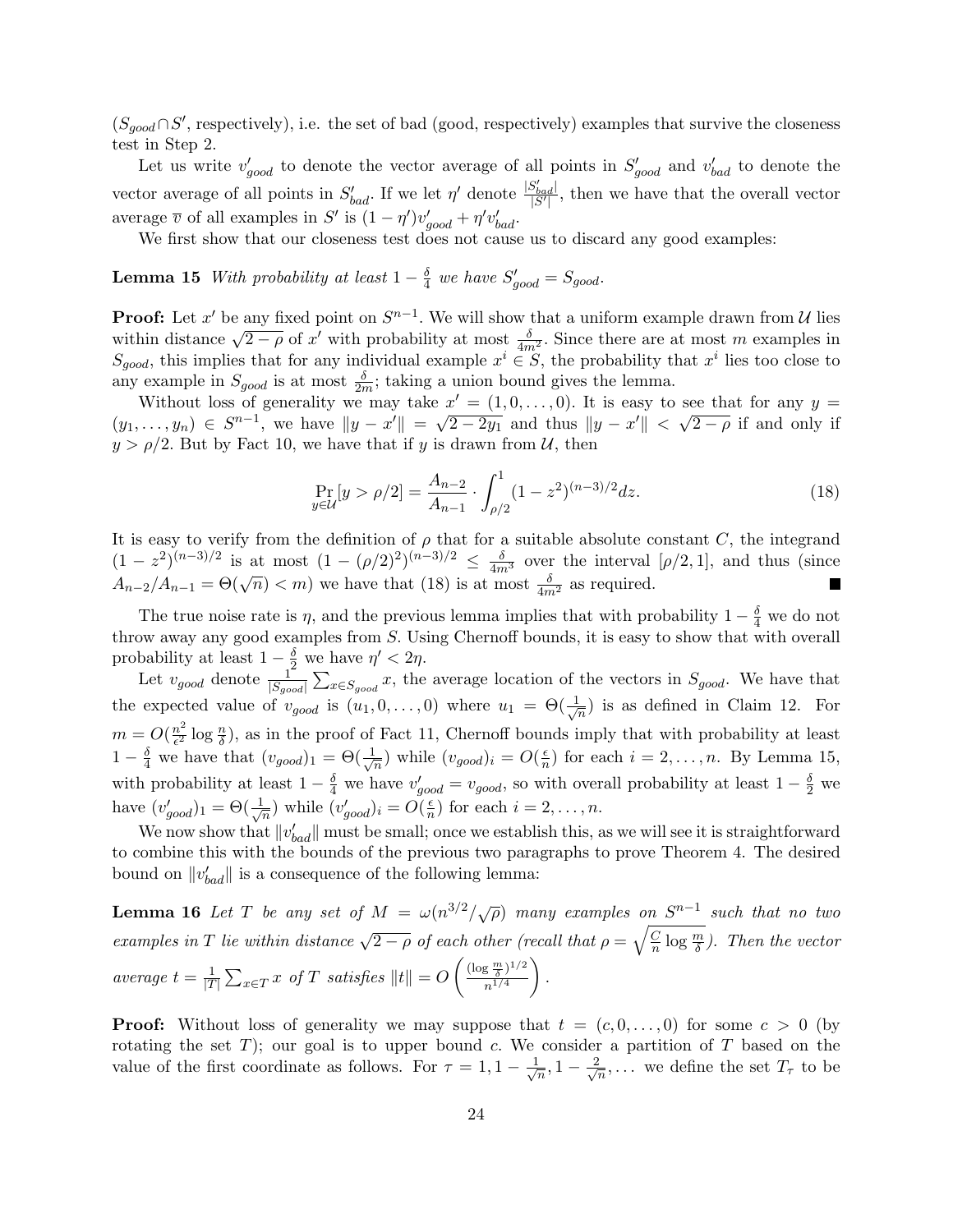${x \in T : \tau - \frac{1}{2}}$  $\frac{1}{2\sqrt{n}} \leq x_i < \tau + \frac{1}{2\sqrt{n}}$  $\frac{1}{2\sqrt{n}}$ . The idea of the proof is that for any value of  $\tau$  which is not very small, the set  $T<sub>\tau</sub>$  must be small because of sphere-packing bounds. This implies that the overwhelming majority of the  $M$  examples in  $T$  must have a small first coordinate, which gives the desired result.

More precisely, we have the following claim:

### **Claim 17** There is a fixed constant  $K > 0$  such that if  $\tau > K\sqrt{\rho}$ , then  $|T_{\tau}| \leq n$ .

**Proof:** We first give a crude argument to show that that if  $\tau > 0.1$  then  $|T_{\tau}| \leq n$ . (It will be clear from the argument that any positive constant could be used in this argument instead of 0.1.) This argument uses the same basic ideas as the general case of  $\tau > K\sqrt{\rho}$  but is simpler because we do not need our bounds to be as precise; later for the general case it will be useful to be able to assume that  $\tau < 0.1$ .

Fix some  $\tau > 0.1$ . We first note that if  $\tau$  is greater than (say) 4/5 then  $T_{\tau}$  can contain at most one point (since any two points of  $S^{n-1}$  which both have first coordinate  $4/5 \pm o(1)$  can have Euclidean distance at most  $6/5 + o(1) < \sqrt{2-\rho}$  from each other). Thus we may assume that  $0.1 < \tau < 4/5$  (the key aspect of the upper bound is that  $\tau$  is bounded away from 1).

For  $x \in \mathbb{R}^n$  let  $x'$  denote  $(x_2, \ldots, x_n)$ . Since each  $x \in T_\tau$  has  $x_1 \in [\tau - \frac{1}{2\sqrt{n}}]$  $\frac{1}{2\sqrt{n}}, \tau + \frac{1}{2\sqrt{n}}$  $\frac{1}{2\sqrt{n}}$ , we have that each  $x \in T_{\tau}$  satisfies  $||x'|| = \sqrt{\frac{2}{\pi}}$  $\overline{1-\tau^2} \cdot (1 \pm o(1))$ . Let  $\tilde{x}' \in \mathbb{R}^{n-1}$  denote the rescaled version of that each  $x \in I_{\tau}$  satisfies  $||x|| = \sqrt{1 - \tau^2} \cdot (1 \pm o(1))$ . Let  $x \in \mathbb{R}^n$  denote the rescaled version of  $x'$  so that  $||\tilde{x}'||$  equals  $\sqrt{1 - \tau^2}$  exactly, and let  $\tilde{T}_{\tau}'$  denote  $\{\tilde{x}' : x \in T_{\tau}\}\$ . Since the first of any two points in  $T_{\tau}$  differ by at most  $\frac{1}{\sqrt{2}}$  $\frac{1}{\sqrt{n}}$ , it is not difficult to see that that the minimum pairwise distance condition on  $T_{\tau}$  implies that any pair of points in  $\tilde{T'_{\tau}}$  must have distance at least  $\frac{\mu}{\sqrt{2-\rho}}$  –  $\frac{1}{\sqrt{2-\rho}}$ ance condition on  $I_{\tau}$  implies that any pair or po<br>  $\frac{1}{\sqrt{n}}$   $\cdot$   $(1 - o(1)) = \sqrt{2} \cdot (1 - o(1))$  from each other.

We now recall Rankin's second bound on the minimum pairwise distance for point sets on We now recall *Rankin's second bound* on the minimum pairwise distance for point sets on<br>Euclidean spheres (see e.g. Theorem 1.4.2 of [11]). This bound states that for any value  $\kappa > \sqrt{2}$ , at most  $n+1$  points can be placed on  $S^{n-1}$  if each point is to have distance at least  $\kappa$  from all other points. By rescaling, this immediately implies that at most n points can be placed on the other points. By rescaling, this immediately implies that at most *n* points can be placed on the<br>Euclidean sphere of radius  $\sqrt{1-\tau^2}$  in  $\mathbb{R}^{n-1}$  if all pairwise distances are at least  $\kappa\sqrt{1-\tau^2}$ . Now Euchdean sphere of radius  $\sqrt{1-\tau^2}$  in  $\mathbb{R}^n$  - if all pairwise distances are at least  $\kappa \sqrt{1-\tau^2}$ , Now<br>recall from the previous paragraph that all points in  $\tilde{T}_\tau$  lie on the sphere of radius  $\sqrt{1-\tau^2}$ , and recall from the previous paragraph that all points in  $T^+_\tau$  lie on the sphere of radius  $\sqrt{1-\tau^2}$ , and all pairwise distances in in  $\tilde{T}^{\prime}_\tau$  are at least  $\sqrt{2} \cdot (1 - o(1))$ . It follows by a suitable choice of  $\kappa >$ that  $|\tilde{T}_{\tau}'|$ , and thus  $|T_{\tau}|$ , is at most *n*.

We henceforth assume that  $K\sqrt{\rho} < \tau < 0.1$ , and give a more quantitatively precise version of the above argument to handle this case. We consider the following transformation  $f$  that maps the above argument to handle this case. We consider the following transformation<br>points in  $T_{\tau}$  onto the ball of radius  $\sqrt{1-\tau^2}$  in  $\mathbb{R}^{n-1}$ : given  $x=(x_1,\ldots,x_n)\in T_{\tau}$ , let

$$
f(x) = \sqrt{1 - \tau^2} \cdot \frac{x'}{\|x'\|}
$$

i.e.  $f(x)$  is obtained by removing the first coordinate and normalizing the resulting  $(n - 1)$ i.e.  $f(x)$  is obtained by removing the first codimensional vector to have magnitude  $\sqrt{1-\tau^2}$ .

We now claim that if  $x \neq y$ ,  $x, y \in T_{\tau}$ , then we have  $||f(x) - f(y)|| > \sqrt{2 - \rho} - \frac{1}{\sqrt{\rho}}$  $\frac{1}{n} - \frac{3\tau^2}{5}$  $rac{\tau^2}{5}$ . To see this, fix any  $x, y \in T_{\tau}$ . By the triangle inequality we have

$$
||f(x) - f(y)|| \ge ||x' - y'|| - ||f(x) - x'|| - ||f(y) - y'||,
$$
\n(19)

so it suffices to bound the terms on the right hand side.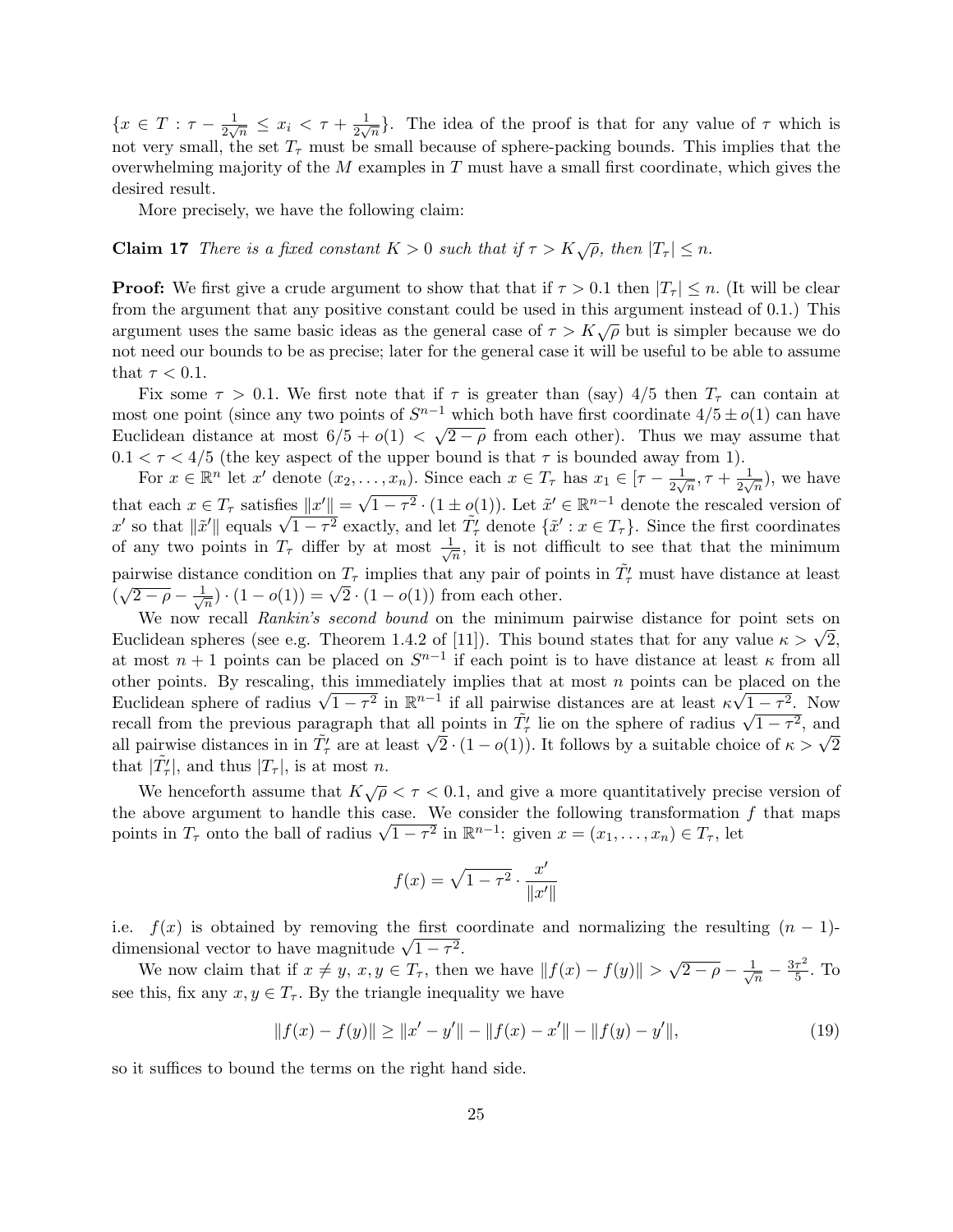For the first term, we have

$$
\sqrt{2-\rho} \le ||x-y|| \le \frac{1}{\sqrt{n}} + \sqrt{(x_2 - y_2)^2 + \dots + (x_n - y_n)^2},
$$

where the first inequality holds since  $x, y \in T$  and the second inequality holds since the first coordinates of x and y differ by at most  $\frac{1}{\sqrt{2}}$  $y \in T$  and the second mequality holds since the<br>  $\frac{1}{\sqrt{n}}$ . This immediately gives  $||x'-y'|| \ge \sqrt{2-\rho} - \frac{1}{\sqrt{n}}$  $\frac{1}{n}$ .

For the second term, since  $x_1 \in [\tau - \frac{1}{2\sqrt{3}}]$  $\frac{1}{2\sqrt{n}}, \tau + \frac{1}{2\sqrt{n}}$  $\frac{1}{2\sqrt{n}}$ , it must be the case that

$$
||x'||^2 = x_2^2 + \dots + x_n^2 \in \left(1 - (\tau + \frac{1}{2\sqrt{n}})^2, 1 - (\tau - \frac{1}{2\sqrt{n}})^2\right].
$$
 (20)

We have

$$
||f(x) - x'|| = \left\| \frac{(1 - \tau^2)^{1/2}}{||x'||} x' - x' \right\| = \left| \frac{(1 - \tau^2)^{1/2}}{||x'||} - 1 \right| \cdot ||x'|| \le \left| \frac{(1 - \tau^2)^{1/2}}{||x'||} - 1 \right| \tag{21}
$$

where the last inequality uses  $||x'|| \leq 1$ . A tedious but straightforward verification (using the fact that  $\tau$  < 0.1) shows that condition (20) implies that the right side of (21) is at most  $\frac{\tau^2}{10}$  (see Section 6.1.1 for the proof). The third term  $|| f(y) - y' ||$  clearly satisfies the same bound.

Combining the bounds we have obtained, it follows from (19) that  $||f(x) - f(y)|| \ge \sqrt{2 - \rho}$  –  $\frac{1}{\sqrt{2}}$  $\frac{\tau^2}{\overline{n}}-\frac{\tau^2}{5}$ For some fixed absolute constant  $K > 0$ , we have that if  $\tau^2 > K^2 \rho$  (i.e.  $\tau > K\sqrt{\rho}$ ), then  $\sqrt{n}$  b<br>the right side of this last inequality is at least  $\sqrt{2} - \frac{\tau^2}{2}$  $\frac{r^2}{2}$ . So we have established that the transformed set of points  $f(T_\tau)$  have all pairwise distances at least  $\sqrt{2} - \frac{\tau^2}{2}$  $\frac{1}{2}$ . But just as in the crude argument set of points  $f(T_{\tau})$  have an pairwise distances at least  $\sqrt{2-\frac{\tau}{2}}$ . But just as in the crude argument at the beginning of the proof, Rankin's bound implies that any point set on the radius- $\sqrt{1-\tau^2}$ at the beginning of the proof, Rankin's bound implies that any point set on the radius- $\sqrt{1-\tau^2}$ <br>ball in  $\mathbb{R}^{n-1}$  with all pairwise distances strictly greater than  $\sqrt{2} \cdot \sqrt{1-\tau^2}$  must contain at most ball in  $\mathbb{R}^n$  with all pairwise distances strictly greater than  $\sqrt{2} \cdot \sqrt{1-\tau^2}$  must contain at most *n* points. Since (as is easily verified)  $\sqrt{2} - \frac{\tau^2}{2} > \sqrt{2} \cdot \sqrt{1-\tau^2}$ , it must be the case that  $|T_\tau| \leq$  $(Claim 17)$ 

With Claim 17 in hand, it is clear that at most  $n^{3/2}$  examples  $x \in T$  can have  $x_1 \geq K \sqrt{\rho}$ . Since certainly each point in T has first coordinate at most 1, the average value of the first coordinate of all  $M$  points in  $T$  must be at most

$$
\frac{n^{3/2} + MK\sqrt{\rho}}{M} \le 2K\sqrt{\rho} = \Theta\left(\frac{(\log\frac{m}{\delta})^{1/4}}{n^{1/4}}\right)
$$

П

(where we used  $M = \omega(n^{3/2}/\sqrt{\rho})$  for the inequality above), and Lemma 16 is proved.

Lemma 16 implies that  $||v_{bad}'|| = O(\frac{(\log \frac{m}{\delta})^{1/4}}{n^{1/4}})$  $\frac{\frac{1}{3} \frac{1}{6} \cdot \frac{1}{6} + \cdots}{n^{1/4}}$ ). (Note that if  $S'_{bad}$  is not of size M, we can augment it with examples from  $S'_{good}$  in order to make it large enough so that we can apply the lemma. This can easily be done since we only need  $M = \tilde{\omega}(n^{7/4})$  for the lemma and we have  $|S_{good}| = \tilde{\Theta}(\frac{n^2}{\epsilon^2})$  $\frac{n^2}{\epsilon^2}$ ).) Putting all the pieces together, we have that with probability  $1 - \delta$  all the following are true:

- $\bullet$   $(v_{good}')_1 = \Theta(\frac{1}{\sqrt{2}})$  $\frac{1}{n})$ ;
- $(v'_{good})_i = O(\frac{\epsilon}{n})$  $\frac{\epsilon}{n}$ ) for  $i = 2, \ldots, n;$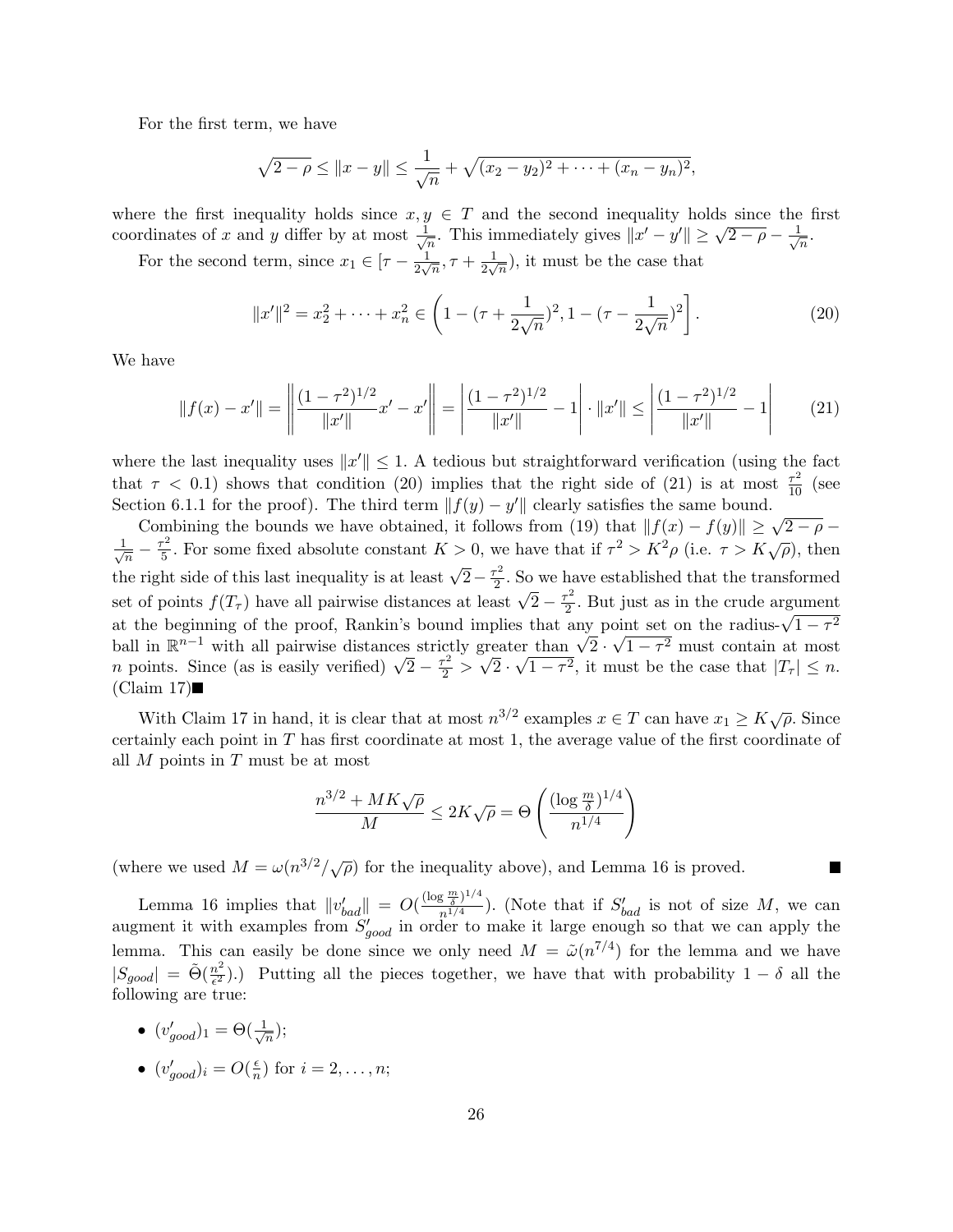$\bullet \ \|v_{bad}'\| = O(\frac{(\log \frac{m}{\delta})^{1/4}}{n^{1/4}})$  $\frac{3\bar{\delta}^{\prime\prime}}{n^{1/4}});$ •  $\eta' \leq 2\eta$ , where  $\overline{v} = (1 - \eta')v'_{good} + \eta' v'_{bad}$ .

Combining all these bounds, a routine analysis shows that the angle between  $\bar{v}$  and the target  $(1, 0, \ldots, 0)$  is at most  $\epsilon$  provided that

$$
\frac{(2\eta)^{\frac{\log^{1/4}(m/\delta)}{n^{1/4}}}}{\frac{1}{\sqrt{n}}} \leq c \cdot \epsilon
$$

for some sufficiently small constant c. Rearranging this inequality, Theorem 4 is proved.

#### 6.1.1 Proof that (21) is at most  $\frac{\tau^2}{10}$ 10

We have that  $(21) \leq$  $\frac{(1-\tau^2)^{1/2}}{\|x'\|} - 1$  $\overline{\phantom{a}}$ . To bound this quantity we will consider the largest value greater than 1 and smallest value less than 1 that  $\frac{(1-\tau^2)^{1/2}}{\|\cdot\|_{L^r}}$  $\frac{f(x)-f(x)}{\|x'\|}$  can take. Throughout the following bounds we repeatedly use the fact that  $0 < \tau < 0.1$ .

We have that

$$
||x'|| > \sqrt{1 - (\tau + \frac{1}{2\sqrt{n}})^2} > 1 - \frac{9\tau^2}{16}
$$

where the first inequality is from (20) and the second is easily verified (recall that  $\tau > K\sqrt{\rho} > \frac{1}{n^{1/4}}$ ). Since  $(1 - \tau^2)^{1/2} < 1 - \frac{\tau^2}{2}$  $\frac{\tau^2}{2}$ , we have  $\frac{(1-\tau^2)^{1/2}}{\|x'\|} < \frac{1-\tau^2/2}{1-9\tau^2/1}$  $\frac{1-\tau^2/2}{1-9\tau^2/16} = 1 + \frac{\tau^2/16}{1-9\tau^2/16}$  $\frac{\tau^2/16}{1-9\tau^2/16} < 1 + \frac{\tau^2}{10}.$ On the other hand, from (20) we also have that  $||x'|| \le \sqrt{1 - (\tau - \frac{1}{2})^2}$ 

 $\frac{1}{2\sqrt{n}}$ <sup>2</sup>, so consequently we have (writing b for  $\frac{1}{2\sqrt{n}}$  for readability below):

$$
\frac{(1-\tau^2)^{1/2}}{\|x'\|} \ge \sqrt{\frac{1-\tau^2}{1-(\tau-b)^2}} = \sqrt{1-\frac{2b\tau-b^2}{1-(\tau-b)^2}} > 1-\frac{3}{5} \cdot \frac{2b\tau-b^2}{1-(\tau-b)^2}
$$

.

Recalling that  $b = \frac{1}{2}$  $\frac{1}{2\sqrt{n}}$  whereas  $\frac{1}{n^{1/4}} < \tau < 0.1$ , we see that  $\frac{3}{5} \cdot \frac{2b\tau - b^2}{1-(\tau-b)}$  $\frac{2b\tau-b^2}{1-(\tau-b)^2}$  is greater than 0 but is easily less than  $\frac{\tau^2}{10}$ .

We thus have that  $\frac{(1-\tau^2)^{1/4}}{\|x'\|} - 1$  $\left| \n\langle \frac{\tau^2}{10} \text{ as claimed.} \right|$ 

## 7 Directions for Future Work

There are many natural ways to extend our work. One promising direction is to try to develop a broader range of learning results over the sphere  $S^{n-1}$  using the Hermite polynomials basis, in analogy with the rich theory of uniform distribution learning that has been developed for the parity basis over  $\{-1,1\}^n$ . Another natural goal is to gain a better understanding of the distributions and concept classes for which we can use the polynomial regression algorithm as an agnostic learner. Is there a way to extend the analysis of the  $d = 1$  case of the polynomial regression algorithm (establishing Theorem 3) to obtain a stronger version of Theorem 1, Part 1(b)? Another natural idea would be to use the "kernel trick" with the polynomial kernel to speed up the algorithm. Finally, we intend to explore whether the polynomial regression algorithm can be used for other challenging noisy learning problems beyond agnostic learning, such as learning with malicious noise.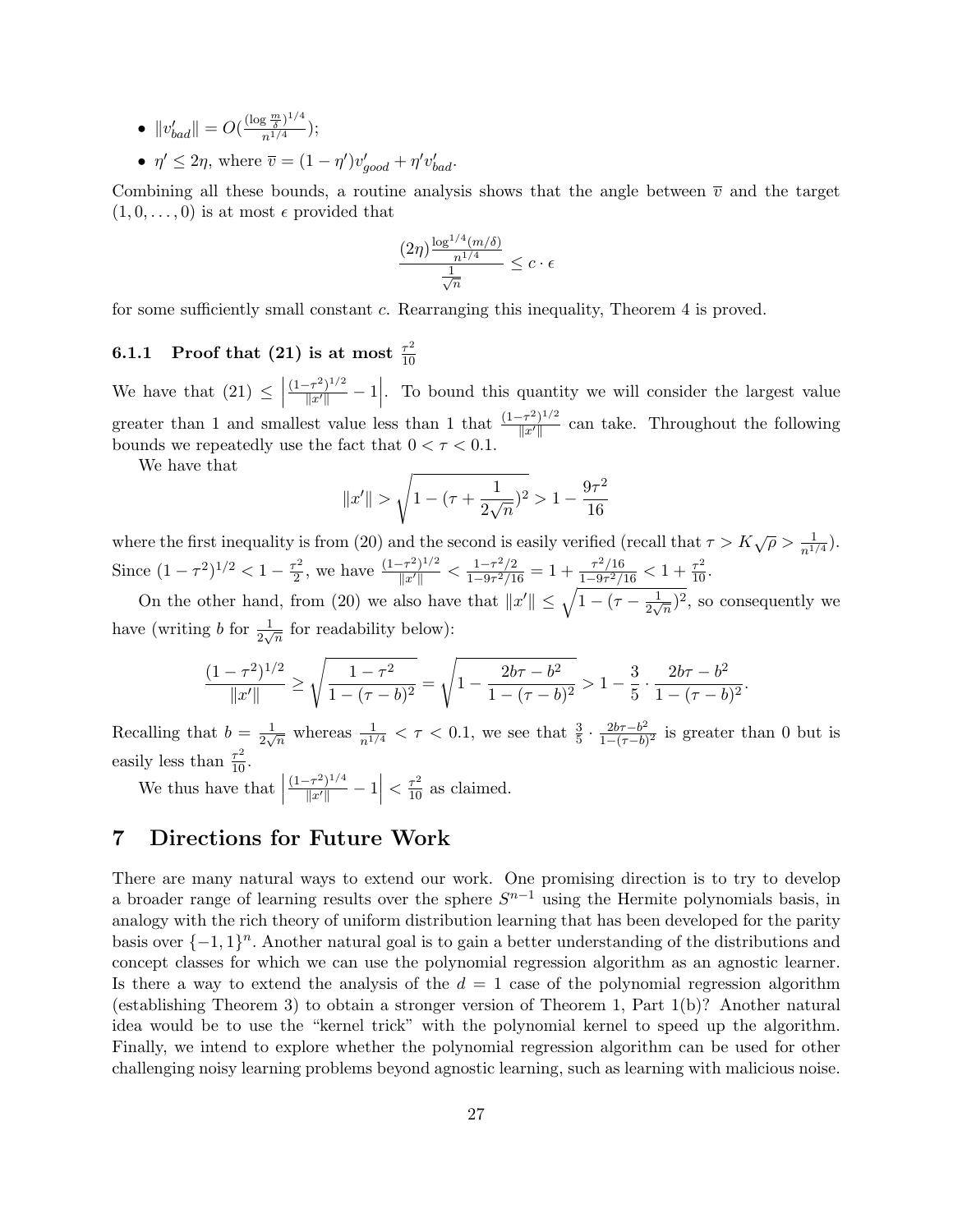## References

- [1] E. Baum. The Perceptron algorithm is fast for nonmalicious distributions. Neural Computation, 2:248–260, 1990.
- [2] E. B. Baum and Y-D. Lyuu. The transition to perfect generalization in perceptrons. Neural Computation, 3:386–401, 1991.
- [3] A. BLum. Machine learning: a tour through some favorite results, directions, and open problems. FOCS 2003 tutorial slides, available at http://www-2.cs.cmu.edu/~avrim/Talks/FOCS03/tutorial.ppt, 2003.
- [4] A. Blum, A. Frieze, R. Kannan, and S. Vempala. A polynomial time algorithm for learning noisy linear threshold functions. Algorithmica, 22(1/2):35–52, 1997.
- [5] A. Blum, A. Kalai, and H. Wasserman. Noise-tolerant learning, the parity problem, and the statistical query model. J. ACM, 50(4):506–519, 2003.
- [6] Avrim Blum, Merrick L. Furst, Jeffrey Jackson, Michael J. Kearns, Yishay Mansour, and Steven Rudich. Weakly learning DNF and characterizing statistical query learning using Fourier analysis. In Proc. 26th Annual ACM Symposium on Theory of Computing (STOC), pages 253–262. ACM Press, 1994.
- [7] S. Bonan and D. Clark. Estimates of the hermite and the freud polynomials. *Journal of* Approximation Theory, 63:210–224, 1990.
- [8] N. Bshouty and C. Tamon. On the Fourier spectrum of monotone functions. Journal of the ACM, 43(4):747–770, 1996.
- [9] Kenneth L. Clarkson. Subgradient and sampling algorithms for l1 regression. In Proceedings of the sixteenth annual ACM-SIAM symposium on Discrete algorithms, pages 257–266, 2005.
- [10] S. Decatur. Statistical queries and faulty PAC oracles. In Proceedings of the Sixth Workshop on Computational Learning Theory, pages 262–268, 1993.
- [11] T. Ericson and V. Zinoviev. Codes on Euclidean Spheres. North-Holland Mathematical Library, 2001.
- [12] Y. Freund and R. Schapire. A decision-theoretic generalization of on-line learning and an application to boosting. Journal of Computer and System Sciences, 55(1):119–139, 1997.
- [13] Y. Freund and R. Schapire. A short introduction to boosting. Journal of the Japanese Society for Artificial Intelligence, 14(5):771–780, 1999.
- [14] S. Goldman, M. Kearns, and R. Schapire. On the Sample Complexity of Weakly Learning. Information and Computation, 117(2):276–287, 1995.
- [15] A. Hajnal, W. Maass, P. Pudlak, M. Szegedy, and G. Turan. Threshold circuits of bounded depth. Journal of Computer and System Sciences, 46:129–154, 1993.
- [16] J. Jackson. The Harmonic sieve: a novel application of Fourier analysis to machine learning theory and practice. PhD thesis, Carnegie Mellon University, August 1995.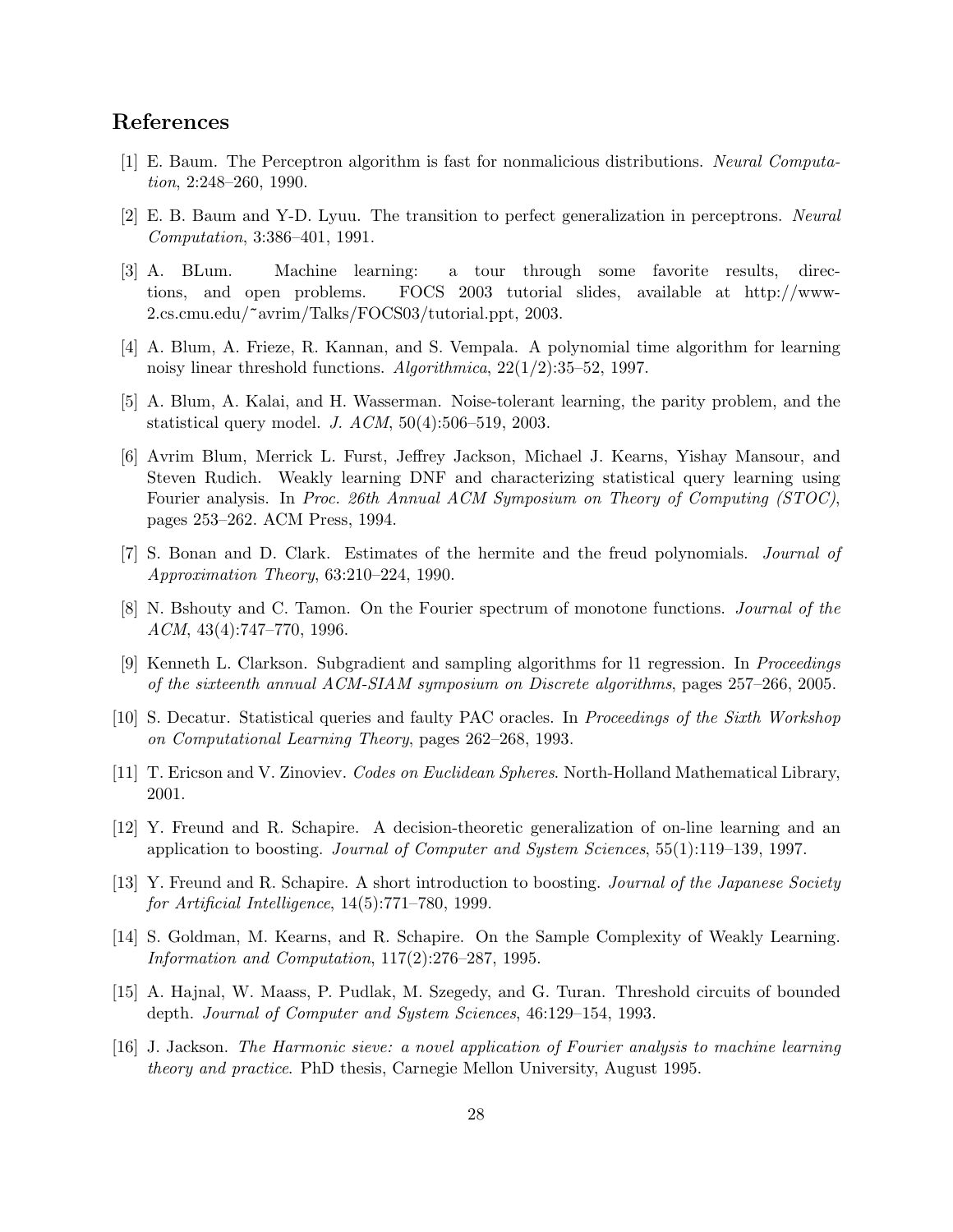- [17] J. Jackson. An efficient membership-query algorithm for learning DNF with respect to the uniform distribution. Journal of Computer and System Sciences, 55:414–440, 1997.
- [18] J. Jackson, A. Klivans, and R. Servedio. Learnability beyond  $AC^0$ . In Proceedings of the 34th ACM Symposium on Theory of Computing, pages 776–784, 2002.
- [19] M. Kearns. Efficient noise-tolerant learning from statistical queries. Journal of the ACM, 45(6):983–1006, 1998.
- [20] M. Kearns and M. Li. Learning in the presence of malicious errors. SIAM Journal on Computing, 22(4):807–837, 1993.
- [21] M. Kearns, R. Schapire, and L. Sellie. Toward Efficient Agnostic Learning. Machine Learning,  $17(2/3):115-141, 1994.$
- [22] A. Klivans, R. O'Donnell, and R. Servedio. Learning intersections and thresholds of halfspaces. Journal of Computer & System Sciences, 68(4):808–840, 2004. Preliminary version in Proc. of FOCS'02 .
- [23] A. Klivans and R. Servedio. Boosting and hard-core sets. In Proceedings of the Fortieth Annual Symposium on Foundations of Computer Science, pages 624–633, 1999.
- [24] W. Lee, P. Bartlett, and R. Williamson. Efficient agnostic learning of neural networks with bounded fan-in. IEEE Transactions on Information Theory, 42(6):2118–2132, 1996.
- [25] Wee Sun Lee, Peter L. Bartlett, and Robert C. Williamson. On efficient agnostic learning of linear combinations of basis functions. In Proceedings of the Eighth Annual Conference on Computational Learning Theory, pages 369–376, Santa Cruz, California, 5–8 July 1995. ACM Press.
- [26] N. Linial, Y. Mansour, and N. Nisan. Constant depth circuits, Fourier transform and learnability. *Journal of the ACM*,  $40(3):607-620$ , 1993.
- [27] P. Long. On the sample complexity of PAC learning halfspaces against the uniform distribution. IEEE Transactions on Neural Networks, 6(6):1556–1559, 1995.
- [28] P. Long. An upper bound on the sample complexity of pac learning halfspaces with respect to the uniform distribution. Information Processing Letters, 87(5):229–234, 2003.
- [29] L. Lovász and S. Vempala. Logconcave functions: Geometry and efficient sampling algorithms. In Prooceedings of the 44th Annual IEEE Symposium on Foundations of Computer Science, pages 650–659, 2003.
- [30] Y. Mansour and M. Parnas. Learning conjunctions with noise under product distributions. Information Processing Letters, 68(4):189–196, 1998.
- [31] N. Nisan and M. Szegedy. On the degree of Boolean functions as real polynomials. In Proceedings of the Twenty-Fourth Annual Symposium on Theory of Computing, pages 462–467, 1992.